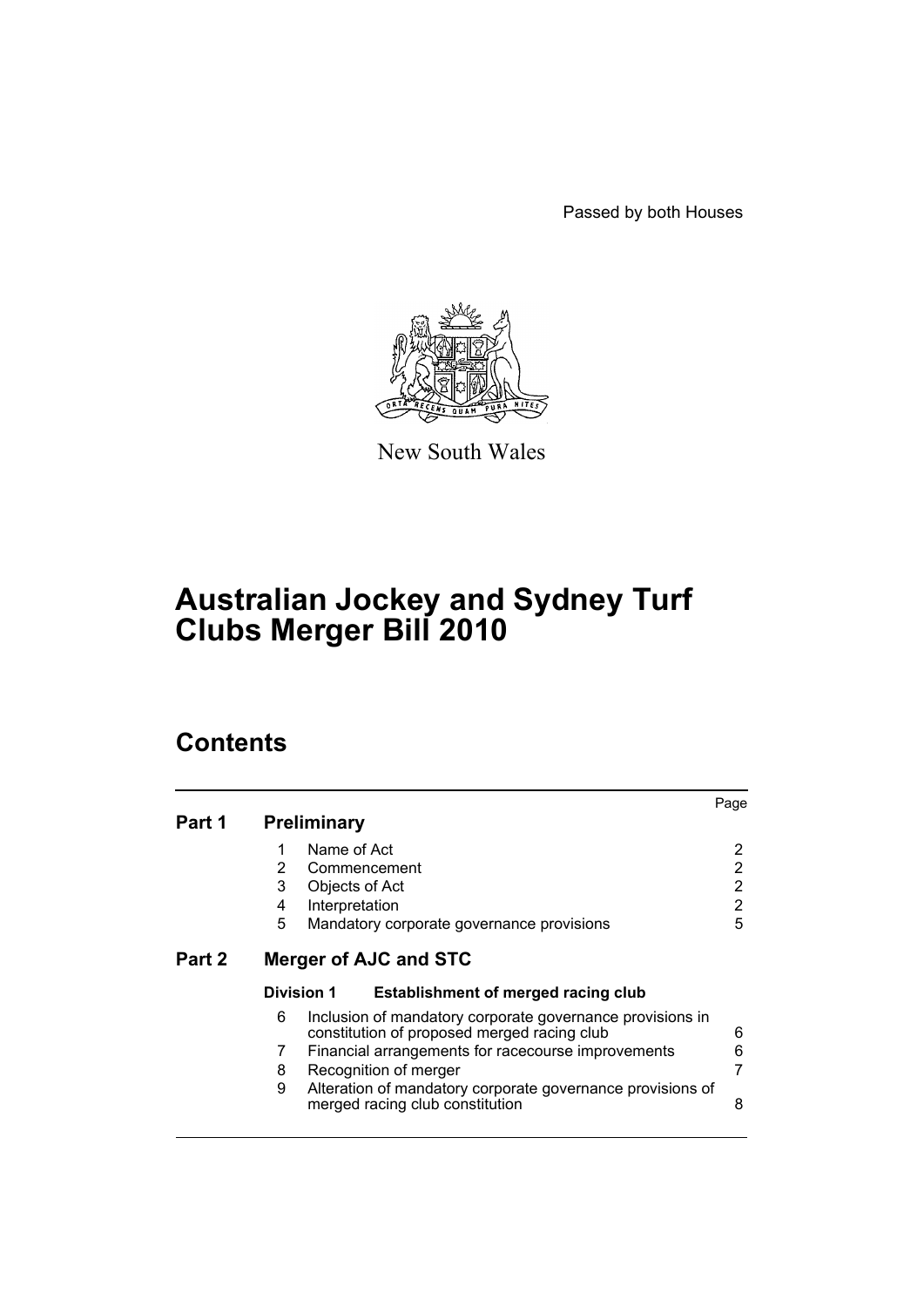Contents

|        |                   |                   |                                                                                                                         | Page            |
|--------|-------------------|-------------------|-------------------------------------------------------------------------------------------------------------------------|-----------------|
|        | 10                |                   | Appointment of directors of merged racing club                                                                          | 8               |
|        |                   | <b>Division 2</b> | Transfer of business undertakings and<br>employees of AJC and STC to merged<br>racing club                              |                 |
|        | 11                |                   | Operation of Division                                                                                                   | 12              |
|        | 12                | Interpretation    |                                                                                                                         | 12 <sub>2</sub> |
|        | 13                |                   | Vesting of assets in merged racing club                                                                                 | 14              |
|        | 14                |                   | Transfer of transferable regulatory authorisations                                                                      | 14              |
|        | 15                | racing club       | Transferable rights and liabilities become those of merged                                                              | 15              |
|        | 16                |                   | Updating of certain references to AJC or STC and transfer<br>of contractual rights and obligations                      | 16              |
|        | 17                |                   | Proceedings against AJC or STC may be taken against<br>merged racing club                                               | 16              |
|        | 18                |                   | Acts or omissions of AJC or STC taken to be those of<br>merged racing club                                              | 17              |
|        | 19<br>20          |                   | Assets, rights and liabilities outside of the State<br>Cessation of certain personal rights and liabilities of officers | 17              |
|        | 21                | of AJC or STC     | Potential entitlements and obligations also transferred                                                                 | 19<br>19        |
|        | 22                | racing club       | Employees of AJC or STC become employees of merged                                                                      | 19              |
|        | 23                |                   | Sale or disposal of racing infrastructure of racecourses<br>prohibited during 10-year moratorium period                 | 20              |
|        | 24                |                   | Status of AJC and STC on and after merger finalisation day                                                              | 21              |
|        | 25                |                   | Certification to registration authorities                                                                               | 22              |
|        | 26                |                   | No compensation payable                                                                                                 | 22              |
|        | 27                |                   | Confirmation of operation of this Division                                                                              | 22              |
| Part 3 |                   | racecourses       | <b>Operation of Randwick Racecourse and other</b>                                                                       |                 |
|        | <b>Division 1</b> |                   | Functions of merged racing club in relation<br>to Randwick Racecourse                                                   |                 |
|        | 28<br>29          |                   | Merged racing club has functions while lessee<br>Functions of merged racing club in relation to Randwick                | 24              |
|        | 30<br>31          | Racecourse        | Use of Randwick Racecourse for additional activities<br>Maintenance and erection of buildings and improvements          | 24<br>24<br>24  |
|        |                   | <b>Division 2</b> | <b>Leasing of Randwick Racecourse</b>                                                                                   |                 |
|        | 32                |                   | Appointment of trustees                                                                                                 | 25              |
|        | 33                |                   | Further lease of Randwick Racecourse                                                                                    | 25              |
|        | 34                | Racecourse        | Authorisation of matters relating to leases over Randwick                                                               | 26              |
|        |                   |                   |                                                                                                                         |                 |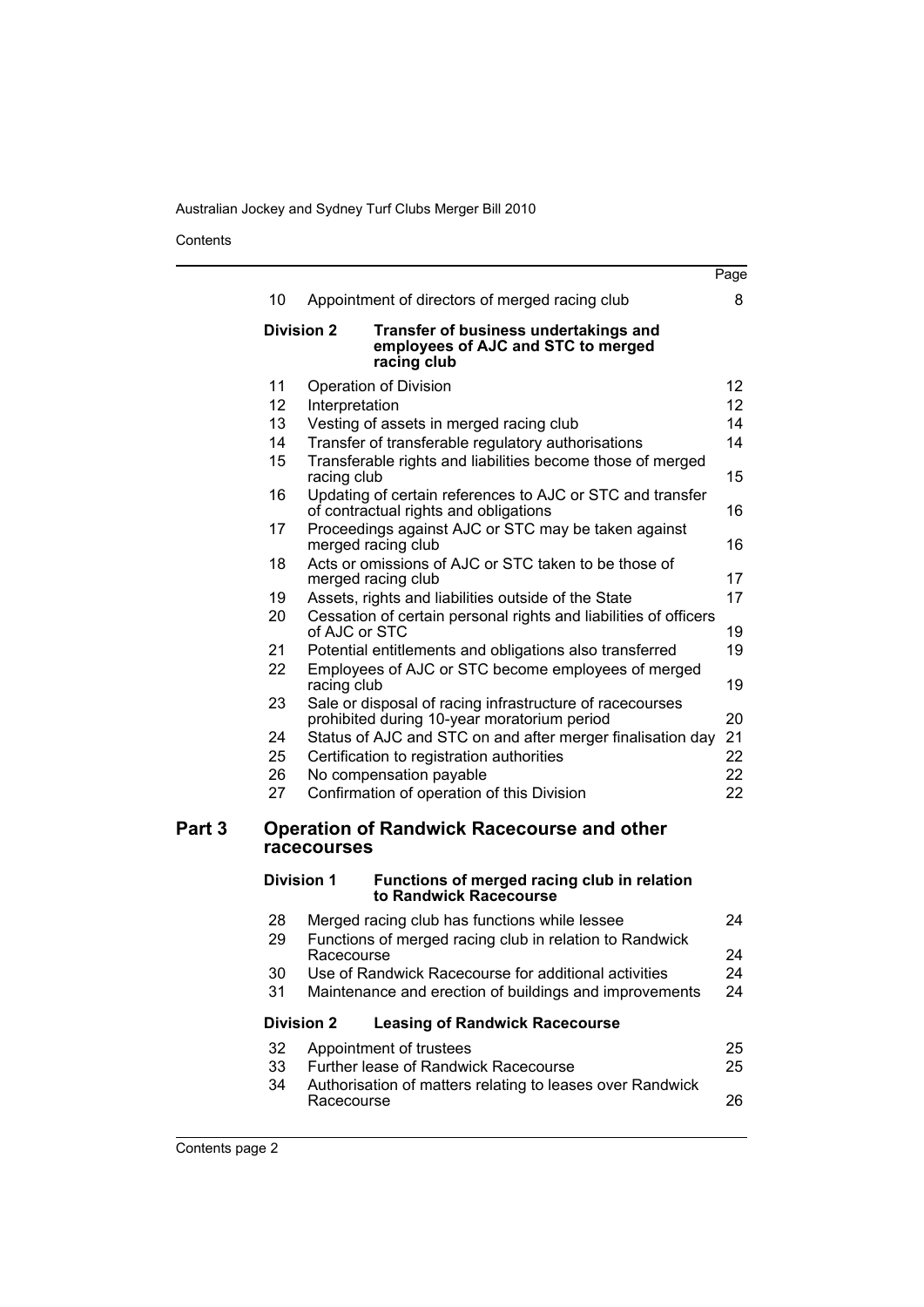Contents

|                   |            |                                                                     | Page |
|-------------------|------------|---------------------------------------------------------------------|------|
|                   | Division 3 | Use of racecourses operated by merged<br>racing club                |      |
|                   | 35         | Application of Division                                             | 26   |
|                   | 36         | By-laws                                                             | 27   |
|                   | 37         | Exclusion of persons from applicable racecourse                     | 27   |
|                   | 38         | Trespass on applicable racecourse                                   | 28   |
| Part 4            |            | <b>Miscellaneous</b>                                                |      |
|                   | 39         | Existing clubs legislation ceases to have effect on merger          |      |
|                   |            | finalisation day                                                    | 29   |
|                   | 40         | Relationship of Act with other racing legislation                   | 29   |
|                   | 41         | Act to bind State and other jurisdictions                           | 29   |
|                   | 42         | Extraterritorial operation of Act                                   | 29   |
|                   | 43         | Effect of this Act on contracts, instruments and related<br>matters | 30   |
|                   | 44         | Displacement and exclusion of Corporations legislation              | 30   |
|                   | 45         | <b>Exemption from State tax</b>                                     | 31   |
|                   | 46         | Giving or service of documents                                      | 32   |
|                   | 47         | Regulations                                                         | 32   |
|                   | 48         | Nature of proceedings for offences                                  | 32   |
|                   | 49         | Review of Act                                                       | 33   |
| Schedule 1        |            | Mandatory corporate governance provisions                           | 34   |
| <b>Schedule 2</b> |            | Savings, transitional and other provisions                          | 44   |
| <b>Schedule 3</b> |            | <b>Amendment of Acts and statutory instruments 46</b>               |      |
|                   |            |                                                                     |      |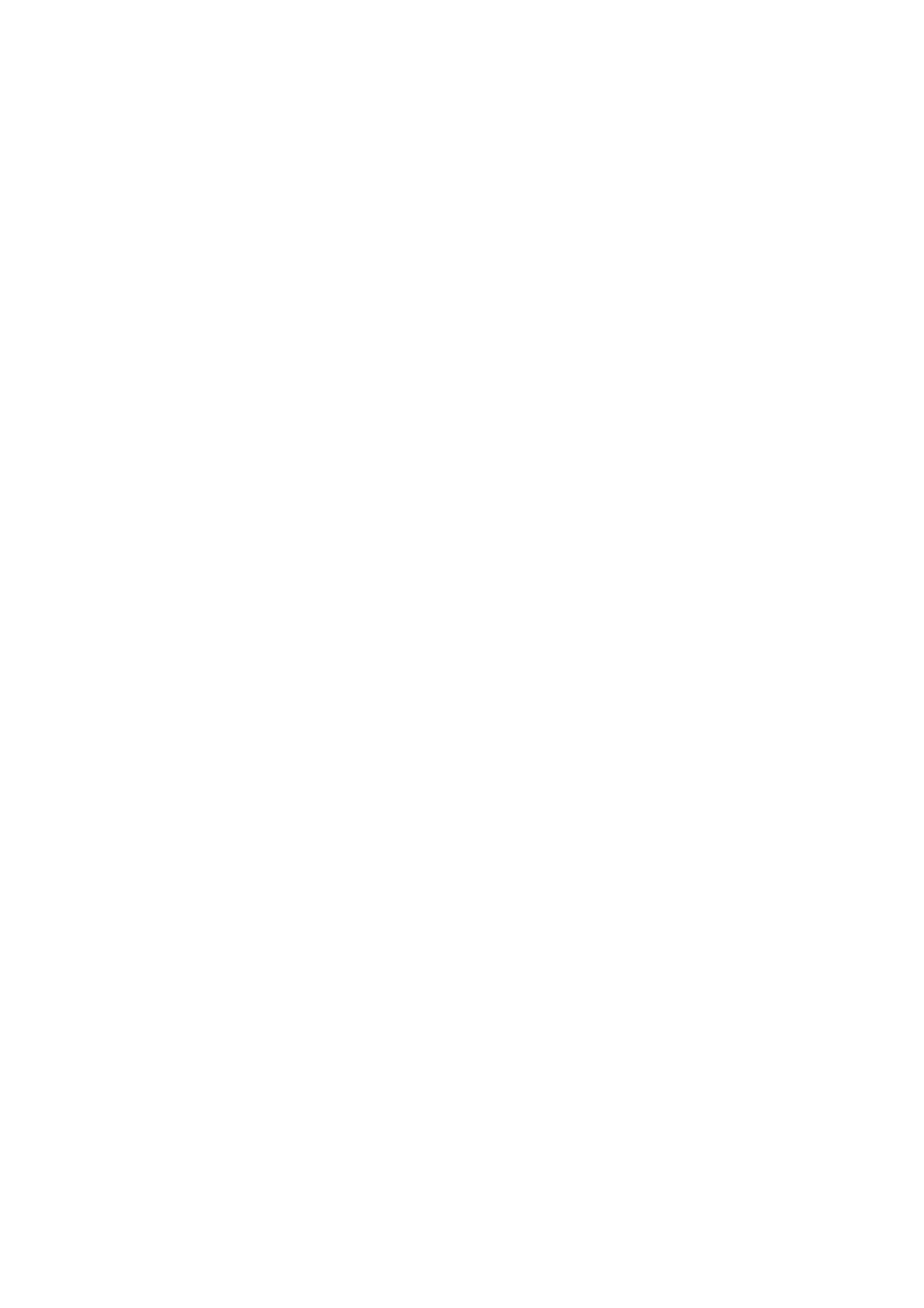*I certify that this public bill, which originated in the Legislative Assembly, has finally passed the Legislative Council and the Legislative Assembly of New South Wales.*

> *Clerk of the Legislative Assembly. Legislative Assembly, Sydney, , 2010*



New South Wales

# **Australian Jockey and Sydney Turf Clubs Merger Bill 2010**

Act No , 2010

An Act to facilitate the merger of Australian Jockey Club Limited and the Sydney Turf Club; to make continuing provision in relation to the operation of Randwick Racecourse and certain other racecourses; and for other purposes.

See also the *Totalizator Amendment Act 2010*.

*I have examined this bill and find it to correspond in all respects with the bill as finally passed by both Houses.*

*Assistant Speaker of the Legislative Assembly.*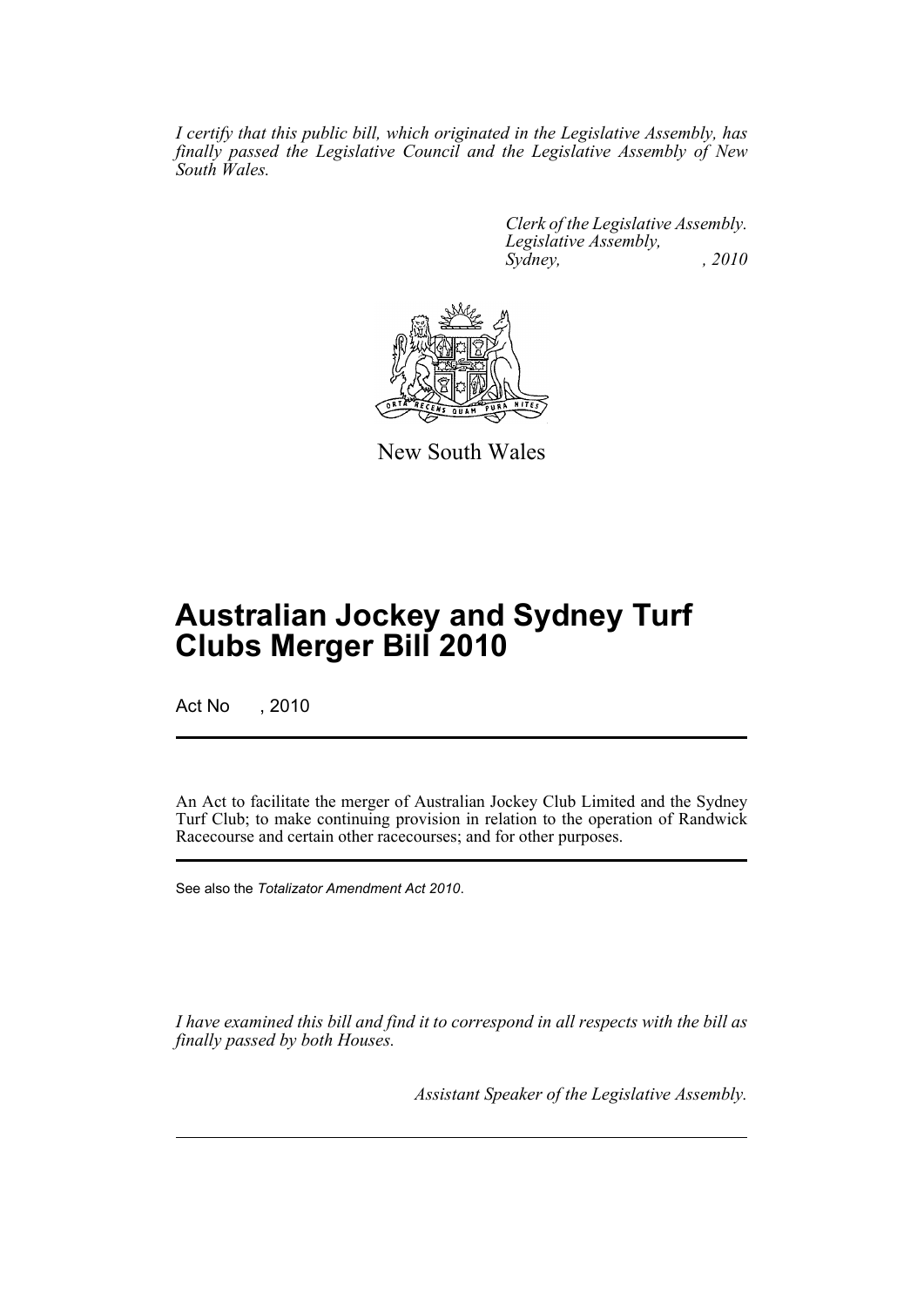Part 1 Preliminary

**The Legislature of New South Wales enacts:**

# <span id="page-5-1"></span><span id="page-5-0"></span>**Part 1 Preliminary**

#### **1 Name of Act**

This Act is the *Australian Jockey and Sydney Turf Clubs Merger Act 2010*.

#### <span id="page-5-2"></span>**2 Commencement**

- (1) This Act commences on the date of assent to this Act, except as provided by this section.
- (2) Schedule 3 commences on a day or days to be appointed by proclamation.
- (3) A day may not be appointed for the commencement of a provision of Schedule  $\dot{3}$  that is earlier than the merger finalisation day.

#### <span id="page-5-3"></span>**3 Objects of Act**

The objects of this Act are as follows:

- (a) to facilitate the merger of the AJC and the STC into a new racing club incorporated under the Corporations Act (including by making provision for the transfer of certain assets, rights and liabilities and employees to the merged racing club),
- (b) to make provision in relation to the corporate governance of the merged racing club,
- (c) to provide for the functions of the merged racing club in relation to Randwick Racecourse and certain other racecourses,
- (d) to provide for the granting of further leases over Randwick Racecourse,
- (e) to provide for the repeal of the *Australian Jockey Club Act 2008* and the *Sydney Turf Club Act 1943*,
- (f) to make provision for matters of a savings or transitional nature,
- (g) to make consequential amendments to certain other Acts and statutory instruments.

#### <span id="page-5-4"></span>**4 Interpretation**

(1) **Definitions**

In this Act:

*AJC* means Australian Jockey Club Limited (ACN 130 406 852).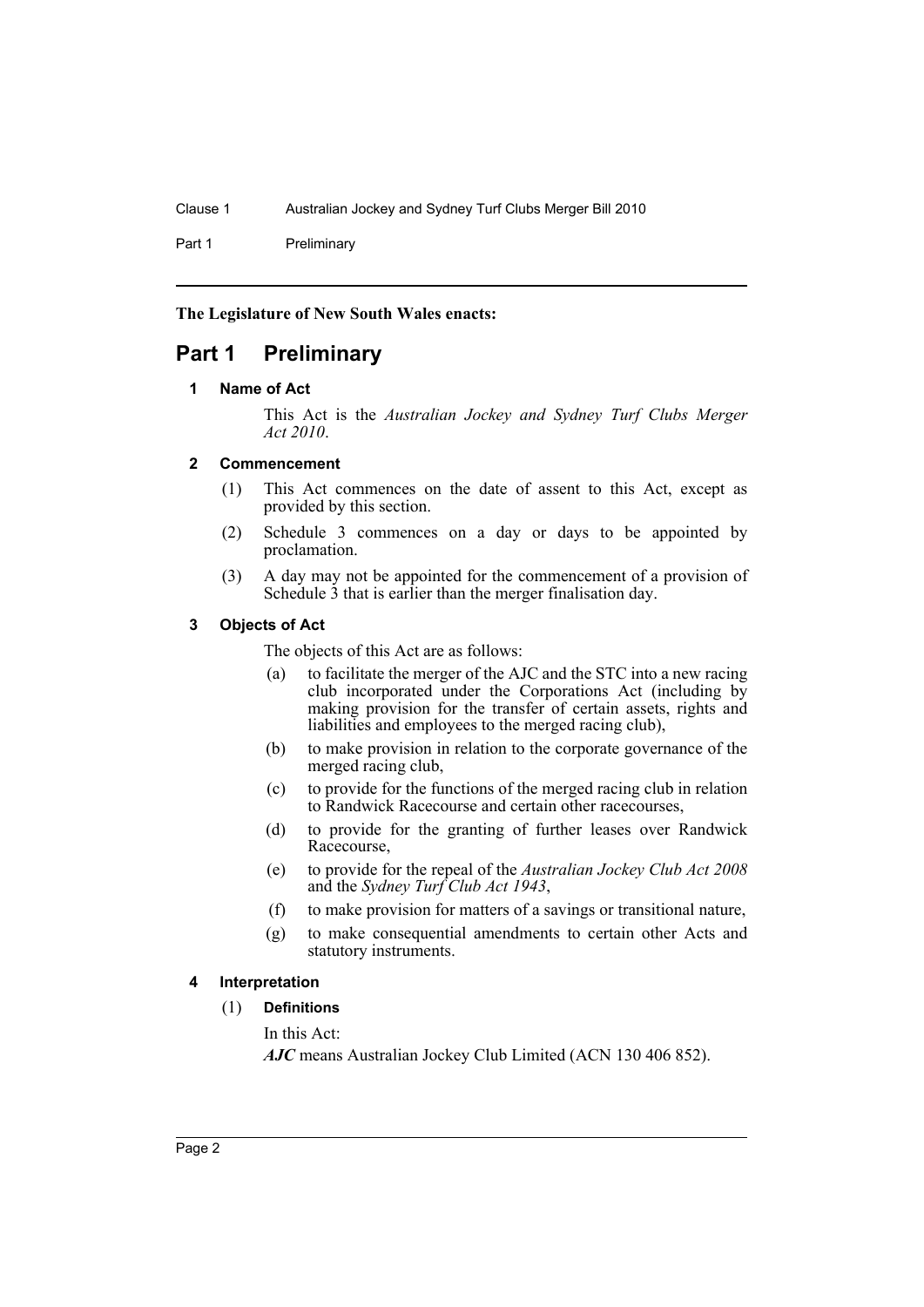Australian Jockey and Sydney Turf Clubs Merger Bill 2010 Clause 4

Preliminary **Preliminary Part 1** 

*assets* means any legal or equitable estate or interest (whether present or future, whether vested or contingent and whether personal or assignable) in real or personal property of any description (including money), and includes securities, choses in action and documents.

#### *club rules* means:

- (a) in relation to the former AJC—the document entitled the *Constitutional Rules of the Australian Jockey Club*, as in force from time to time, and
- (b) in relation to the AJC—the constitution of the company and any other document issued by the AJC that contains rules concerning membership of the company, as in force from time to time, and
- (c) in relation to the STC—the regulations for the Sydney Turf Club set out in the First Schedule to the *Sydney Turf Club Act 1943*, as in force from time to time, and
- (d) in relation to the merged racing club—the constitution of the club and any other document issued by the club containing rules concerning membership of the club, as in force from time to time.

*company* has the same meaning as it has in the Corporations Act.

*constitution*, in relation to the merged racing club or any other company, has the same meaning as *constitution* of a company has in the Corporations Act.

*Corporations Act* means the *Corporations Act 2001* of the Commonwealth.

*exercise* a function includes perform a duty.

*former AJC* means the club that was known as the Australian Jockey Club as referred to in the repealed *Australian Jockey Club Act 1873*.

*function* includes a power, authority or duty.

*general law* means the common law and equity (as modified from time to time by legislation).

*instrument* means an instrument (other than this Act or an instrument made under this Act) or any other document that creates, modifies or extinguishes rights or liabilities (or would do so if lodged, filed or registered in accordance with any law), and includes any judgment, order, process or other instrument issued by a court or tribunal.

*legislation* includes:

- (a) any statute of a legislature (whether enacted or made in Australia or elsewhere), and
- (b) any proclamation, regulation, rule, by-law, order or any other kind of subordinate legislation (however described) made under the authority of a statute of a legislature (whether enacted or made in Australia or elsewhere).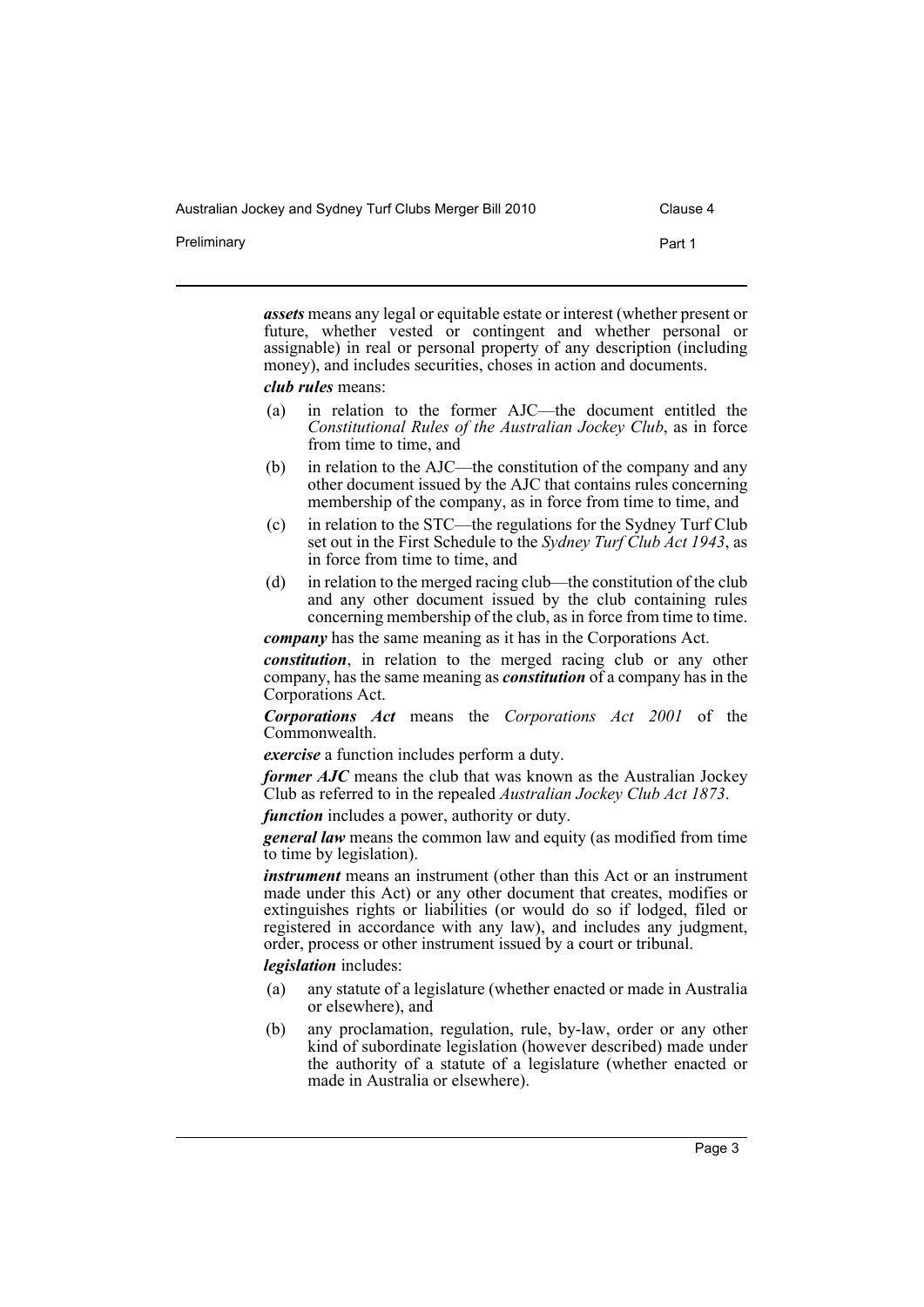Part 1 Preliminary

*liabilities* means any liabilities, debts or obligations (whether present or future, whether vested or contingent and whether personal or assignable).

*mandatory corporate governance provisions*—see section 5.

*merged racing club* means a company that is declared to be the merged racing club for the purposes of this Act by an order made by the Minister under section 8, and includes its successors and permitted assigns.

*merger finalisation day* means the day specified as the merger finalisation day for the purposes of this Act by an order made by the Minister under section 8.

*modification* includes addition, exception, omission or substitution.

*previous club* means any of the following:

- (a) the former AJC,
- (b) the AJC,
- (c) the STC.

*power* includes an authority.

*racecourse* has the same meaning as it has in the *Racing Administration Act 1998*.

*Randwick Racecourse* means:

- (a) the land comprised in Certificate of Title Folio Identifier 1/130234, and
- (b) the land comprised in Certificate of Title Folio Identifier 1642/752011, and
- (c) the land comprised in Certificate of Title Folio Identifier 1588/752011,

and includes any buildings, structures, fixtures, fittings and other improvements on that land.

*Randwick Racecourse lease* means any of the following:

- (a) any lease of Randwick Racecourse granted to the merged racing club by the Randwick Racecourse trustees under section 33,
- (b) any lease of Randwick Racecourse granted to the AJC under section 10 of the *Australian Jockey Club Act 2008* that, by operation of Division 2 of Part 2, is vested in the merged racing club.

*Randwick Racecourse trustees* means the trustees for the time being of Randwick Racecourse.

*regulatory authorisation* means any licence, permit, consent, entitlement, accreditation or other authority under State legislation.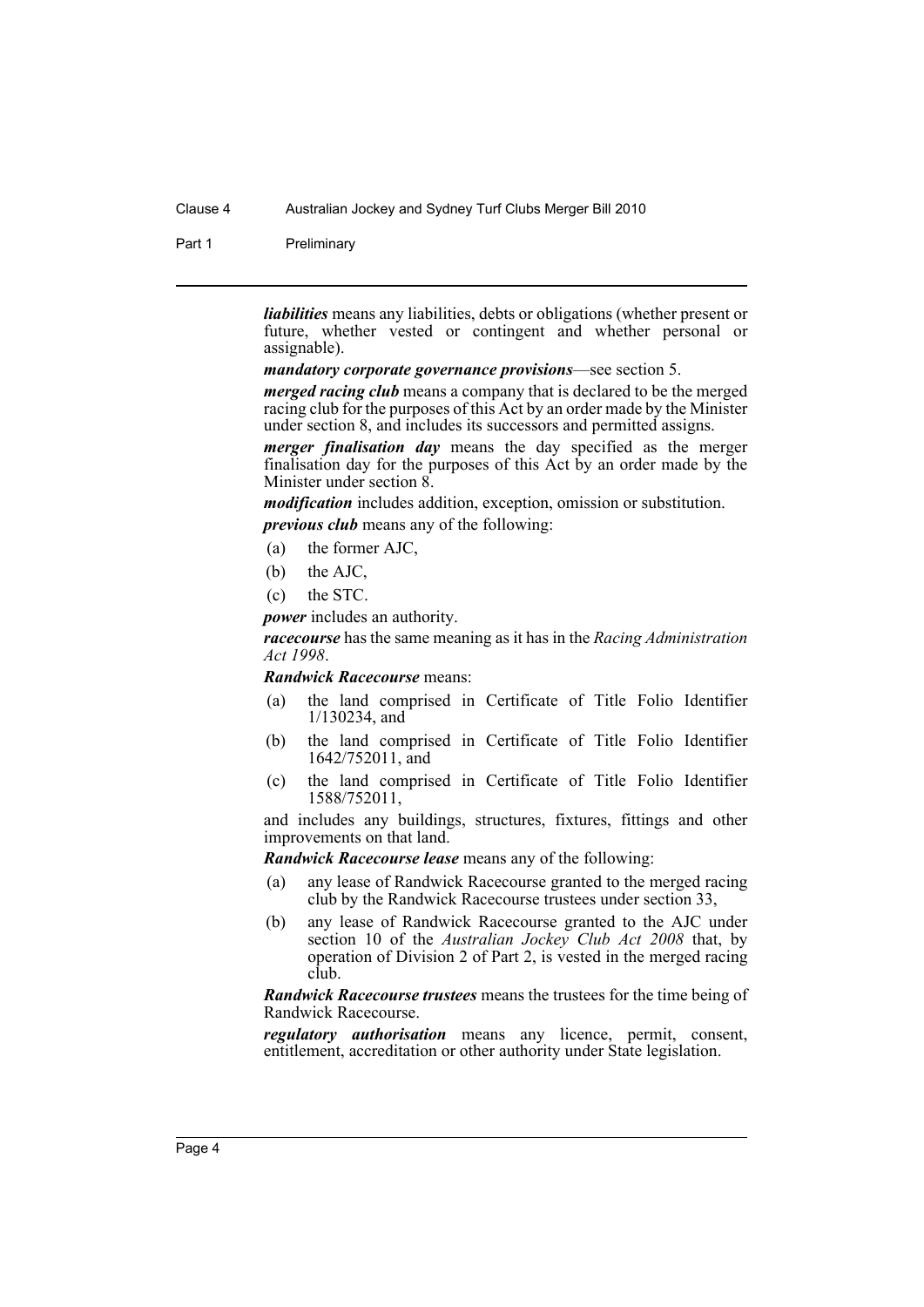| Australian Jockey and Sydney Turf Clubs Merger Bill 2010 | Clause 5 |
|----------------------------------------------------------|----------|
| Preliminary                                              | Part 1   |

*rights* means any rights, powers, privileges or immunities (whether present or future, whether vested or contingent and whether personal or assignable).

*State legislation* means any legislation of the State.

*STC* means the Sydney Turf Club incorporated under the *Sydney Turf Club Act 1943*.

*the State* means New South Wales.

# (2) **When events or other things occur**

If this Act provides for an event or other thing to occur on a particular day, that event or thing is taken to occur at the beginning of that day.

### (3) **Notes**

Notes included in this Act do not form part of this Act.

# <span id="page-8-0"></span>**5 Mandatory corporate governance provisions**

- (1) For the purposes of this Act:
	- (a) the *mandatory corporate governance provisions* are the provisions set out in Schedule 1, and
	- (b) the constitution of a company *includes* the mandatory corporate governance provisions if the constitution of the company includes provisions in the same terms as, or to the effect of, the mandatory corporate governance provisions.
- (2) The constitution of a company does not cease to include the mandatory corporate governance provisions merely because it includes additional provisions, so long as those additional provisions are not inconsistent with the mandatory corporate governance provisions.
- (3) An alteration of the constitution of a company including the mandatory corporate governance provisions that omits or otherwise alters those provisions does not result in the constitution ceasing to include the mandatory corporate governance provisions if the Minister has consented to the alteration under section 9.
- (4) Any matter in Schedule 1 appearing in a note headed "Incorporation instruction" does not form part of the mandatory corporate governance provisions. Any matter inserted or omitted by reference to an Incorporation instruction is a permitted change to the mandatory corporate governance provisions.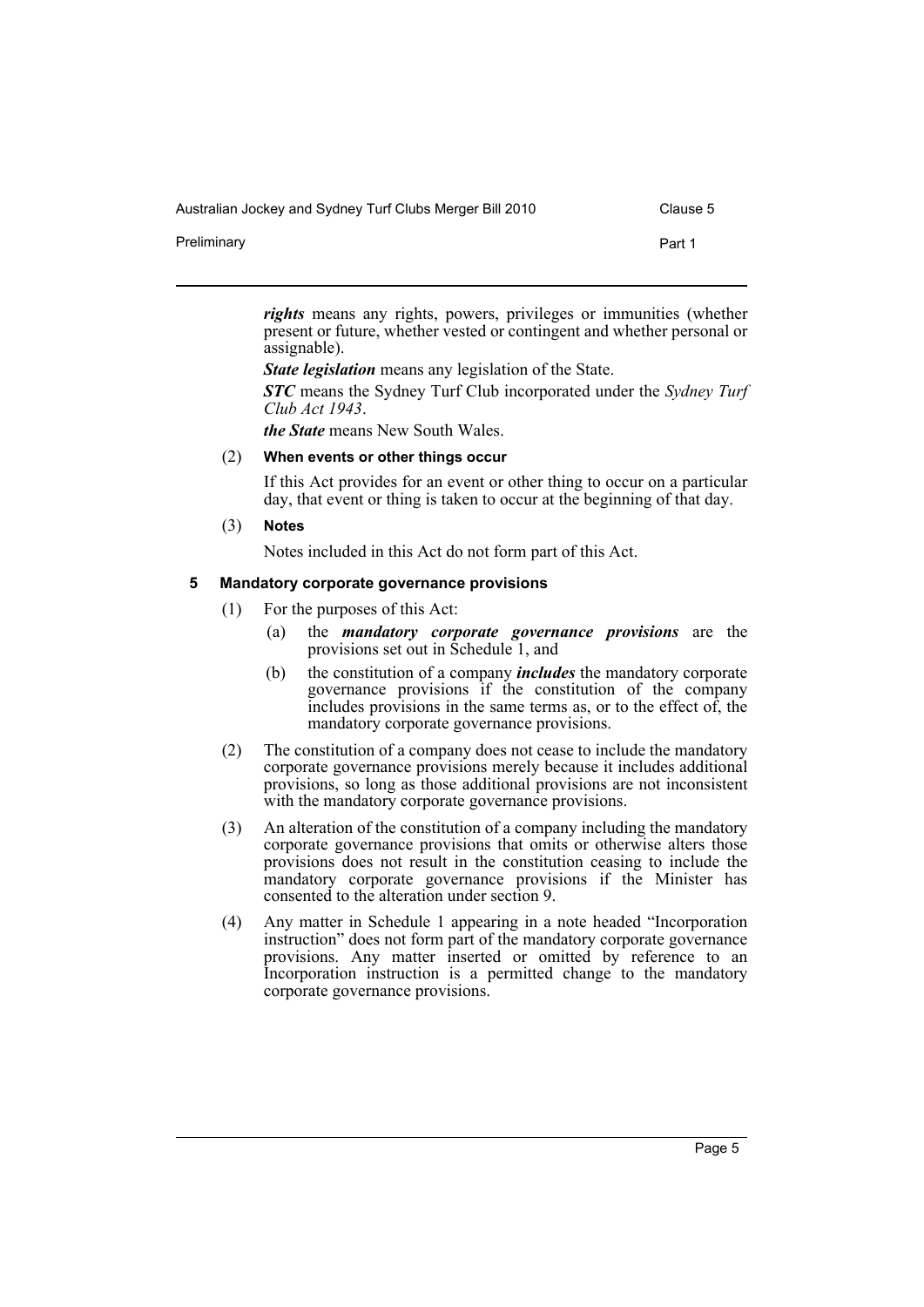Part 2 Merger of AJC and STC

# <span id="page-9-0"></span>**Part 2 Merger of AJC and STC**

### <span id="page-9-2"></span><span id="page-9-1"></span>**Division 1 Establishment of merged racing club**

#### **6 Inclusion of mandatory corporate governance provisions in constitution of proposed merged racing club**

- (1) The inclusion of the mandatory corporate governance provisions in the constitution of a company that is being (or has been) established for the purpose of becoming the merged racing club is specifically authorised.
- (2) The merged racing club is specifically authorised to carry on its affairs in accordance with the mandatory corporate governance provisions included in its constitution.
- (3) Nothing in this section limits the power of the merged racing club to conduct its affairs in accordance with other provisions that it has included in its constitution, so long as those other provisions are not inconsistent with the mandatory corporate governance provisions included in its constitution.

**Note.** See, in particular, section 5G (4) and (11) of the Corporations Act and the declaration made in relation to this section by section 44 (1) of this Act.

#### <span id="page-9-3"></span>**7 Financial arrangements for racecourse improvements**

- (1) The Minister is authorised, on behalf of the State, to enter into an arrangement with the relevant parties for the provision of financial assistance for the purpose of making improvements to Randwick Racecourse and Rosehill Gardens Racecourse.
- (2) The following are specifically authorised by this Act for the purposes of the *Trade Practices Act 1974* of the Commonwealth and the *Competition Code of New South Wales*:
	- (a) any arrangement entered into under subsection (1),
	- (b) the conduct of the Minister, any relevant party or any agent in negotiating and entering into any such arrangement,
	- (c) the conduct of any party to the arrangement (including the Minister) or any agent in giving effect to the arrangement.
- (3) Anything authorised to be done by subsection (2) is authorised only to the extent to which it would otherwise contravene Part IV of the *Trade Practices Act 1974* of the Commonwealth or the *Competition Code of New South Wales*.
- (4) In this section: *arrangement* includes agreement and understanding.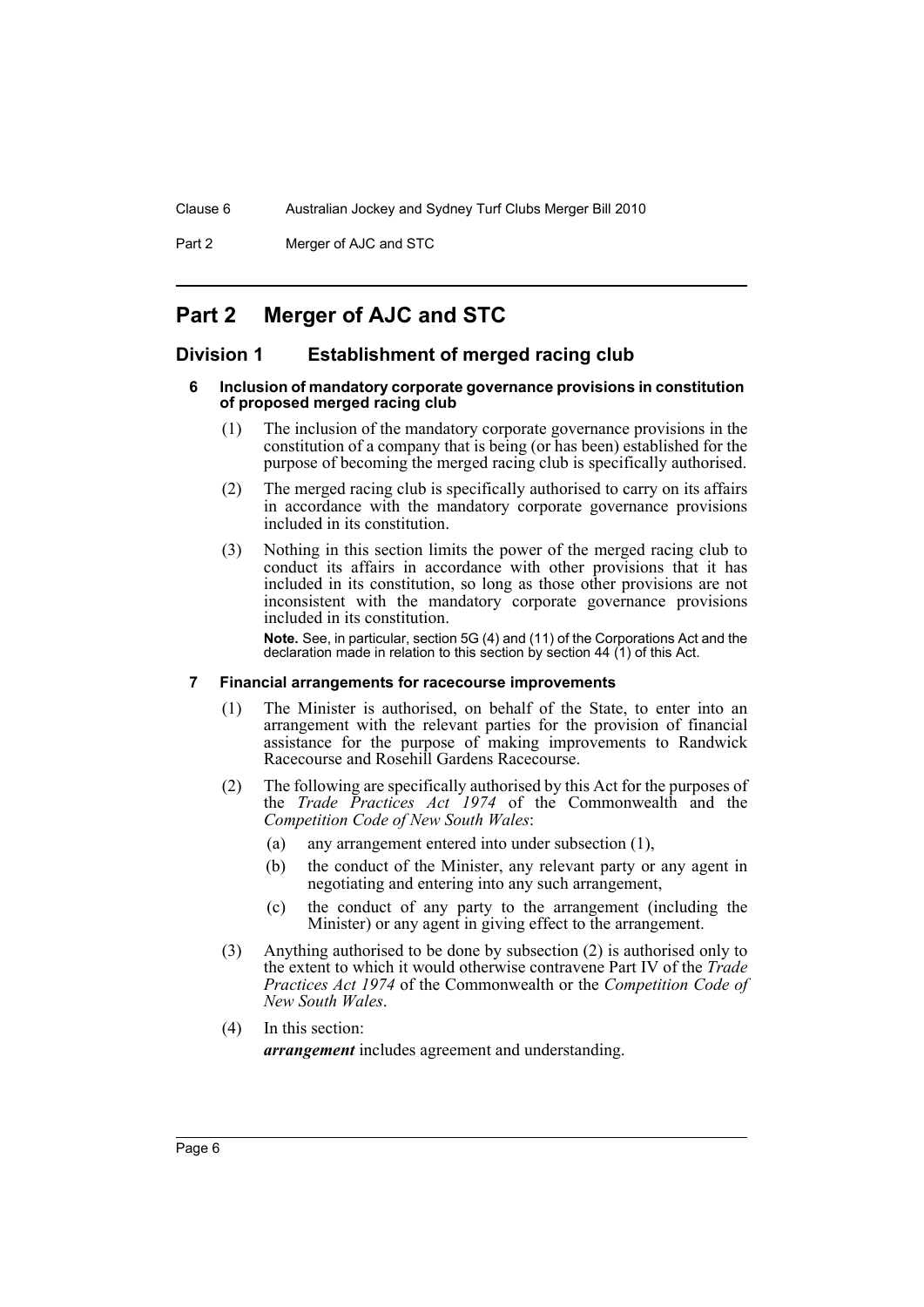Australian Jockey and Sydney Turf Clubs Merger Bill 2010 Clause 8

Merger of AJC and STC **Part 2** 

*giving effect to* an arrangement includes:

- (a) complying with any obligation under the arrangement, and
- (b) exercising or enforcing any right or power under the arrangement.

*relevant parties* means each of the following:

- (a) Racing New South Wales,
- (b) TAB Limited (ACN 081 765 308),
- (c) the merged racing club (or a company that the Minister anticipates will be declared to be the merged racing club under section 8).

*Rosehill Gardens Racecourse* means the racecourse known as Rosehill Gardens Racecourse that was owned by the STC at the time this Act was enacted, and includes:

- (a) the Rosehill Gardens Event Centre, and
- (b) any other buildings, structures, fixtures, fittings and other improvements on the racecourse.

# <span id="page-10-0"></span>**8 Recognition of merger**

- (1) The Minister may, by order published in the Gazette, declare a company to be the merged racing club for the purposes of this Act.
- (2) The Minister may make an order under subsection (1) in relation to a company only if the following pre-conditions are met:
	- (a) the company is taken under section 119A of the Corporations Act to be registered in the State,
	- (b) a copy of the constitution of the company has been provided to the Minister,
	- (c) the Minister is satisfied that the constitution of the company includes the mandatory corporate governance provisions.
- (3) The Minister may specify a day as the merger finalisation day for the purposes of this Act:
	- (a) in an order made under subsection (1), or
	- (b) by a subsequent order published in the Gazette.
- (4) The day on which a declaration made by an order under subsection (1) takes effect is the day on which the order is published in the Gazette or such later day as may be specified in the order.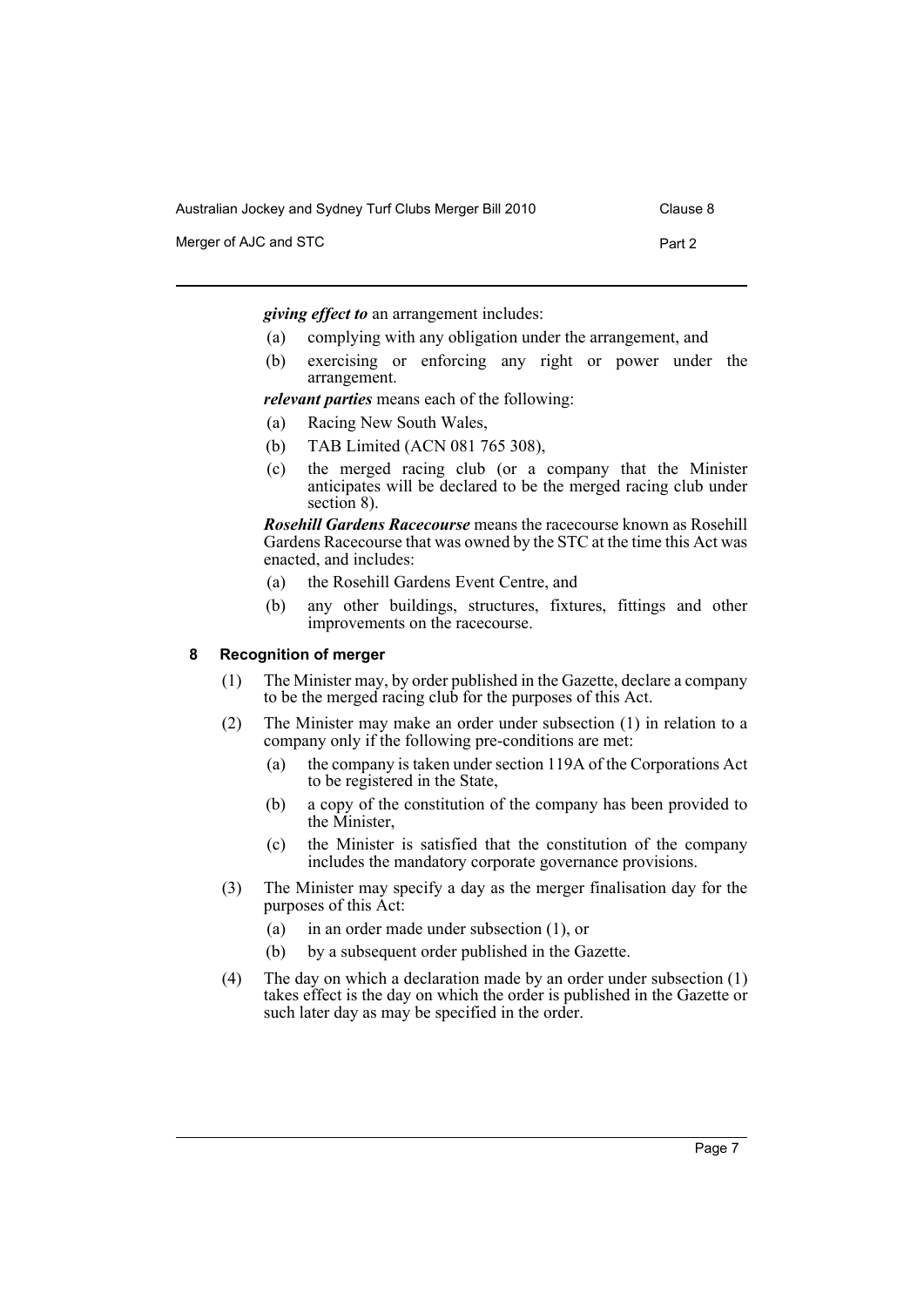Part 2 Merger of AJC and STC

- (5) The only limits on the jurisdiction of the Minister to make orders under this section are:
	- (a) in relation to the making of an order under subsection (1)—that the pre-conditions for the making of the order set out in subsection (2) are met, and
	- (b) in relation to the making of an order under subsection  $(3)$  (b) that an order under subsection (1) has previously been made.
- (6) The making of an order under this section cannot be challenged, reviewed or called into question in proceedings before any court or tribunal except on the grounds that the making of the order exceeds the jurisdictional limits specified by subsection  $(5)$  for the making of such an order.

#### <span id="page-11-0"></span>**9 Alteration of mandatory corporate governance provisions of merged racing club constitution**

- (1) An alteration to the constitution of the merged racing club that would operate to omit or otherwise alter any of the mandatory corporate governance provisions included in the constitution does not have effect unless the Minister gives written consent to the alteration. **Note.** See, in particular, section 5G (10) and (11) of the Corporations Act and the declaration made in relation to this section by section 44 (1) of this Act.
- (2) The Minister may not give consent to such an alteration unless the Minister considers that the alteration does not result in the provisions of the constitution of the merged racing club being inconsistent with the mandatory corporate governance provisions.

#### <span id="page-11-1"></span>**10 Appointment of directors of merged racing club**

(1) **Appointment of independent and club appointed directors of first board**

The following bodies and person are specifically authorised to appoint the 9 directors of the first board of the merged racing club as follows:

- (a) the board of directors of the AJC is to appoint 3 of the directors,
- (b) the board of directors of the STC is to appoint 3 of the directors,
- (c) the Minister is to appoint 3 of the directors (the *independent directors*) on the recommendation of a selection panel constituted under this section (an *appointments selection panel*).

**Note.** See, in particular, section 5G (4) and (11) of the Corporations Act and the declaration made in relation to this section by section 44 (1) of this Act.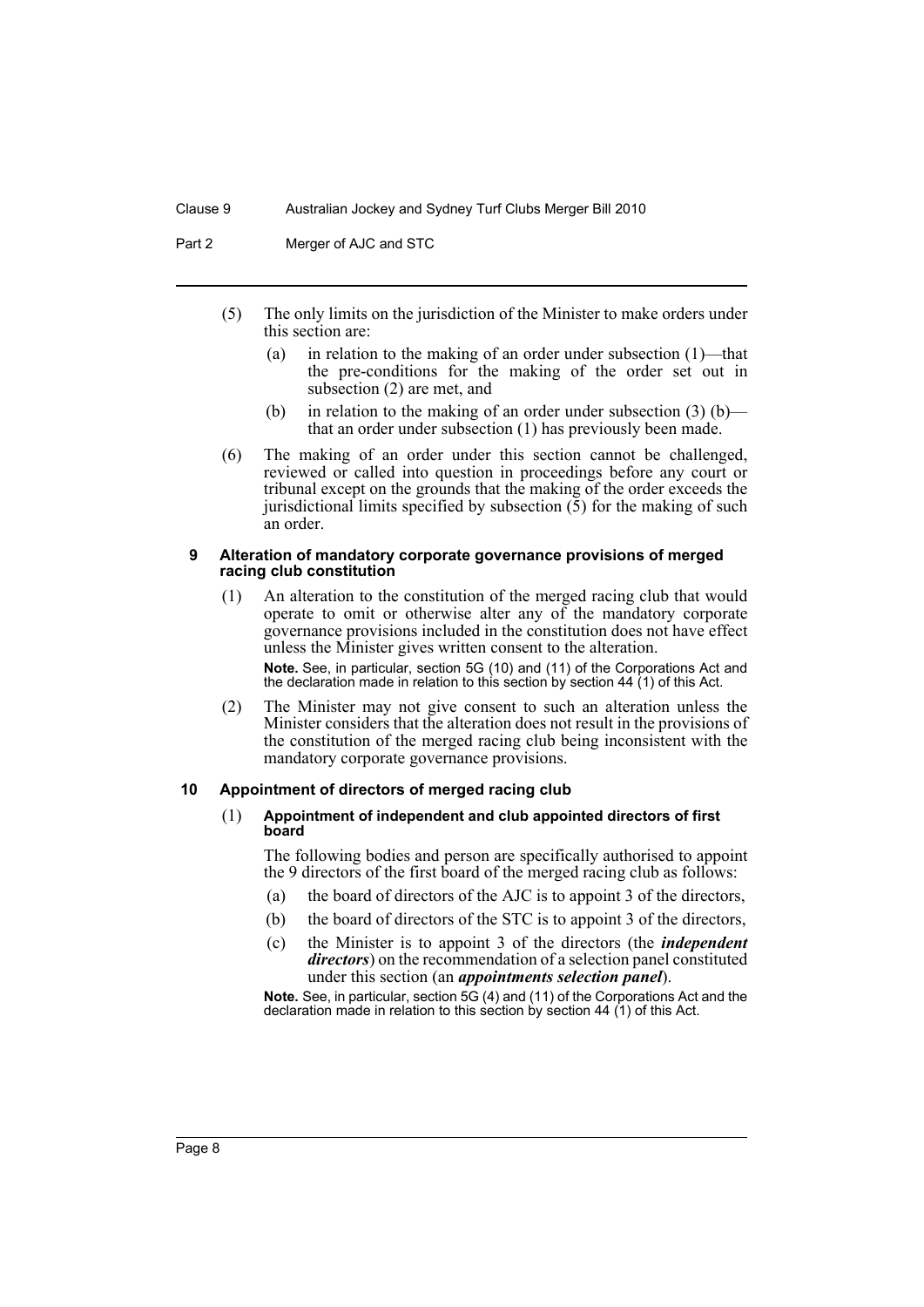Australian Jockey and Sydney Turf Clubs Merger Bill 2010 Clause 10

Merger of AJC and STC **Part 2** 

(2) When appointing their 3 directors to the first board of the merged racing club, the boards of directors of the AJC and STC are each to designate in the instrument of appointment of one of their appointees that the appointee is the club's short-term appointment.

**Note.** The short-term appointment of the boards of directors of the AJC or STC will hold office for only 12 months while the other directors appointed by the boards will hold office for 4 years. See clause 4 of the mandatory corporate governance provisions for the merged racing club in Schedule 1.

#### (3) **Appointment of replacement independent directors**

The Minister is specifically authorised, on the recommendation of an appointments selection panel, to appoint a person to replace an independent director whenever the office of an independent director becomes vacant.

#### (4) **Persons not eligible to be appointed**

A person is not eligible to be appointed as an independent director if the person:

- (a) is an employee of a race club or racing association, or
- (b) is or was a member of the appointments selection panel constituted to recommend the appointment, or
- (c) is a member of the governing body of a race club or eligible industry body (including a director of the AJC or STC), or
- (d) holds a licence issued by Racing New South Wales or by a racing association, or
- (e) is registered by or with Greyhound Racing New South Wales under the *Greyhound Racing Act 2009* or Harness Racing New South Wales under the *Harness Racing Act 2009*, or
- (f) is currently, or during the previous 10 years has been, warned off, disqualified or named on the Forfeit List under the Australian Rules of Racing, or
- (g) during the previous 10 years has been convicted in the State of an offence that is punishable by imprisonment for 12 months or more, or convicted elsewhere than in the State of an offence that, if committed in the State, would be an offence so punishable, or
- (h) is an undischarged bankrupt or is taking advantage of the laws in force for the time being relating to bankruptcy, or
- (i) is a mentally incapacitated person.

#### (5) **Recommendations by appointments selection panel**

The Minister is to constitute an appointments selection panel to recommend persons for appointment as independent directors and to recommend the terms of office of independent directors.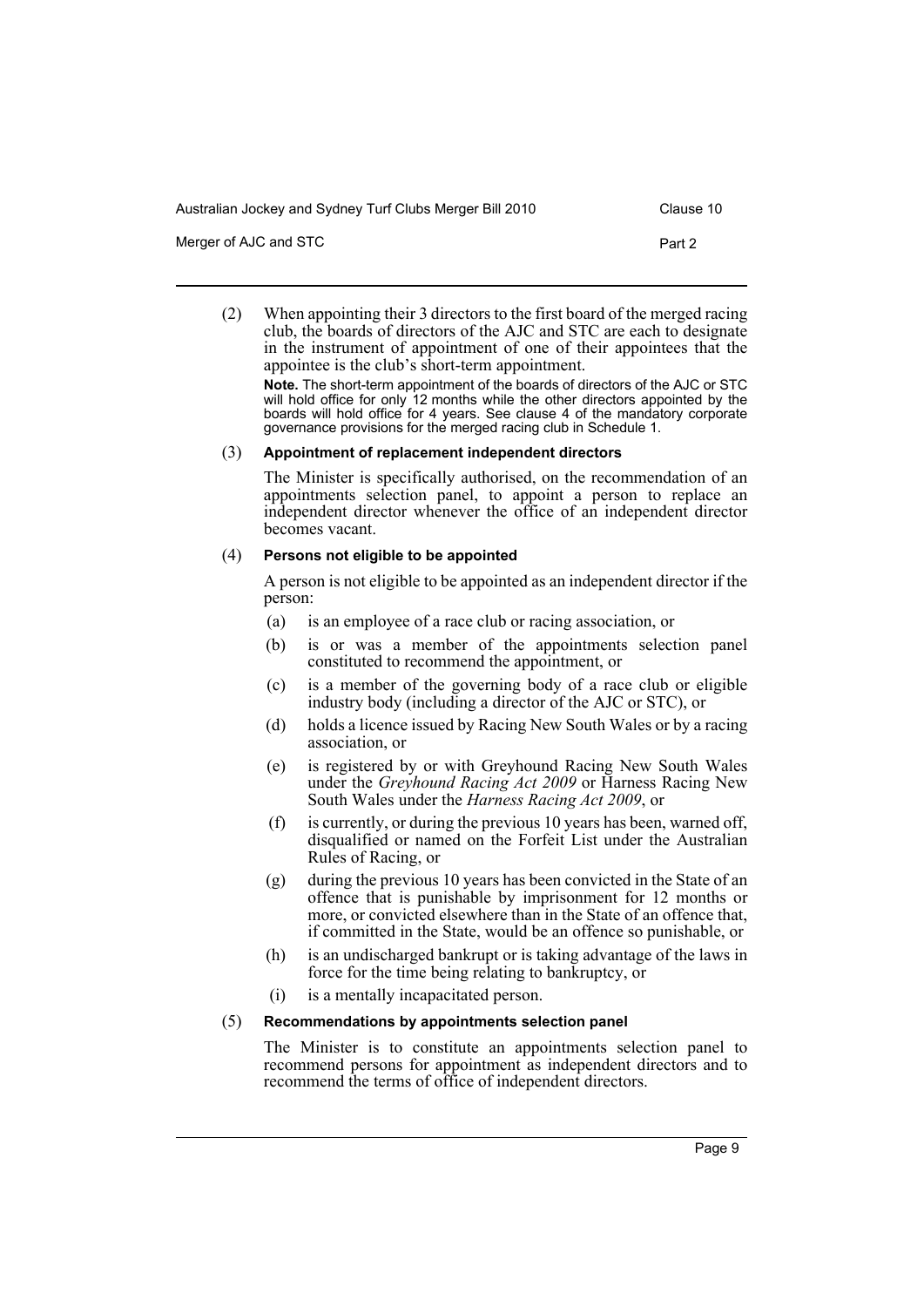Part 2 Merger of AJC and STC

- (6) An appointments selection panel:
	- (a) in the case of the appointment of an independent director to the first board of the merged racing club—is to be constituted by the following persons:
		- (i) a person nominated by the Chairperson of Racing New South Wales,
		- (ii) a person nominated by the board of directors of the AJC,
		- (iii) a person nominated by the board of directors of the STC, and
	- (b) in the case of the appointment of an independent director to replace another independent director who has vacated office—is to be constituted by the following persons:
		- (i) a person nominated by the Chairperson of Racing New South Wales,
		- (ii) a director of the merged racing club nominated by the board of directors of the club who is an independent director,
		- (iii) a director of the merged racing club nominated by the board of directors of the club who is not an independent director.
- (7) An appointments selection panel must recommend only the number of persons required to be appointed (no more and no fewer) and, subject to subsection (8), must recommend a term of office for each person recommended.
- (8) The term of office for an independent director that an appointments selection panel may recommend is:
	- (a) in the case of an appointment to the first board of the merged racing club—4 years, and
	- (b) in the case of an appointment to fill a casual vacancy—the balance of the term of the independent director who is being replaced, and
	- (c) in the case of any other appointment—such period as the panel considers appropriate (being a period not exceeding 4 years).

#### (9) **Selection criteria and probity checks**

An appointments selection panel must not recommend a person for appointment as an independent director unless the panel is satisfied that the person has experience in a senior administrative role or experience at a senior level in one or more of the fields of business, finance, law, marketing, technology, commerce, regulatory administration or regulatory enforcement.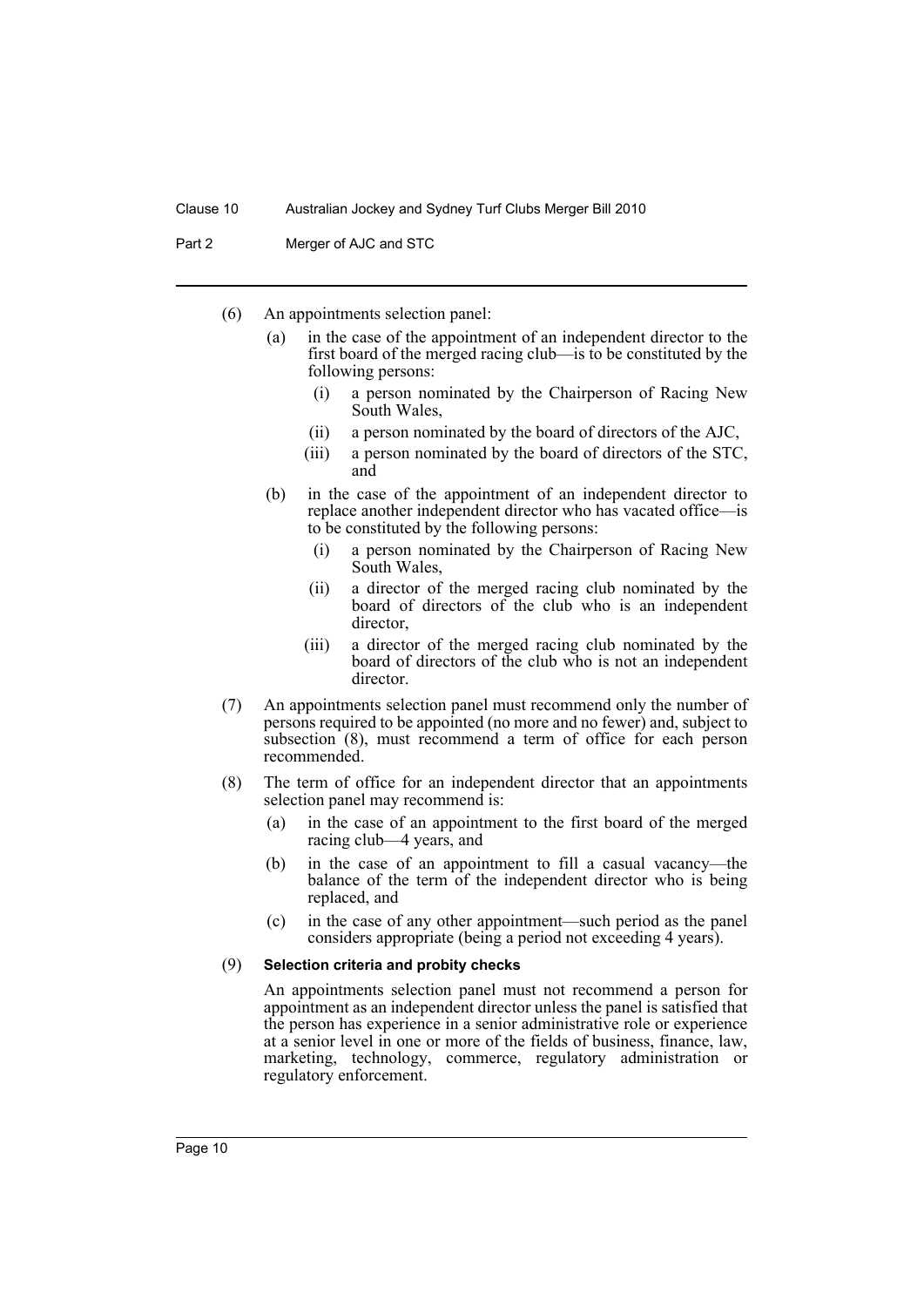Australian Jockey and Sydney Turf Clubs Merger Bill 2010 Clause 10

Merger of AJC and STC **Part 2** 

- (10) Before recommending a person for appointment as an independent director, the appointments selection panel must conduct a probity check of the person (with the level of scrutiny as determined by the Minister). The Minister is to appoint a Probity Adviser to assist the selection panel to conduct probity checks.
- (11) An appointments selection panel is to choose between candidates for recommendation for appointment as an independent director on the basis of merit, with merit to be determined on the basis of a candidate's abilities, qualifications, experience and personal qualities that are relevant to the performance of the duties of a director of the merged racing club.

#### (12) **Appointments before company declared to be merged racing club**

Any function conferred or imposed by or under this section in relation to the appointment of directors to the first board of the merged racing club may be exercised even if at the time the function is exercised no company has been formed for the purposes of being declared to be, or no company has been declared to be, the merged racing club under section 8. Any function so exercised is to be taken to have been duly exercised for the purposes of this section and the mandatory corporate governance provisions included in the constitution of a company.

#### (13) **Independent directors who are members of race clubs to have membership voting entitlements suspended**

If a person who is appointed as an independent director is also a member of a race club, the race club is specifically required to suspend the person's voting entitlements as a member of the race club while the person remains an independent director despite anything to the contrary in the constitution or other membership rules of the club.

#### (14) **Definitions**

In this section:

*Australian Rules of Racing* has the same meaning as it has in the *Thoroughbred Racing Act 1996*.

*eligible industry body* has the same meaning as it has in the *Thoroughbred Racing Act 1996*.

*race club* has the same meaning as it has in the *Thoroughbred Racing Act 1996*.

*racing association* has the same meaning as it has in the *Thoroughbred Racing Act 1996*.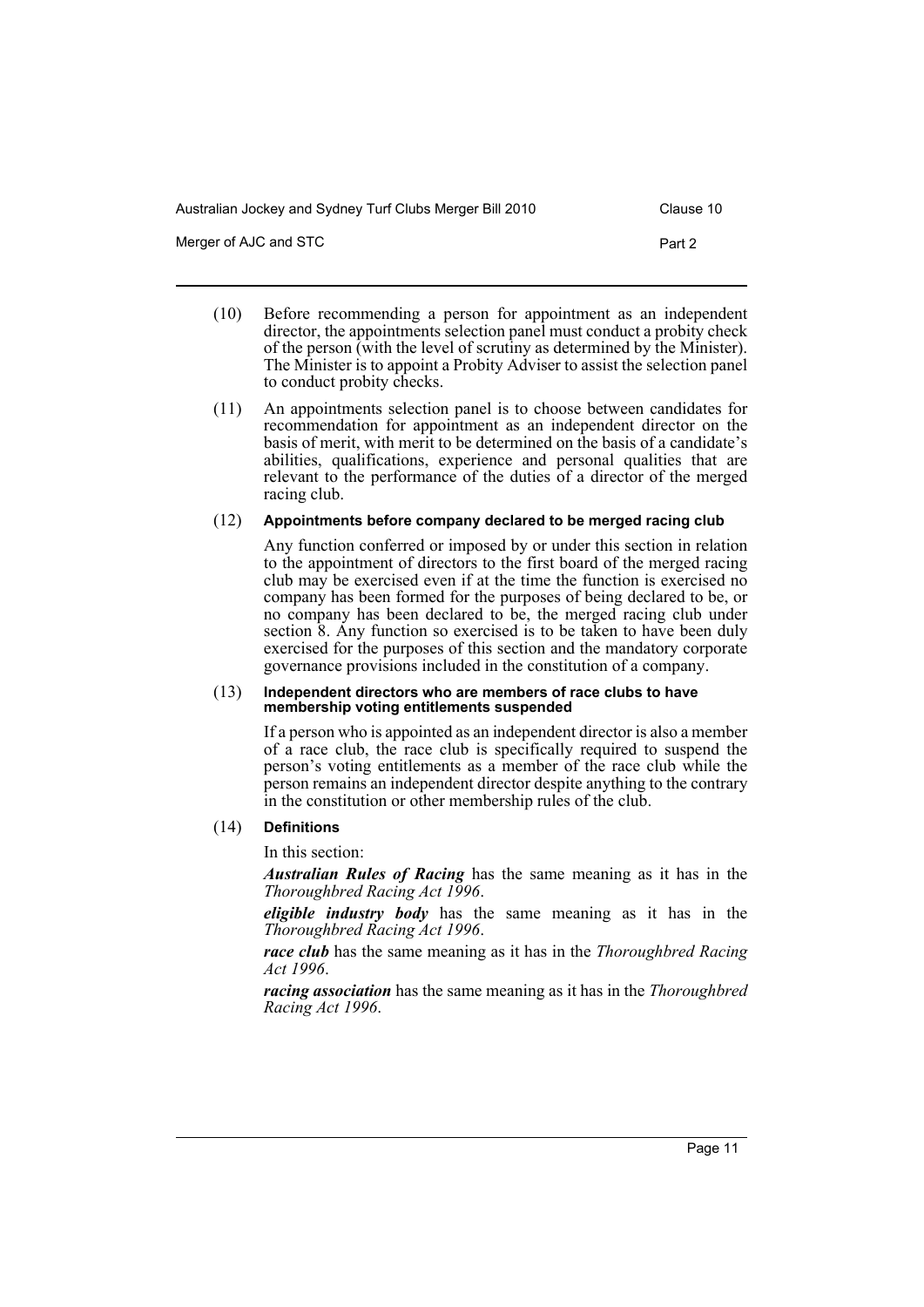Part 2 Merger of AJC and STC

# <span id="page-15-0"></span>**Division 2 Transfer of business undertakings and employees of AJC and STC to merged racing club**

#### <span id="page-15-1"></span>**11 Operation of Division**

This Division operates, on and from the merger finalisation day, specifically (and in accordance with the requirements of this Division):

- (a) to transfer the transferable business undertakings and the employees of the AJC and STC to the merged racing club, and
- (b) to confer or impose other rights and liabilities on the merged racing club and certain other persons in connection with the transfer of the transferable business undertakings.

**Note.** See, in particular, section 5G (4), (5) and (11) of the Corporations Act and the declaration made in relation to this Division by section 44 (1) of this Act.

#### <span id="page-15-2"></span>**12 Interpretation**

(1) In this Division:

*conduct* includes any act or omission.

*member* means:

- (a) in relation to the AJC—a member of the AJC under its club rules and includes any person who was previously a member of the former AJC under its club rules, and
- (b) in relation to the STC—a member of the STC within the meaning of the *Sydney Turf Club Act 1943*.

# *officer* means:

- (a) in relation to the AJC—a director or secretary of that company within the meaning of the Corporations Act and includes any person who was previously a Chairman of the Committee of the former AJC or any other member of that Committee, and
- (b) in relation to the STC—a director of the STC within the meaning of the *Sydney Turf Club Act 1943*.

#### *transferable assets* means:

- (a) all of the assets vested (whether absolutely or contingently or in full or in part) in, or otherwise held by, the AJC immediately before the merger finalisation day (including any lease of Randwick Racecourse granted to the AJC under the *Australian Jockey Club Act 2008*), and
- (b) all of the assets vested (whether absolutely or contingently or in full or in part) in, or otherwise held by, the STC immediately before the merger finalisation day.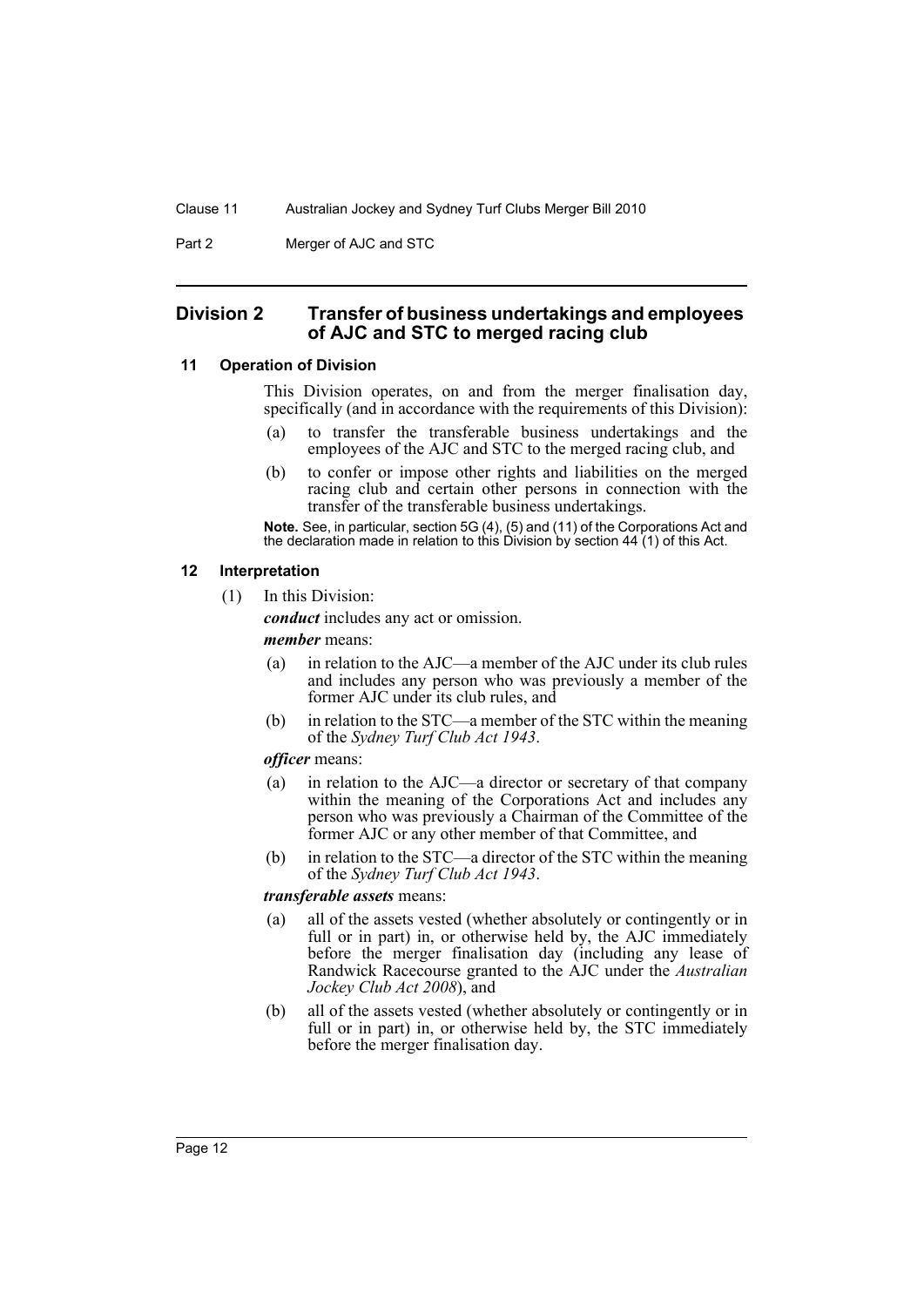Australian Jockey and Sydney Turf Clubs Merger Bill 2010 Clause 12

Merger of AJC and STC **Part 2** 

*transferable business undertakings* means all of the following:

- (a) the transferable assets,
- (b) the transferable rights,
- (c) the transferable liabilities,
- (d) the transferable regulatory authorisations.

*transferable liabilities* means all of the liabilities of the AJC and the STC immediately before the merger finalisation day.

*transferable regulatory authorisations* means all regulatory authorisations in force that are held by or on behalf of the AJC or STC immediately before the merger finalisation day, including (without limitation) each of the following:

- (a) any licence held by or on behalf of the AJC or STC that is in force under the *Liquor Act 2007*,
- (b) any poker machine entitlements or licences held by or on behalf of the AJC or STC under the *Gaming Machines Act 2001*,
- (c) any licence held by or on behalf of the AJC or STC that is in force under the *Racing Administration Act 1998*,
- (d) any licence held by or on behalf of the AJC or STC that is in force under the *Totalizator Act 1997*.

*transferable rights* means all of the rights of the AJC and the STC immediately before the merger finalisation day.

- (2) A reference in this Division to the *Australian Jockey Club Act 2008* or the *Sydney Turf Club Act 1943* is a reference to that Act before it ceases to have effect under section 39.
- (3) A reference in this Division (however expressed) to the assets, rights or liabilities of the AJC includes a reference to:
	- (a) any assets, rights or liabilities of the former AJC that became the assets, rights or liabilities of the AJC by virtue of the operation of Part 3 of the *Australian Jockey Club Act 2008* (including any assets, rights or liabilities vested in or held by, or exercisable by or against, an officer of the former AJC and to which section 23 of that Act applied immediately before the merger finalisation day), and
	- (b) any potential assets, rights or liabilities of the former AJC that would have become the assets, rights or liabilities of the AJC by virtue of the operation of Part 3 of the *Australian Jockey Club Act 2008* had that Part continued in force.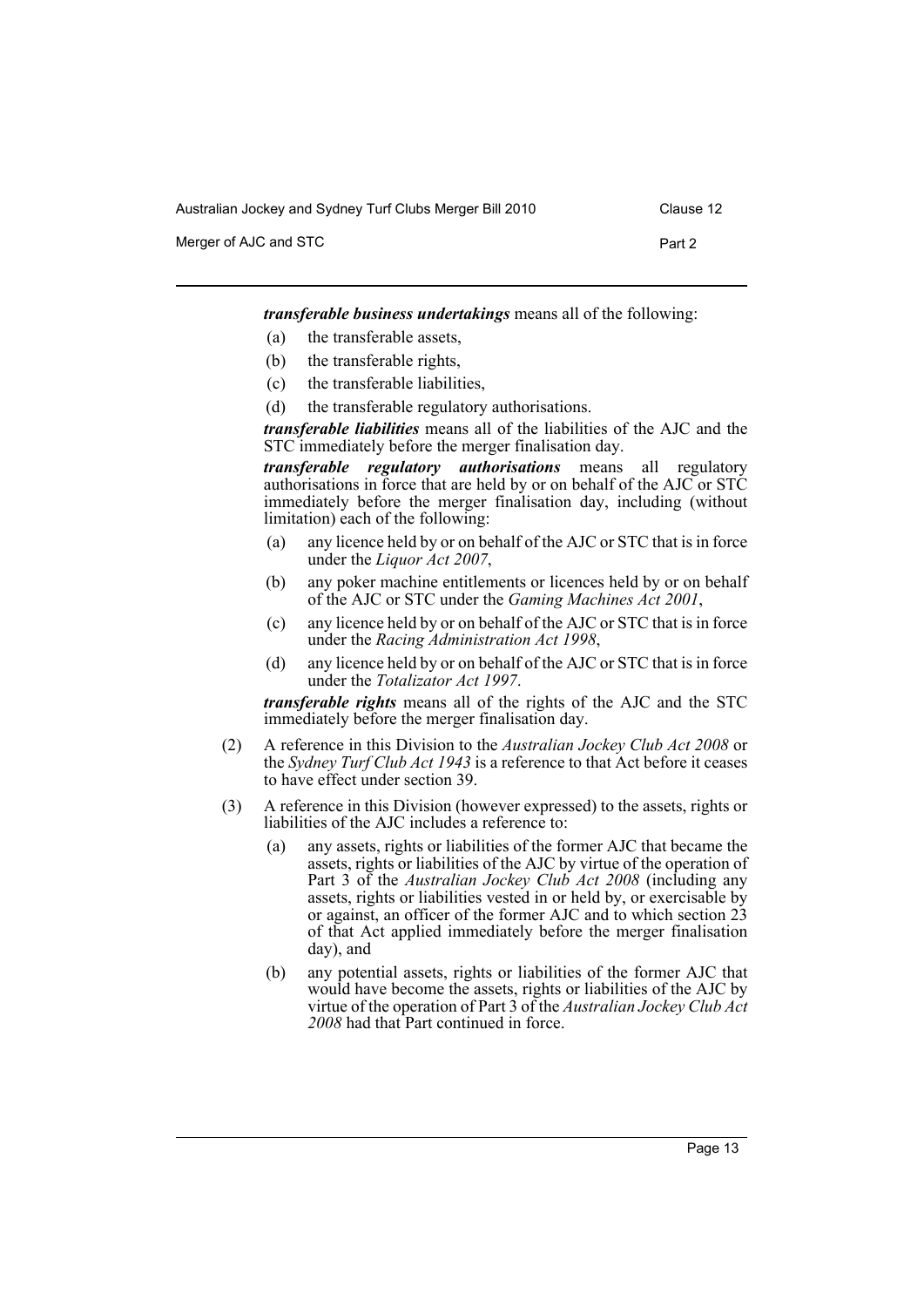Part 2 Merger of AJC and STC

#### <span id="page-17-0"></span>**13 Vesting of assets in merged racing club**

- (1) The transferable assets vest in, and become the assets of, the merged racing club by virtue of this section on the merger finalisation day:
	- (a) without the need for any further conveyance, transfer, assignment or assurance, and
	- (b) free of any estate or interest that any member of the AJC or STC may have had in the assets immediately before the merger finalisation day by reason of being a member.
- (2) Without limiting subsection (1), any lease of Randwick Racecourse granted to the AJC under the *Australian Jockey Club Act 2008* that is in force immediately before the merger finalisation day vests in the merged racing club as lessee on that day for the remainder of the period of the lease (and subject to the same conditions and restrictions that applied in relation to the lease immediately before that day) and without the need for the consent of the Randwick Racecourse trustees.
- (3) No attornment to the merged racing club by a lessee or sublessee from the AJC or STC is required.

#### <span id="page-17-1"></span>**14 Transfer of transferable regulatory authorisations**

- (1) Each of the transferable regulatory authorisations (an *original regulatory authorisation*) becomes a regulatory authorisation of the merged racing club (the *transferred regulatory authorisation*) on the merger finalisation day for the purposes of the State legislation under which the original regulatory authorisation was issued (the *relevant State legislation*).
- (2) A transferred regulatory authorisation:
	- (a) has effect as if it had been issued to the merged racing club for the remainder of the period (if any) for which the original regulatory authorisation was issued, unless it is sooner cancelled, forfeited, surrendered or otherwise ceases to have effect under the relevant State legislation, and
	- (b) is subject to the same terms, conditions and endorsements as the original regulatory authorisation until those terms, conditions or endorsements are altered, varied or revoked in accordance with the relevant State legislation.
- (3) The provisions of the *Registered Clubs Act 1976* and the *Liquor Act 2007* (and of the regulations made under those Acts) apply in relation to the merged racing club subject to the following modifications:
	- (a) the rules referred to in section 30 (1) (a) and (b) of the *Registered Clubs Act 1976* do not apply in relation to the merged racing club,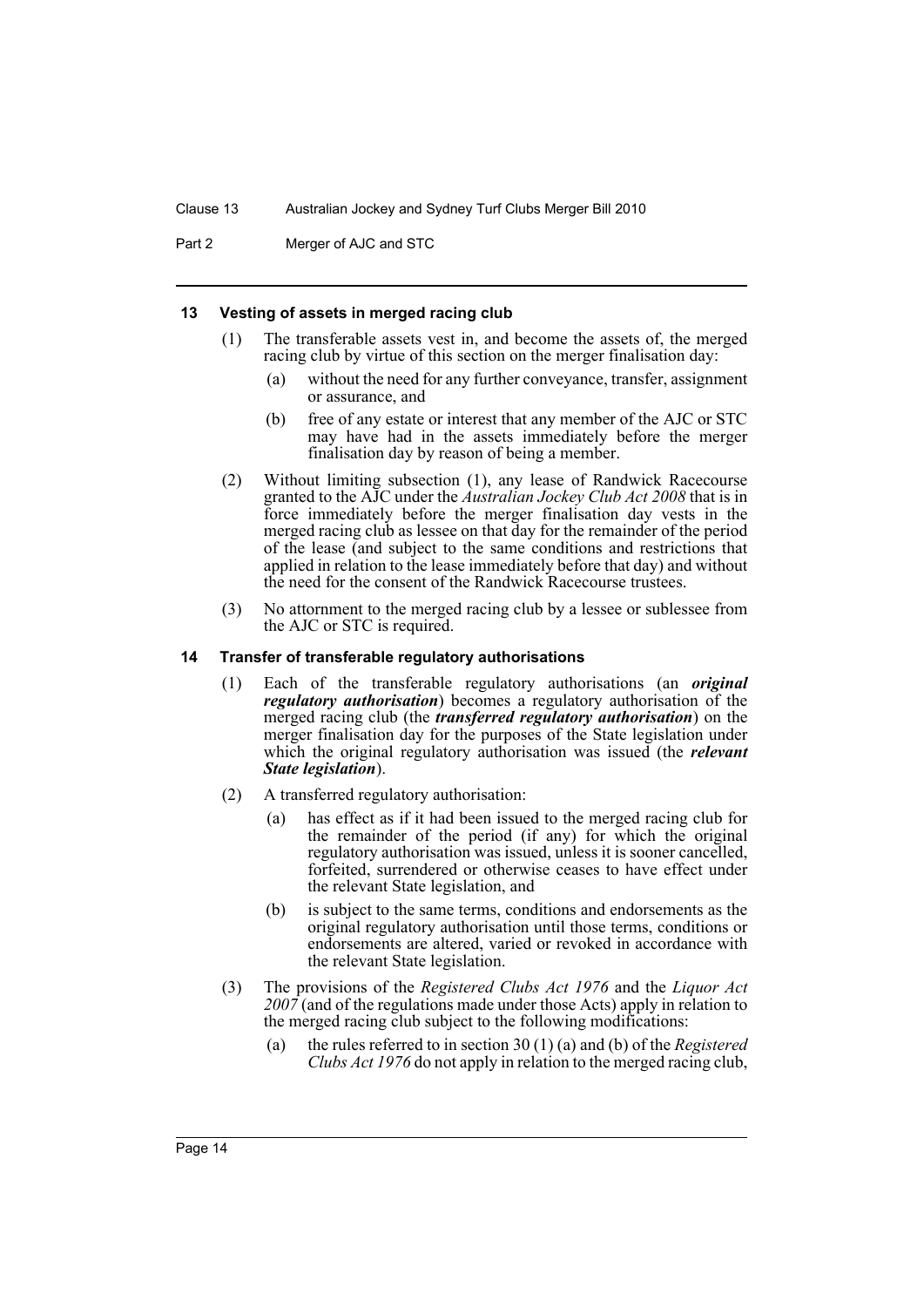Australian Jockey and Sydney Turf Clubs Merger Bill 2010 Clause 15

Merger of AJC and STC **Part 2** 

- (b) section 32 (1) of the *Registered Clubs Act 1976* does not prevent the club from having more than one secretary and, in particular, from having one secretary approved under section 33 of that Act for the purposes of that Act and a different secretary or chief executive officer for the club in its capacity as a company,
- (c) section 34 (3A) of the *Registered Clubs Act 1976* does not operate to make a person or the club guilty of an offence against section 34 (2) of that Act if the person is acting as a secretary or chief executive officer for the club in its capacity as a company and another person has been approved as the secretary for the club in its capacity as a registered club,
- (d) section 66 (2) (a) of the *Liquor Act 2007* is to be read as being confined to the secretary of the club approved for the purposes of the *Registered Clubs Act 1976*,
- (e) such modifications as may be prescribed by the regulations (being modifications that relate to the operation of this Division). **Note.** Section 41J (Disposal by registered club of real property) of the *Registered Clubs Act 1976* has no operation in relation to the transfer of the AJC's or STC's core property by operation of this Division because the disposal has been effected by this Division rather than by the AJC or STC.
- (4) The Minister is not to recommend the making of a regulation for the purposes of subsection (3) (e) unless the Minister administering the Act or regulations proposed to be modified has consented to the modification concerned.
- (5) The person or body (a *regulatory body*) that has the function under the relevant State legislation of issuing regulatory authorisations of the same kind as a transferred regulatory authorisation must, at the request of the merged racing club, re-issue the transferred regulatory authorisation in the name of the merged racing club (with substantially the same terms, conditions and endorsements as the transferred regulatory authorisation).
- (6) No fee or charge is payable by the merged racing club to a regulatory body for or in respect of the exercise of any function by the regulatory body in connection with the transfer or re-issue of a regulatory authorisation by operation of, or under, this section.
- (7) In this section: *issued* includes given.
- <span id="page-18-0"></span>**15 Transferable rights and liabilities become those of merged racing club**
	- (1) The transferable rights become, by virtue of this section, the rights of the merged racing club on the merger finalisation day and may be exercised without regard to any fetters on the exercise of those rights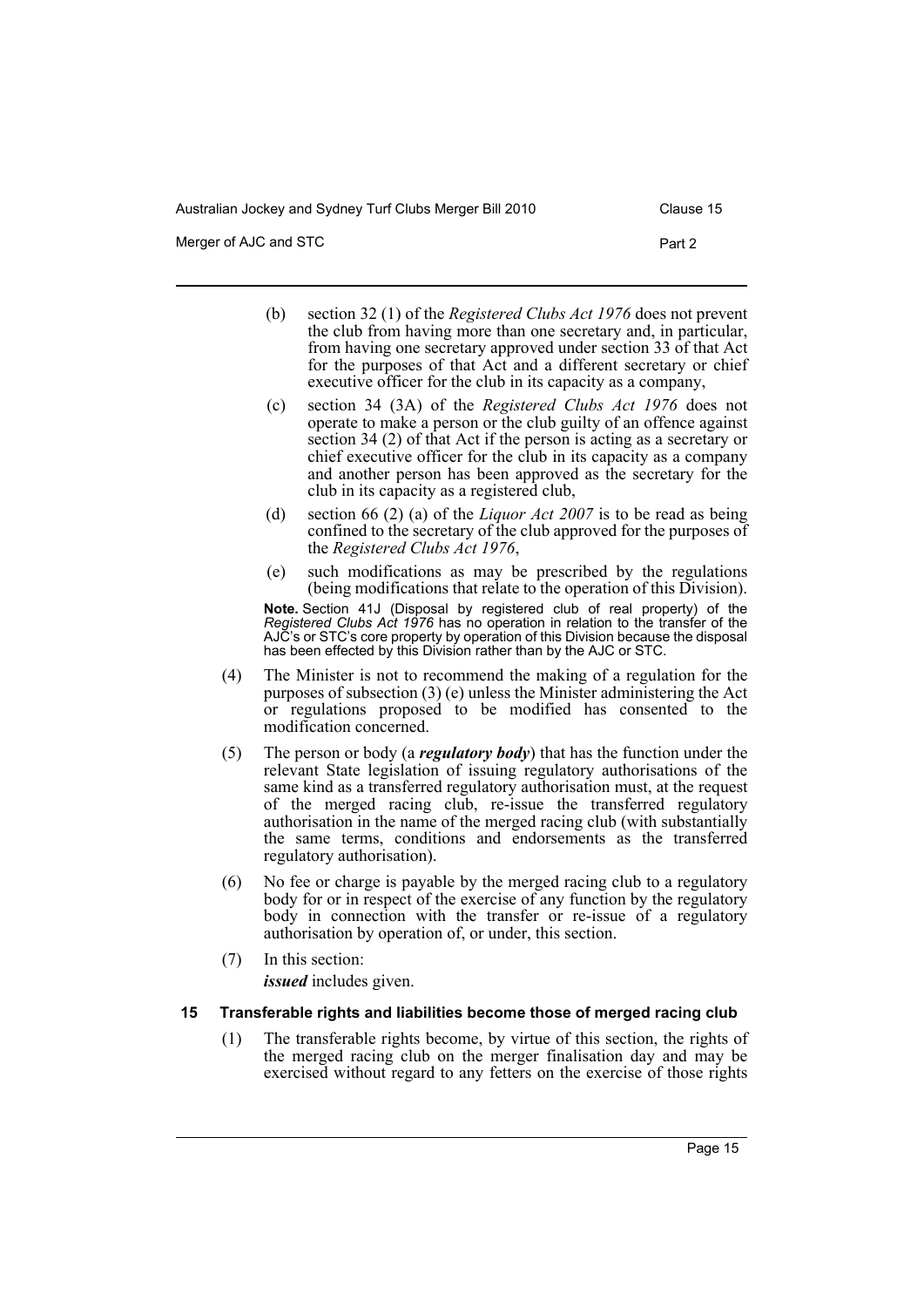Part 2 Merger of AJC and STC

that were enforceable by any member of the AJC or STC immediately before the merger finalisation day by reason of being a member.

- (2) The transferable liabilities become, by virtue of this section, the liabilities of the merged racing club on the merger finalisation day.
- (3) Without limiting subsection (2), any indemnity granted (or taken to have been granted) by or on behalf of the AJC or STC to an officer of the AJC or STC before the merger finalisation day with respect to conduct in his or her capacity as such is enforceable against the merged racing club on and from the merger finalisation day as if the merged racing club had granted the indemnity.

#### <span id="page-19-0"></span>**16 Updating of certain references to AJC or STC and transfer of contractual rights and obligations**

- (1) Subject to subsection (2) and the regulations, on and from the merger finalisation day any reference in any instrument to the AJC, the STC or an officer of the AJC or STC while acting on behalf of the AJC or STC is (to the extent to which it relates to any part of the transferable business undertakings) to be read as a reference to the merged racing club.
- (2) Subsection (1) does not apply in relation to any reference of the kind referred to in that subsection in any Act or other statutory instrument that is amended by Schedule 3.
- (3) On and from the merger finalisation day (and without limiting subsection (1) or sections 13, 15 and 20), the merged racing club is entitled to the benefit and subject to the burden of, and is taken to be a party to, any contract or arrangement in force immediately before the merger finalisation day to which the AJC or STC was a party as if the merged racing club were named in the contract or arrangement as a party instead of the AJC or STC.

#### <span id="page-19-1"></span>**17 Proceedings against AJC or STC may be taken against merged racing club**

- (1) All proceedings by or against the AJC or STC that:
	- (a) are pending immediately before the merger finalisation day, and
	- (b) relate to any part of the transferable business undertakings,

are taken on and from the merger finalisation day to be proceedings pending by or against the merged racing club.

(2) Nothing in this Division renders defective any proceedings by or against the AJC or the STC.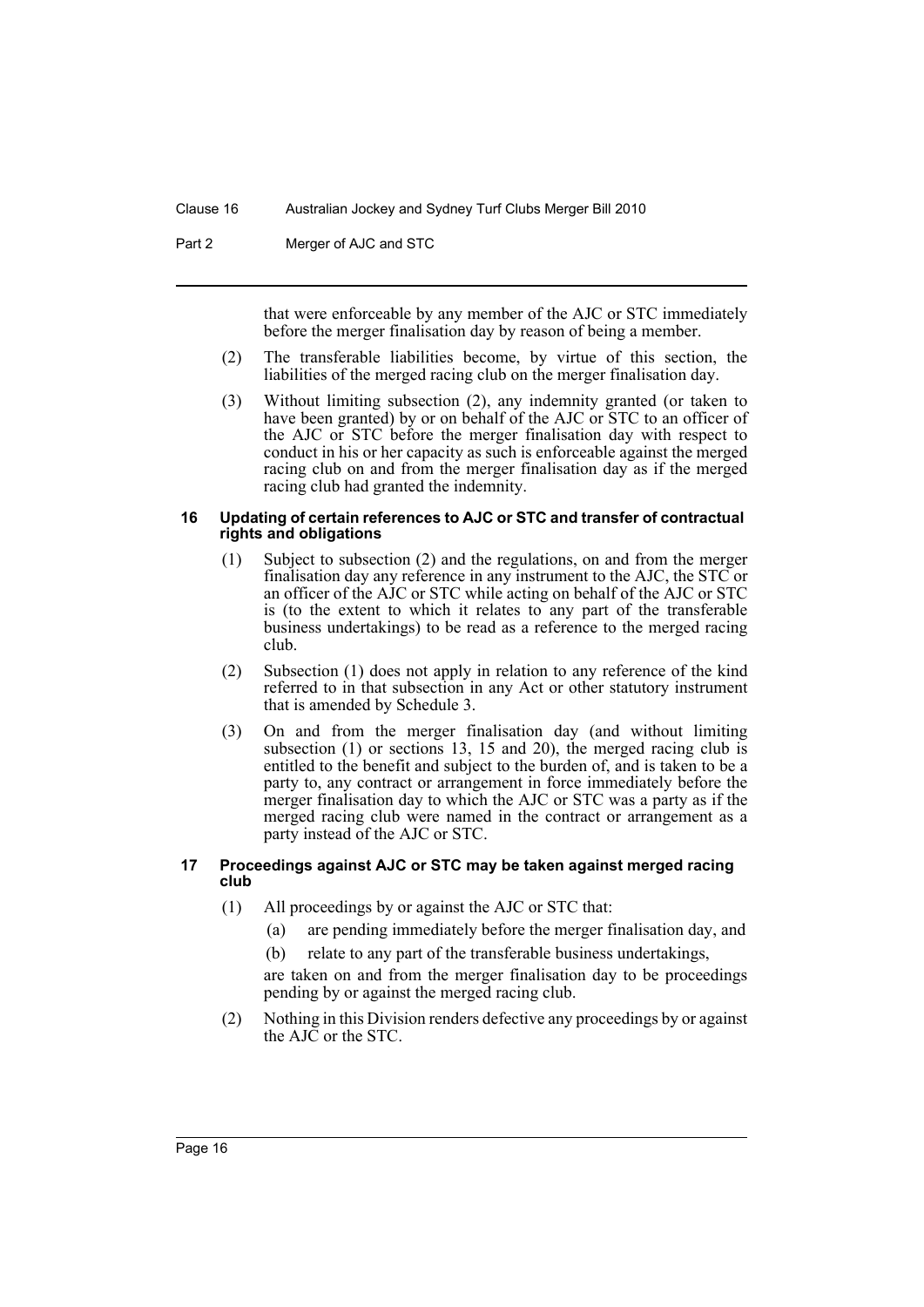| Australian Jockey and Sydney Turf Clubs Merger Bill 2010 | Clause 18 |
|----------------------------------------------------------|-----------|
| Merger of AJC and STC                                    | Part 2    |

### <span id="page-20-0"></span>**18 Acts or omissions of AJC or STC taken to be those of merged racing club**

- (1) Any act, matter or thing done or omitted to be done before the merger finalisation day by, to or in respect of the AJC or STC in relation to any part of the transferable business undertakings is (to the extent to which that act, matter or thing has any force or effect) taken on and from the merger finalisation day to have been done or omitted to be done by, to or in respect of the merged racing club.
- (2) Without limiting subsection (1), that subsection extends to any conduct (whether unconscionable, misleading, deceptive or otherwise) of any officer of the AJC or STC in his or her capacity as such.

### <span id="page-20-1"></span>**19 Assets, rights and liabilities outside of the State**

- (1) If any asset that forms part of the transferable assets:
	- (a) is vested in or held by a relevant person under the law of an external jurisdiction immediately before the merger finalisation day, and
	- (b) does not, despite section 13, become the asset of the merged racing club under the law of that jurisdiction,

the relevant person:

- (c) subject to paragraph (d), holds the asset, for the purposes of the law of the State, in trust for the sole benefit of the merged racing club until such time as the asset becomes the asset of the merged racing club under the law of the external jurisdiction or the trust is otherwise terminated, and
- (d) if it is possible for the relevant person to vest the asset in the merged racing club under the law of that external jurisdiction by effecting a conveyance, transfer, assignment or assurance and the merged racing club directs it—must, in accordance with any such direction, effect any such conveyance, transfer, assignment or assurance.

**Note.** For example, paragraph (d) enables the merged racing club to direct that the legal title to an asset be transferred to it as the beneficial owner of the asset.

- (2) The trust created by subsection (1) (c) is to be treated, for all purposes, as if it was a bare trust declared by the relevant person inter vivos. **Note.** The general law relating to the law of trusts applies to the trust created by subsection (1) (c).
- (3) If any right that forms part of the transferable rights (being rights that are not also part of the transferable assets):
	- (a) is exercisable by a relevant person under the law of an external jurisdiction, and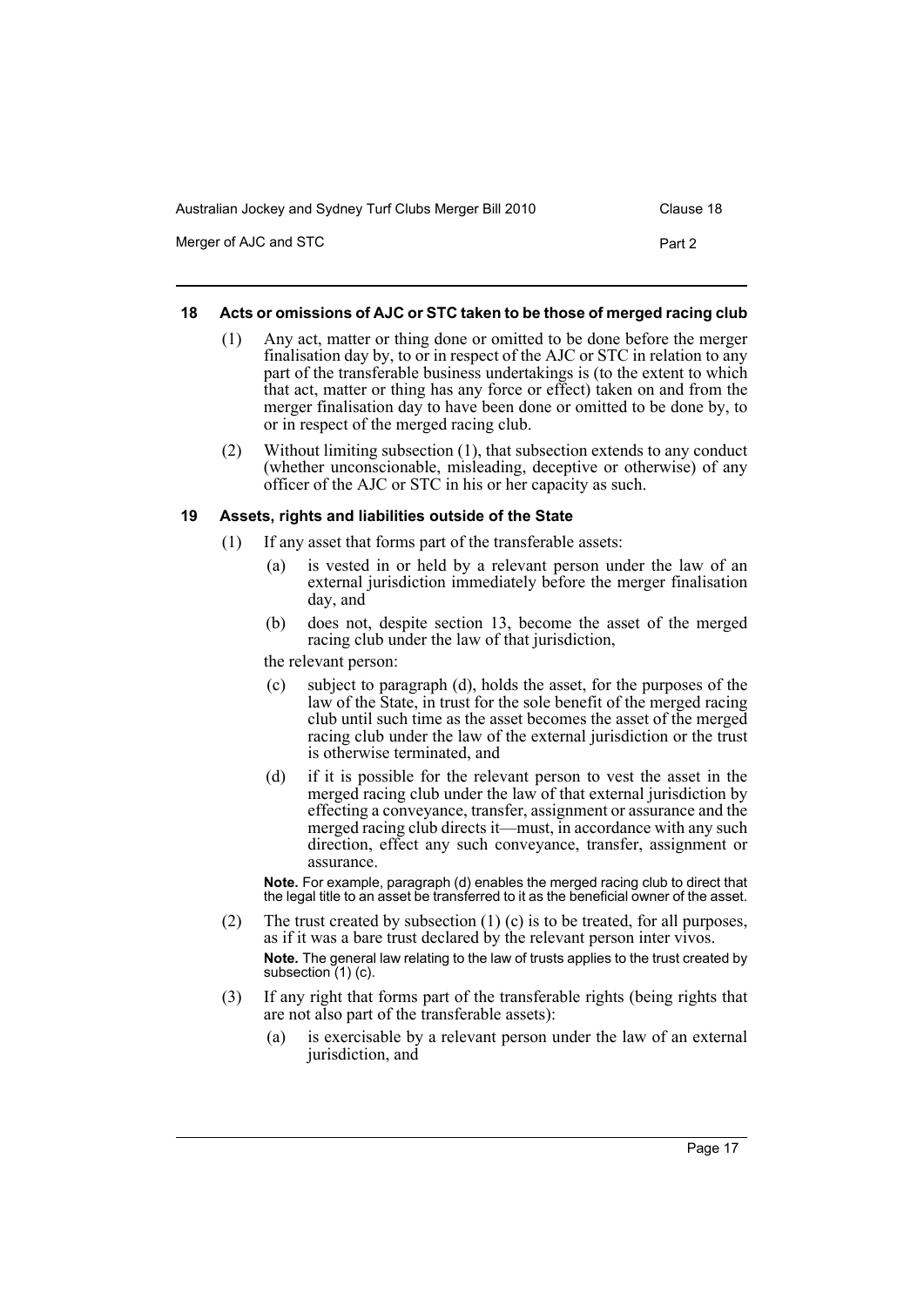Part 2 Merger of AJC and STC

(b) does not, despite section 15 (1), become a right of the merged racing club on or after the merger finalisation day under the law of that jurisdiction,

the relevant person (or any person entitled to exercise the right instead of the relevant person) must exercise that right in accordance with any directions given by the merged racing club from time to time.

- (4) If any liability that forms part of the transferable liabilities:
	- (a) is a liability enforceable against a relevant person under the law of an external jurisdiction, and
	- (b) does not, despite section 15 (2), become a liability of the merged racing club on or after the merger finalisation day under the law of that jurisdiction,

the relevant person (or, if the relevant person is deceased, the estate of the person) is entitled to be indemnified by the merged racing club against the liability.

- (5) Any trust created by section 23 of the *Australian Jockey Club Act 2008* in favour of the AJC continues in effect on and from the merger finalisation day as if the trust were a bare trust declared by the officer of the AJC concerned inter vivos for the sole benefit of the merged racing club.
- (6) The merged racing club is the person nominated by this Act for the purposes of appointing a new trustee under Division 1 of Part 2 of the *Trustee Act 1925*:
	- (a) in respect of the trust created by subsection  $(1)$  (c), and
	- (b) in respect of the trust continued in effect by subsection (5).

**Note.** The provisions of Division 1 of Part 2 of the *Trustee Act 1925* provide for the appointment and removal of trustees.

(7) In this section:

*external jurisdiction* means any of the following:

- (a) a State (other than the State),
- (b) a Territory,
- (c) the Commonwealth,
- (d) a jurisdiction outside of Australia.

*relevant person* means any of the following:

- (a) the AJC,
- (b) an officer of the AJC,
- (c) an officer of the STC.

**Note.** Section 24 (5) provides that the merged racing club is taken for all purposes, including the rules of private international law, to be the successor of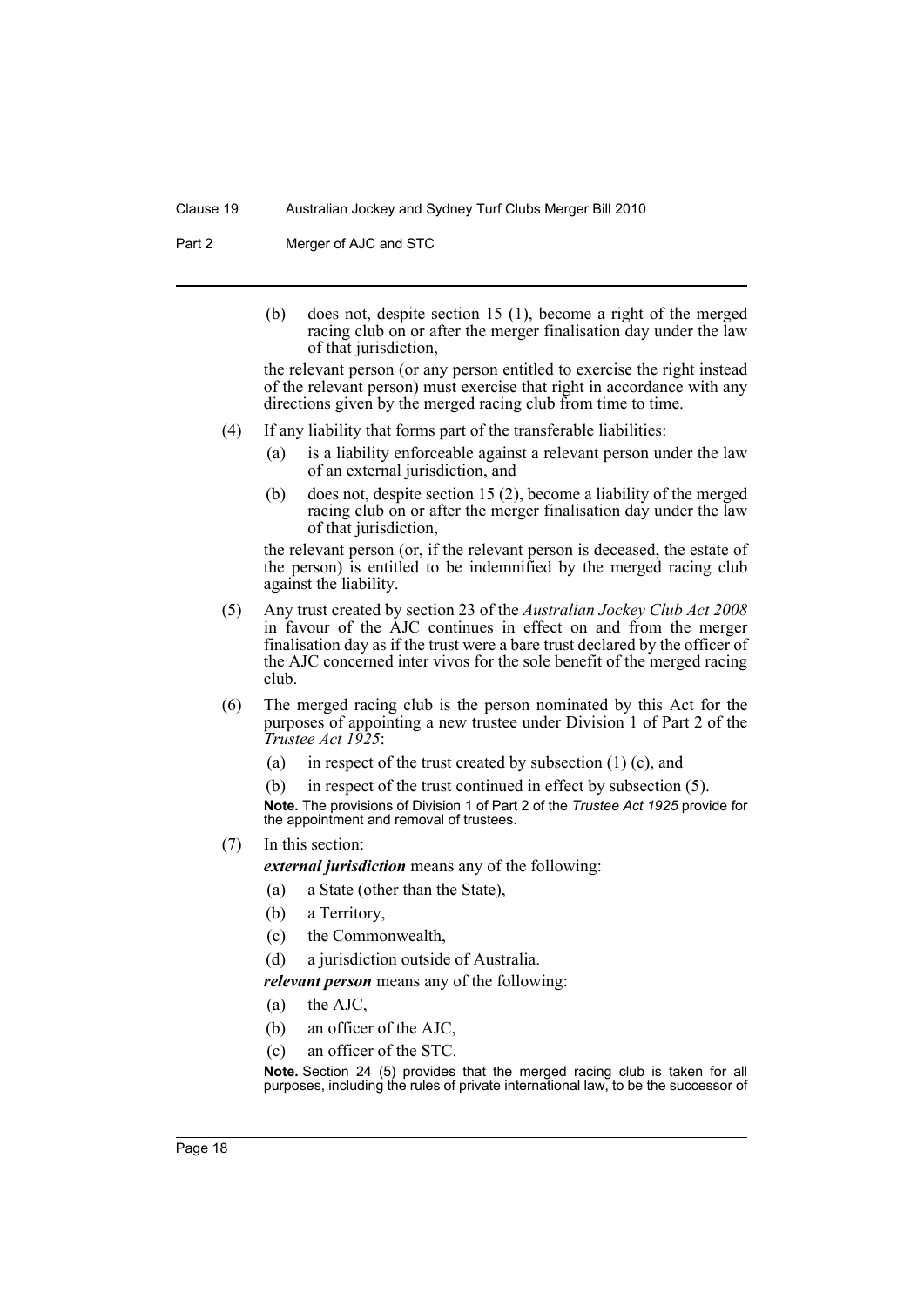| Australian Jockey and Sydney Turf Clubs Merger Bill 2010 | Clause 20 |
|----------------------------------------------------------|-----------|
| Merger of AJC and STC                                    | Part 2    |

the dissolved STC. The AJC, on the other hand, will not be dissolved by operation of this Act. See section 24 (1).

#### <span id="page-22-0"></span>**20 Cessation of certain personal rights and liabilities of officers of AJC or STC**

If any asset, right or liability or any regulatory authorisation becomes that of the merged racing club by operation of this Division:

- (a) any officer of the AJC or STC who held any such asset, or in whom such an asset was vested, ceases on and from the merger finalisation day:
	- (i) to hold, or be vested with, the asset, and
	- (ii) to have any rights or liabilities associated with holding or being vested with the asset, and
- (b) any officer of the AJC or STC who could have exercised or otherwise enforced any such right ceases on and from the merger finalisation day to have the power to exercise or otherwise enforce the right, and
- (c) any officer of the AJC or STC against whom any such liability was or could have been enforceable ceases on and from the merger finalisation day to be the person against whom that liability may be enforced, and
- (d) any officer of the AJC or STC who held any such regulatory authorisation ceases on and from the merger finalisation day:
	- (i) to hold the authorisation, and
	- (ii) to have any rights or liabilities associated with holding the authorisation.

# <span id="page-22-1"></span>**21 Potential entitlements and obligations also transferred**

The merged racing club has all the entitlements and obligations of the AJC or STC in relation to the assets, rights and liabilities transferred by this Division that the AJC or STC would have had but for the transfer, whether or not those entitlements and obligations were actual or potential at the time the transfer took effect.

# <span id="page-22-2"></span>**22 Employees of AJC or STC become employees of merged racing club**

- (1) Any person who, immediately before the merger finalisation day, was an employee of the AJC or STC ceases, on and from that day, to be an employee of the AJC or STC and becomes instead an employee of the merged racing club (a *transferred employee*).
- (2) The following provisions apply in relation to the employment by the merged racing club of a transferred employee (subject to any applicable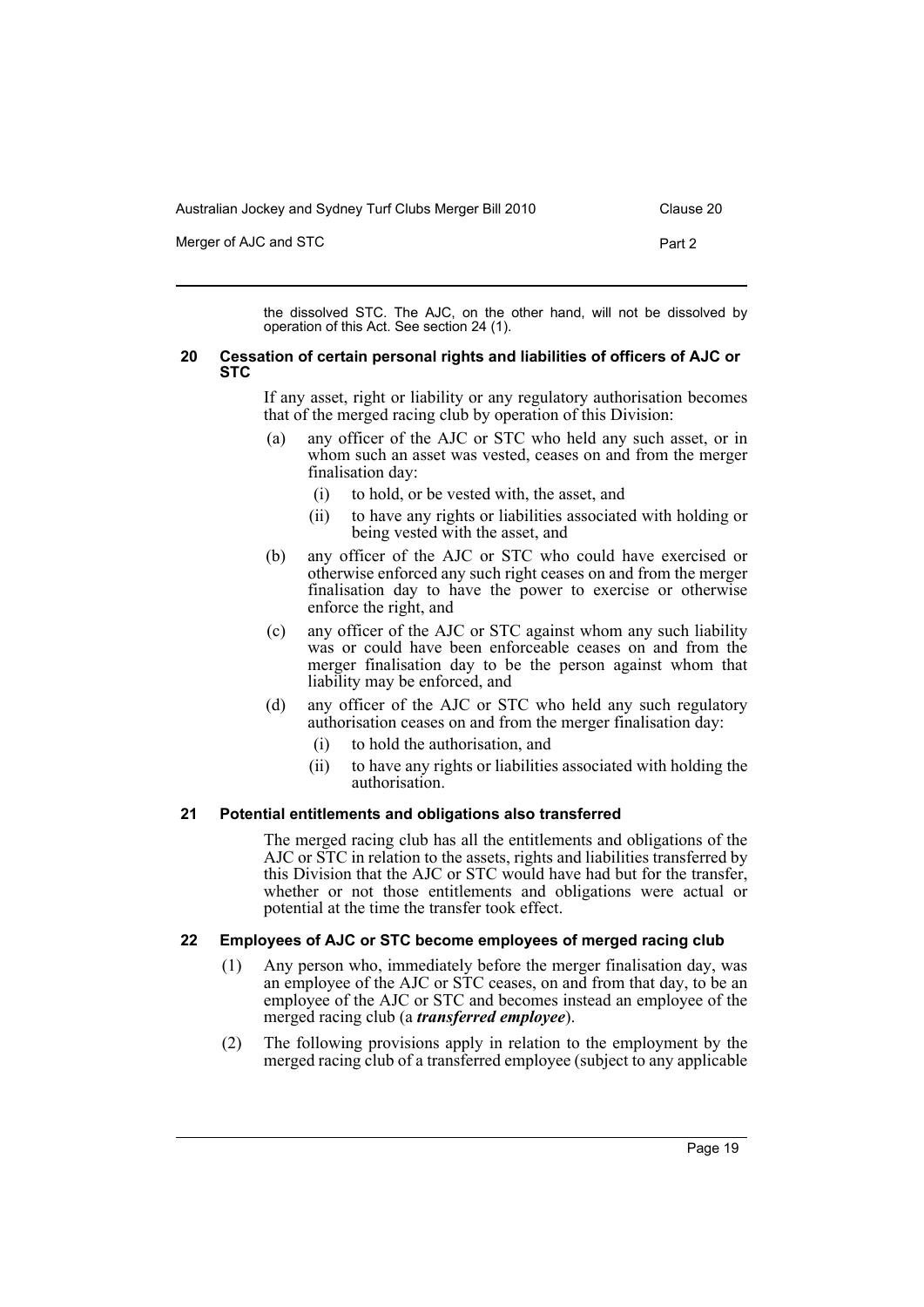Part 2 Merger of AJC and STC

provisions of the *Fair Work Act 2009* of the Commonwealth and subsection (3)):

- (a) the transferred employee is to be employed on the same terms and conditions as under the employee's contract of employment with the AJC or STC immediately before the merger finalisation day,
- (b) the terms and conditions of employment of the transferred employee referred to in paragraph (a) may, after the merger finalisation day, be changed in the same way as they could have been before the merger finalisation day,
- (c) the service with the AJC or STC of the transferred employee is taken to be service with the merged racing club for all purposes and the employee's accrued entitlements with the AJC or STC are taken to be accrued entitlements with the merged racing club,
- (d) a transferred employee is not entitled to payment (including, without limitation, any payment in lieu of leave or any damages or other compensation, whether under legislation, contract or otherwise) arising out of, or resulting from, the operation of this Division.

**Note.** See also Part 2–8 (Transfer of business) of the *Fair Work Act 2009* of the Commonwealth.

(3) Nothing in this section affects the continued application (if any) of any industrial instrument under the *Industrial Relations Act 1996* to the employment of a transferred employee.

#### <span id="page-23-0"></span>**23 Sale or disposal of racing infrastructure of racecourses prohibited during 10-year moratorium period**

- (1) This section applies to any racecourse (other than Randwick Racecourse or Warwick Farm Racecourse) that becomes vested in the merged racing club by virtue of the operation of this Division. **Note.** Randwick Racecourse is owned by the Randwick Racecourse trustees and, immediately before the merger finalisation day, was leased to the AJC. The merged racing club will become its lessee by virtue of the operation of this Division.
- (2) The merged racing club may not sell or otherwise dispose of any of the necessary racing infrastructure of a racecourse to which this section applies within the 10-year period commencing on the merger finalisation day.
- (3) The *necessary racing infrastructure* of a racecourse is any lands, buildings or other facilities (such as racetracks, training grounds, spectator or member stands and stabling areas) that are necessary for the conduct of race meetings at the racecourse.
- (4) The regulations may make provision for or with respect to the kinds of lands, buildings or facilities (other than racetracks, training grounds,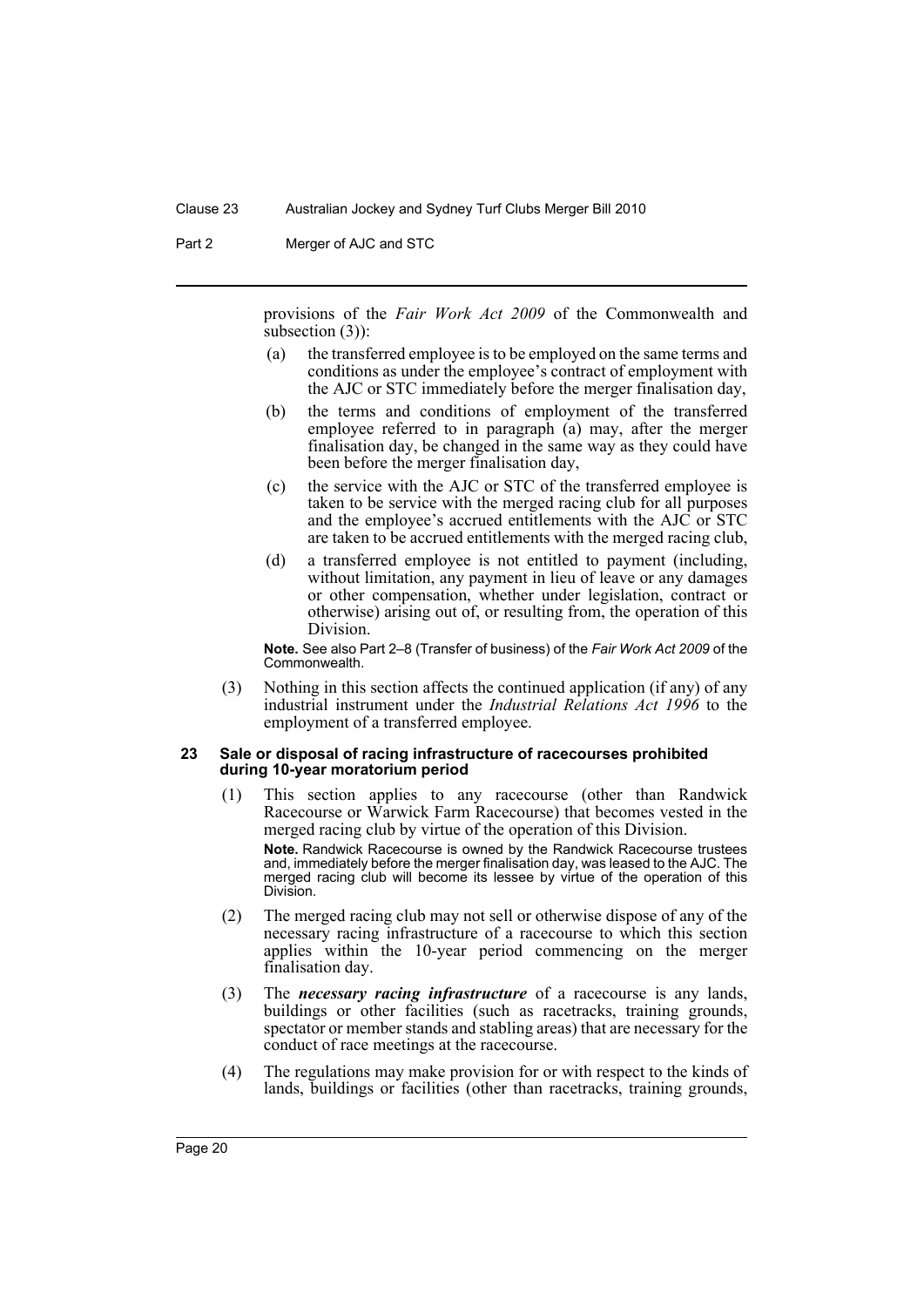| Australian Jockey and Sydney Turf Clubs Merger Bill 2010 | Clause 24 |
|----------------------------------------------------------|-----------|
| Merger of AJC and STC                                    | Part 2    |

spectator or member stands or stabling areas) that are, or are not, to be treated for the purposes of this section as being necessary for the conduct of race meetings at a racecourse.

(5) In this section:

*Warwick Farm Racecourse* means the racecourse known as Warwick Farm Racecourse that was owned by the AJC at the time that this Act was enacted, and includes any buildings, structures, fixtures, fittings and other improvements on the racecourse.

# <span id="page-24-0"></span>**24 Status of AJC and STC on and after merger finalisation day**

# (1) **Status of AJC**

Subject to this Division, nothing in this Act (including section 39) operates to wind up or dissolve the AJC.

- (2) Accordingly, the AJC is not required to wind up its affairs or pay its liabilities and distribute its assets as a result of the operation of this Act.
- (3) However, the AJC may (but need not) wind up its affairs or deregister the AJC in accordance with the provisions of the Corporations Act.

# (4) **Status of STC**

On the merger finalisation day:

- (a) the STC is dissolved, and
- (b) the members of the STC cease to be members of the STC, and
- (c) the directors of the STC, and any person holding office as the Chairperson, Vice-Chairperson or Honorary Treasurer, cease to hold office as such, and
- (d) any person who ceases to be a member of the STC or to hold an office because of the operation of this subsection is not entitled to any compensation for the loss of that membership or office.
- (5) The merged racing club is taken for all purposes, including the rules of private international law, to be the successor of the dissolved STC.

#### (6) **Entitlements of membership to be afforded by merged racing club to existing members**

A person who was a member of the AJC or STC immediately before the merger finalisation day (an *existing club member*) is entitled to be afforded the same or equivalent entitlements of membership of the merged racing club as the person had as a member of the AJC or STC immediately before the merger finalisation day.

(7) The merged racing club is specifically required to make provision for an existing club member to be afforded the membership entitlements to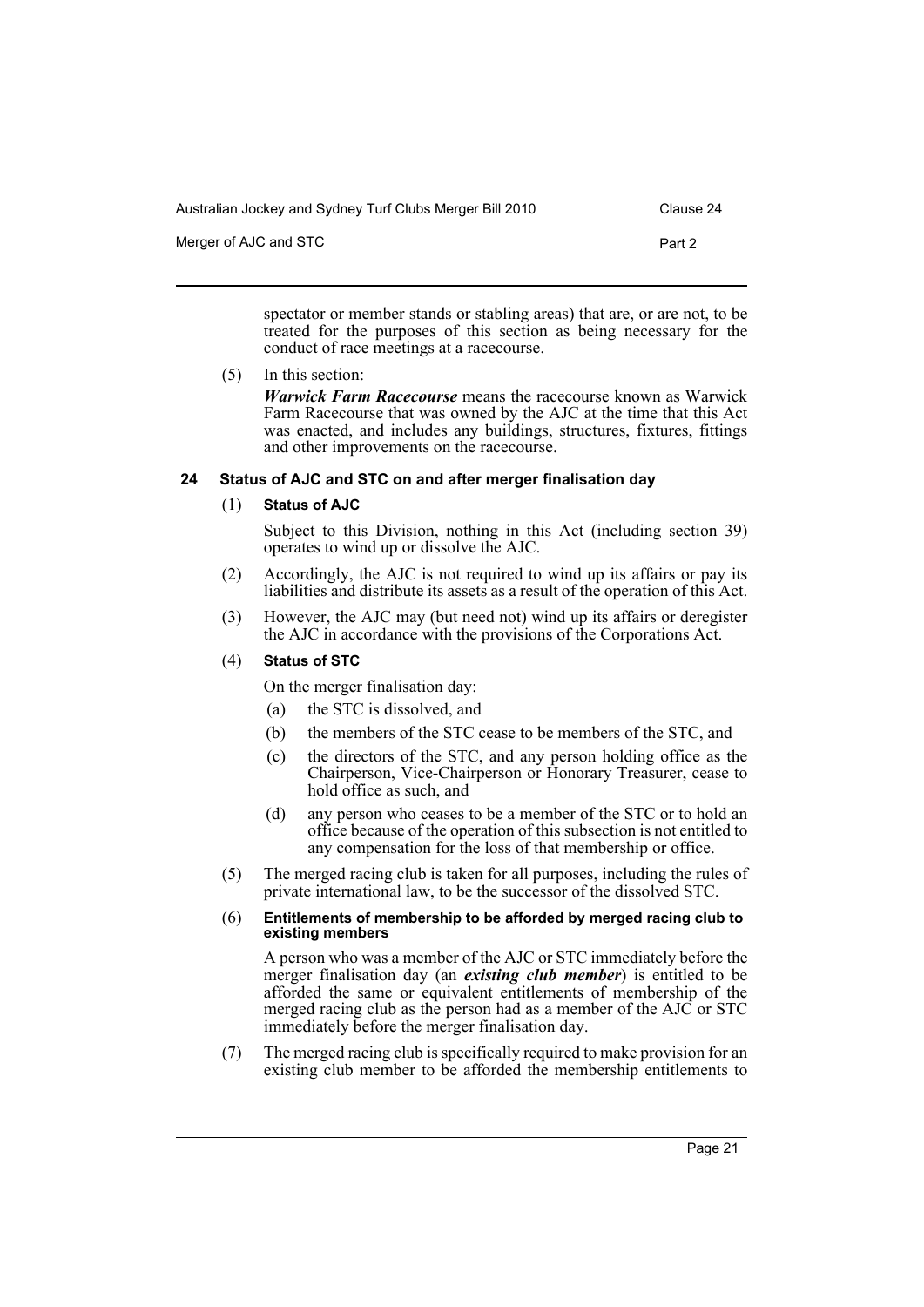Part 2 Merger of AJC and STC

which the member is entitled under subsection (6) for the period of 12 months commencing on the merger finalisation day.

(8) Nothing in subsection (6) or (7) prevents or otherwise limits the merged racing club from admitting members to the club or from excluding any person from membership of the club in accordance with the club rules of the merged racing club.

### (9) **Definition**

In this section:

*member of the AJC* does not include a member of the former AJC.

### <span id="page-25-0"></span>**25 Certification to registration authorities**

(1) In this section:

*registration authority* means a person or body that has functions under any law in connection with the keeping of a register in respect of assets, rights or liabilities.

- (2) The merged racing club may lodge with a registration authority a certificate certifying as to such information as may reasonably be required by the registration authority to enable the registration authority to exercise any function of the authority arising in connection with the transfer of any transferable asset, right or liability by operation of this Division.
- (3) Such a certificate is to be accepted and acted upon by the registration authority and, despite any other law, the registration authority is not entitled to require that the information concerned be provided to it in any particular form or in any particular manner.
- (4) No fee or charge is payable by the merged racing club to a registration authority for or in respect of the exercise of any function by the registration authority in connection with the transfer of a transferable asset, right or liability by operation of this Division.

#### <span id="page-25-1"></span>**26 No compensation payable**

No compensation is payable to any person or body in connection with the operation of this Division in respect of any asset, right, liability or regulatory authorisation.

# <span id="page-25-2"></span>**27 Confirmation of operation of this Division**

(1) The Minister may, by notice in writing, confirm that particular employees, assets, rights, liabilities or regulatory authorisations have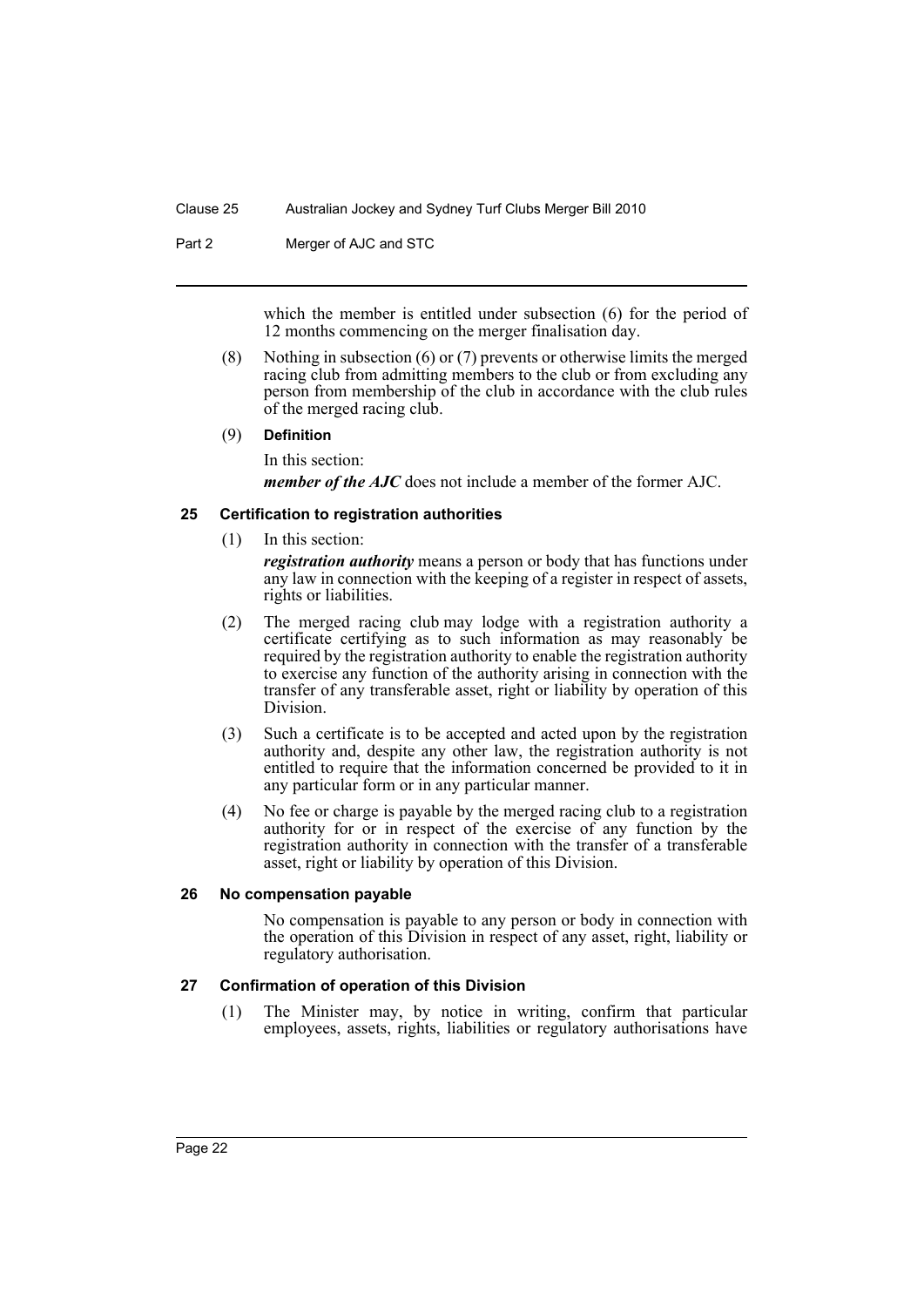| Australian Jockey and Sydney Turf Clubs Merger Bill 2010 | Clause 27 |
|----------------------------------------------------------|-----------|
| Merger of AJC and STC                                    | Part 2    |

become the employees, assets, rights, liabilities or regulatory authorisations of the merged racing club by operation of this Division.

(2) Such a notice is evidence of that fact.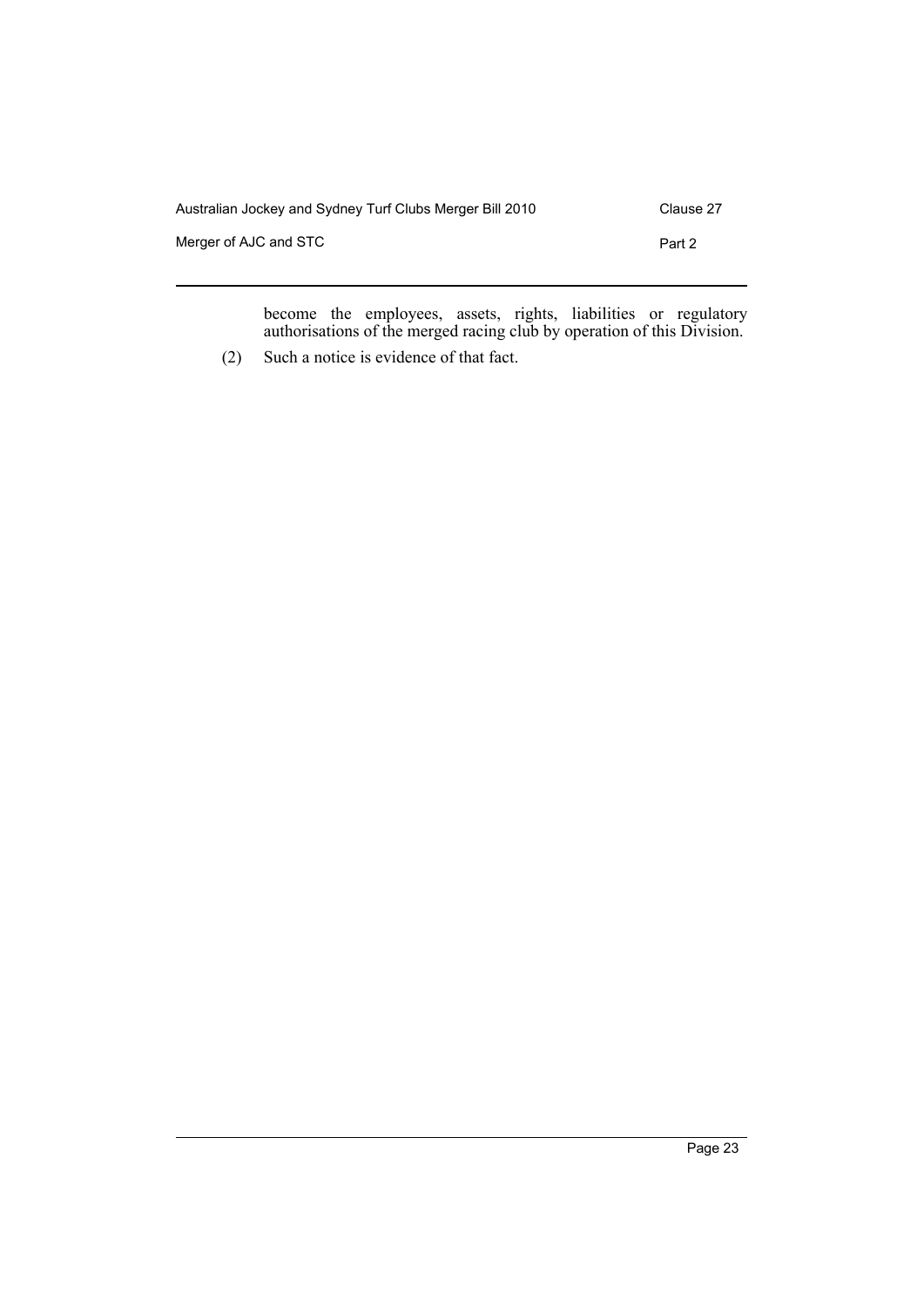# <span id="page-27-0"></span>**Part 3 Operation of Randwick Racecourse and other racecourses**

# <span id="page-27-1"></span>**Division 1 Functions of merged racing club in relation to Randwick Racecourse**

### <span id="page-27-2"></span>**28 Merged racing club has functions while lessee**

The merged racing club has the functions conferred or imposed on it by or under this Part in relation to Randwick Racecourse only while it is the lessee of that Racecourse.

#### <span id="page-27-3"></span>**29 Functions of merged racing club in relation to Randwick Racecourse**

The merged racing club has the following functions in relation to Randwick Racecourse:

- (a) to manage, use and maintain the land that comprises the Racecourse for the purpose of a public racecourse and associated activities,
- (b) to manage, use and maintain that land for any other purpose authorised by or under this Part or the Randwick Racecourse lease.

# <span id="page-27-4"></span>**30 Use of Randwick Racecourse for additional activities**

- (1) The merged racing club may, with the consent of the Randwick Racecourse trustees and subject to such terms and conditions as the trustees think fit, use (or permit the use of) all or any part of Randwick Racecourse for the purposes of an activity, or class of activities, that the merged racing club would otherwise not be authorised to conduct (or allow another person to conduct).
- (2) The use of Randwick Racecourse in accordance with any of the following consents is not to be regarded as a breach of the Randwick Racecourse lease:
	- (a) any consent given under this section,
	- (b) any consent previously given under section 7 of the *Australian Jockey Club Act 2008* that has not been withdrawn.
- (3) Nothing in this section affects the operation of any other State legislation for the time being applicable to or in respect of any activity or class of activities referred to in this section.

#### <span id="page-27-5"></span>**31 Maintenance and erection of buildings and improvements**

(1) The merged racing club may maintain any buildings and other improvements within Randwick Racecourse.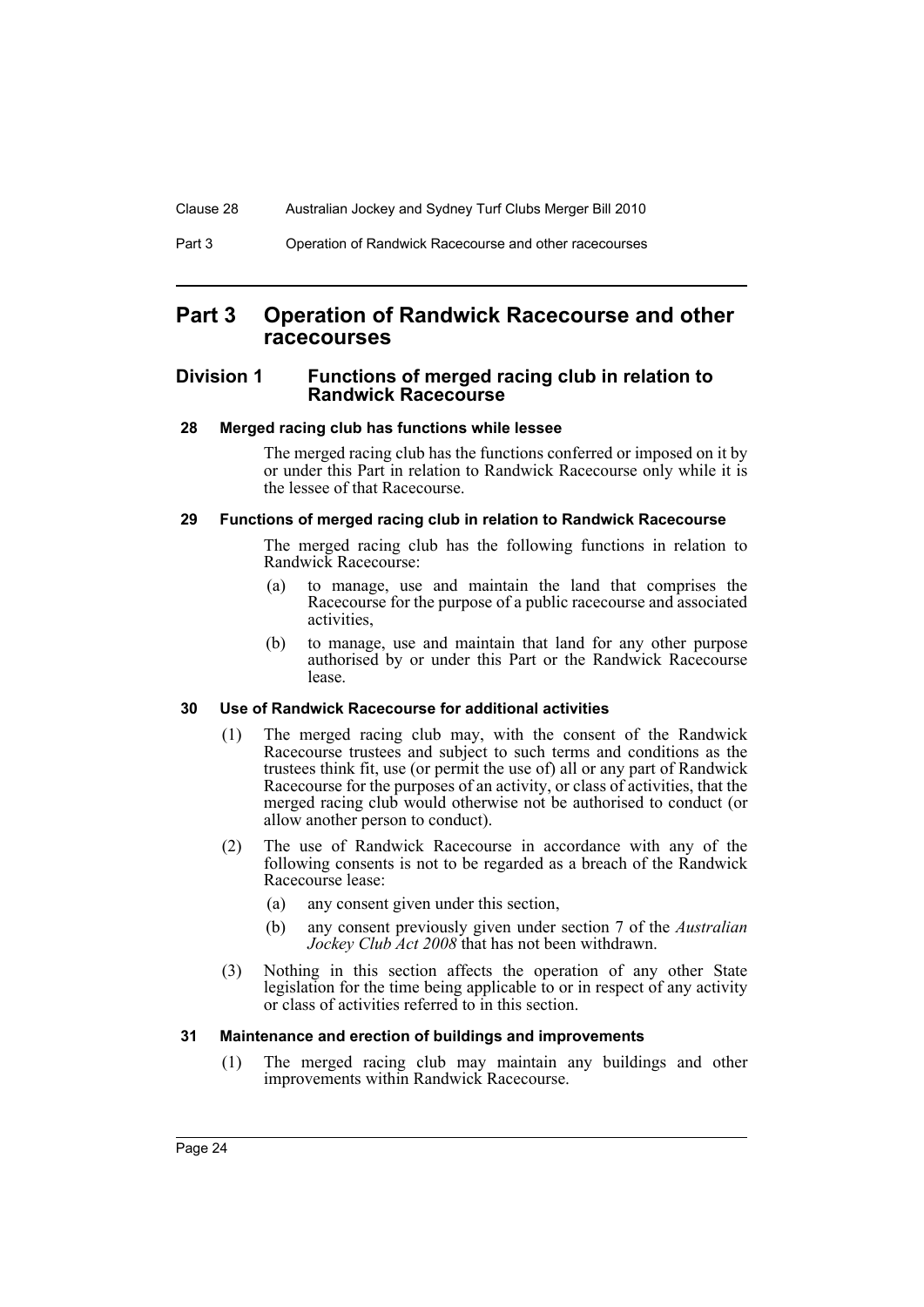| Australian Jockey and Sydney Turf Clubs Merger Bill 2010 | Clause 32 |
|----------------------------------------------------------|-----------|
| Operation of Randwick Racecourse and other racecourses   | Part 3    |

- (2) The merged racing club may erect or re-erect buildings and other improvements within Randwick Racecourse if the merged racing club considers it necessary or expedient to do so for or in connection with the use of the Racecourse.
- (3) Nothing in this section affects the operation of any other State legislation for the time being applicable to or in respect of the erection or re-erection of buildings or other improvements on land.

# <span id="page-28-0"></span>**Division 2 Leasing of Randwick Racecourse**

# <span id="page-28-1"></span>**32 Appointment of trustees**

- (1) Despite section 39, the Governor may continue to appoint new trustees for Randwick Racecourse to replace any trustee who:
	- (a) dies, or
	- (b) resigns, or
	- (c) ceases to reside in the State, or
	- (d) becomes incapable of acting as a trustee.
- (2) Subject to this Act, the Randwick Racecourse trustees continue to hold Randwick Racecourse subject to the trust referred to in the preamble to the repealed *Australian Jockey Club Act 1873*.

# <span id="page-28-2"></span>**33 Further lease of Randwick Racecourse**

- (1) On the surrender of any Randwick Racecourse lease that is in force, the Randwick Racecourse trustees may grant a further lease or leases, on such terms and conditions as they see fit, of all or any part of Randwick Racecourse to the merged racing club for a period not exceeding 99 years.
- (2) A lease granted under this section may contain options for the lessee to renew the lease for a further period or periods.
- (3) If the lease contains options for renewal of the lease by the lessee, the aggregate of the original period and the further period or periods must not exceed 99 years.
- (4) The merged racing club is, subject to any Randwick Racecourse lease, authorised to grant subleases and licences to use any part of Randwick Racecourse while it is the lessee of the Racecourse.
- (5) The grant of a lease under this section does not affect the continued operation of any sublease or licence to use Randwick Racecourse (or any part of the Racecourse) previously granted by or on behalf of the AJC or the former AJC.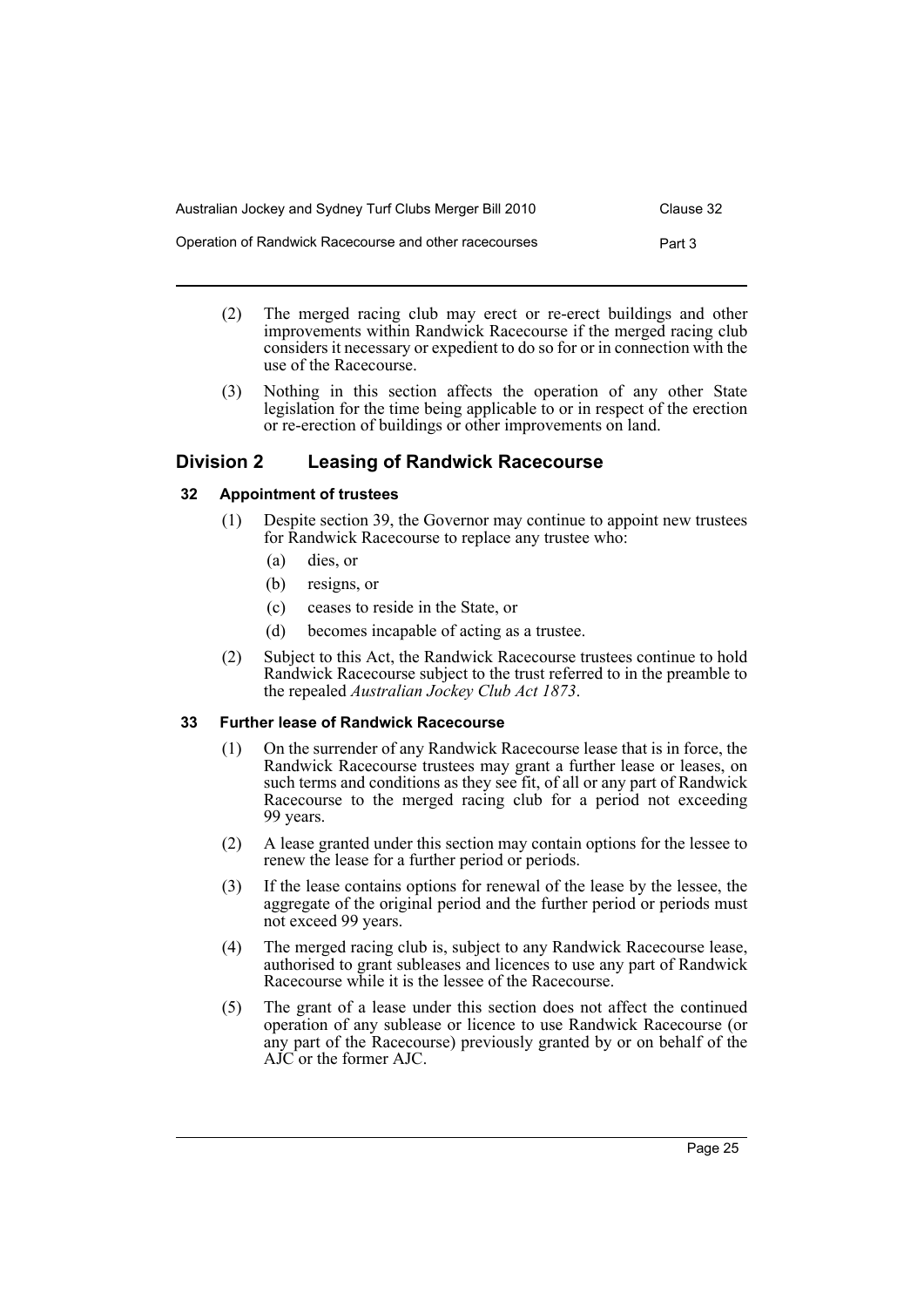#### Part 3 Operation of Randwick Racecourse and other racecourses

(6) If a Randwick Racecourse lease provides for the payment of damages by the merged racing club or the AJC in the event of the non-fulfilment by the merged racing club or the AJC of a term or condition of the lease, those damages are taken to be liquidated damages and may be recovered as such by the Randwick Racecourse trustees in any court of competent jurisdiction.

### <span id="page-29-0"></span>**34 Authorisation of matters relating to leases over Randwick Racecourse**

- (1) The following are specifically authorised by this Act for the purposes of the *Trade Practices Act 1974* of the Commonwealth and the *Competition Code of New South Wales*:
	- (a) any lease entered into between:
		- (i) the Randwick Racecourse trustees and the AJC as provided by section 10 of the *Australian Jockey Club Act 2008*, and
		- (ii) the Randwick Racecourse trustees and the merged racing club as provided by section 33,
	- (b) the conduct of those persons or any agent in negotiating and entering into any such lease,
	- (c) the conduct of those persons or any agent in giving effect to any such lease.
- (2) Anything authorised to be done by this section is authorised only to the extent to which it would otherwise contravene Part IV of the *Trade Practices Act 1974* of the Commonwealth or the *Competition Code of New South Wales*.
- (3) In this section:

*giving effect to* a lease includes:

- (a) complying with any obligation under the lease, and
- (b) exercising or enforcing any right or power under the lease.

### <span id="page-29-1"></span>**Division 3 Use of racecourses operated by merged racing club**

# <span id="page-29-2"></span>**35 Application of Division**

This Division applies in relation to each of the following racecourses (an *applicable racecourse*) on and from the merger finalisation day:

- (a) Randwick Racecourse,
- (b) any other racecourse that is owned or controlled by the merged racing club (including any buildings, structures, fixtures, fittings and other improvements on the racecourse).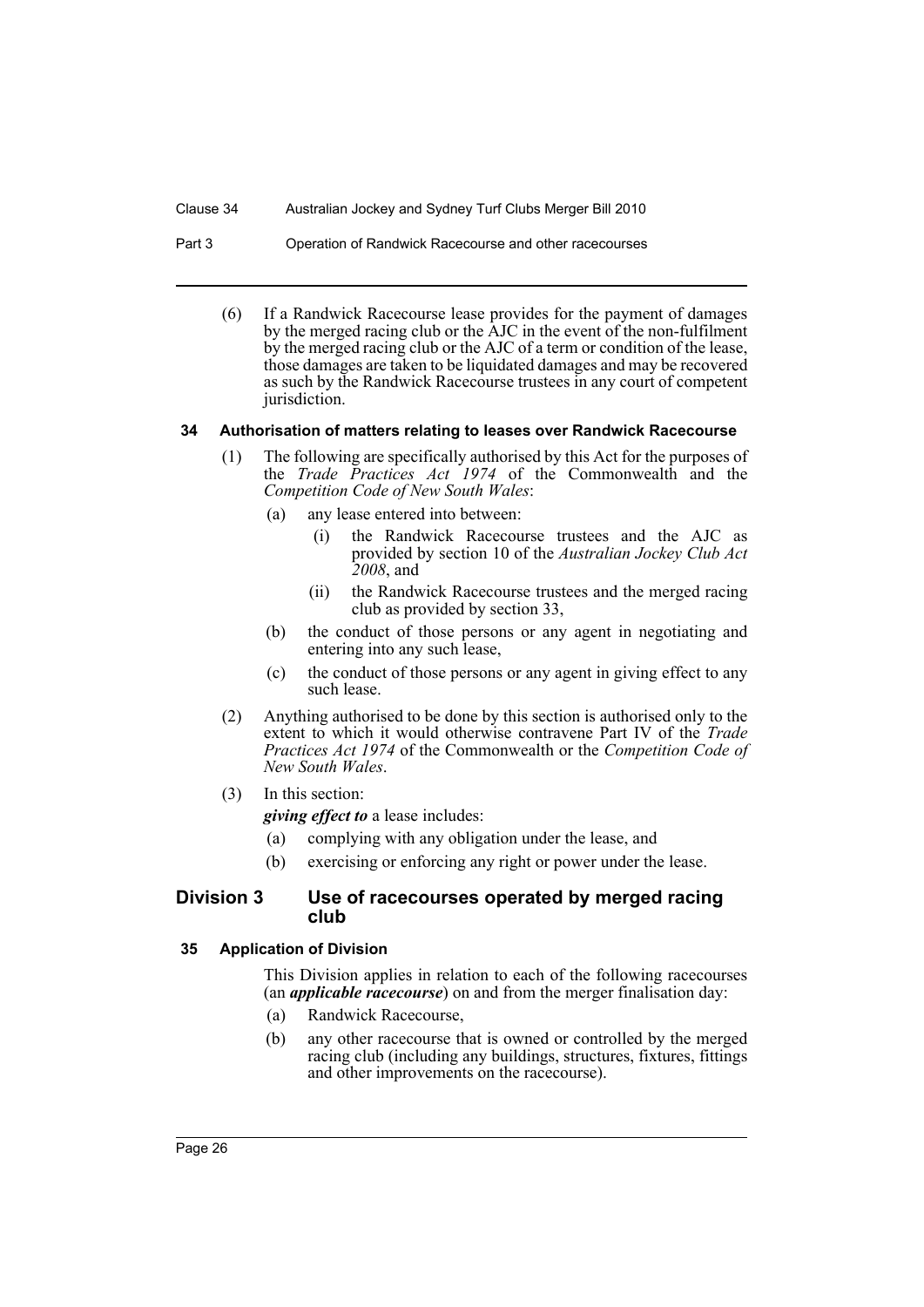| Australian Jockey and Sydney Turf Clubs Merger Bill 2010 | Clause 36 |
|----------------------------------------------------------|-----------|
| Operation of Randwick Racecourse and other racecourses   | Part 3    |

#### <span id="page-30-0"></span>**36 By-laws**

- (1) The merged racing club may make by-laws, not inconsistent with this Act or any other law, for or with respect to any of the following matters:
	- (a) the admission and expulsion of members or former members of the club or a previous club and other persons from an applicable racecourse (or from any building, structure or other part of an applicable racecourse),
	- (b) rates, tolls or charges to be paid for admission to an applicable racecourse (or to any building, structure or other part of an applicable racecourse),
	- (c) any other matter concerning or connected with the use or management of an applicable racecourse.
- (2) The by-laws may create offences punishable by an amount not exceeding 5 penalty units.
- (3) A by-law has no effect unless approved by the Governor. **Note.** Any by-law made by a person or body that requires the approval of the Governor is a statutory rule for the purposes of the *Interpretation Act 1987*. Accordingly, it must be published on the NSW legislation website in order to come into force.
- (4) Nothing in this section limits any other power that the merged racing club has apart from this section (including under the Corporations Act) to make, amend or repeal its club rules or to otherwise deal with its members or business.

#### <span id="page-30-1"></span>**37 Exclusion of persons from applicable racecourse**

- (1) The merged racing club may refuse a person admission to, or expel a person from, any part of an applicable racecourse (or cause a person to be refused admission or expelled) if:
	- (a) the person is a member or former member of the club or a previous club who has been disqualified pursuant to the club rules of the club or previous club, or
	- (b) there are reasonable grounds for believing that the person's presence on the racecourse would be undesirable in the interests of the public using the racecourse or prejudicial to the proper conduct of racing at the racecourse.
- (2) The provisions of subsection (1) are in addition to, and not in derogation of, any power to refuse admission or expel a person that is conferred by or under the by-laws or other legislation or at general law.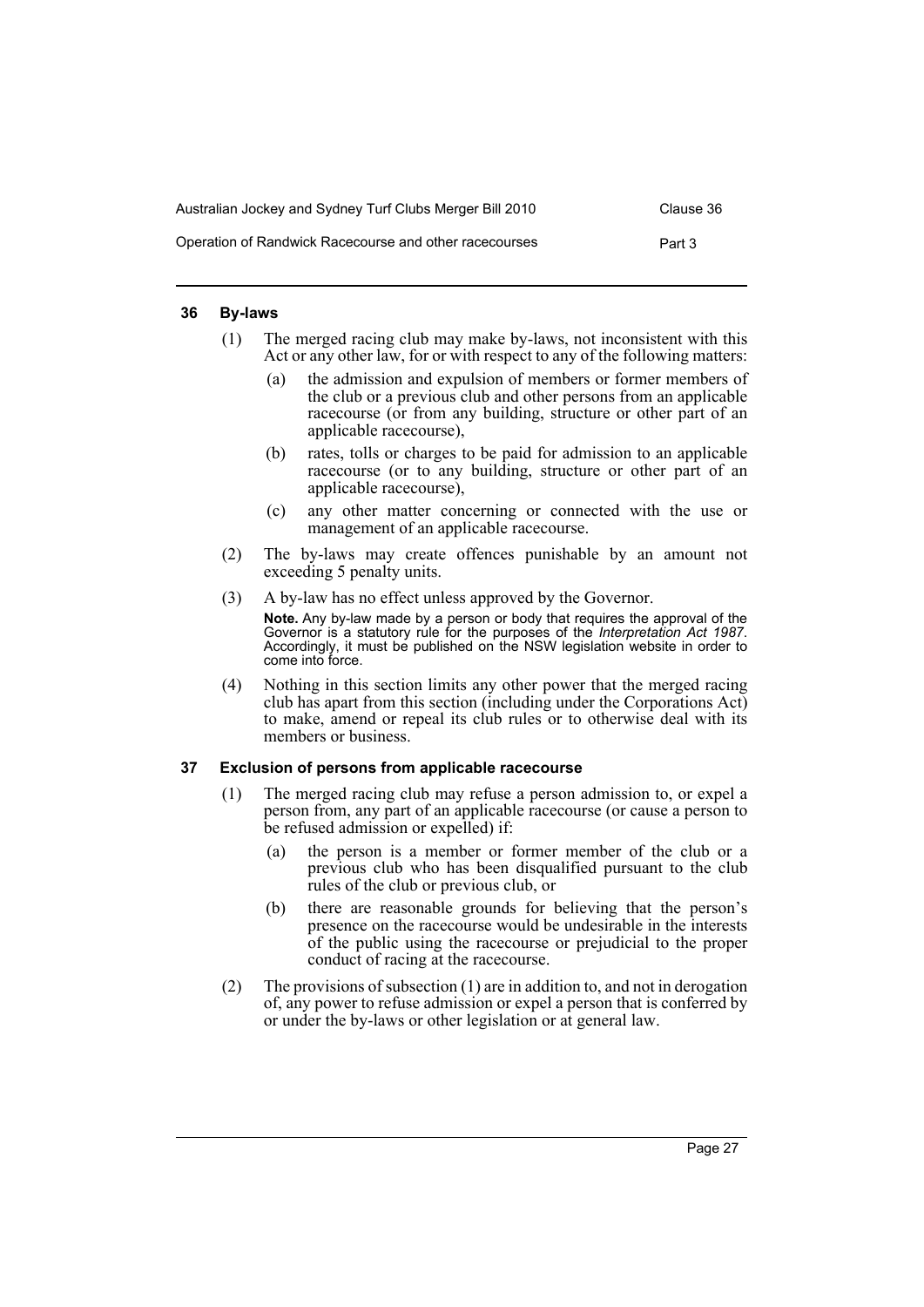Part 3 Operation of Randwick Racecourse and other racecourses

### <span id="page-31-0"></span>**38 Trespass on applicable racecourse**

A person must not intentionally or recklessly trespass on any part of an applicable racecourse (or any building or structure located within an applicable racecourse).

Maximum penalty: 50 penalty units.

**Note.** Part 4AD (Criminal destruction and damage) of the *Crimes Act 1900* also contains a number of offences involving damage to property.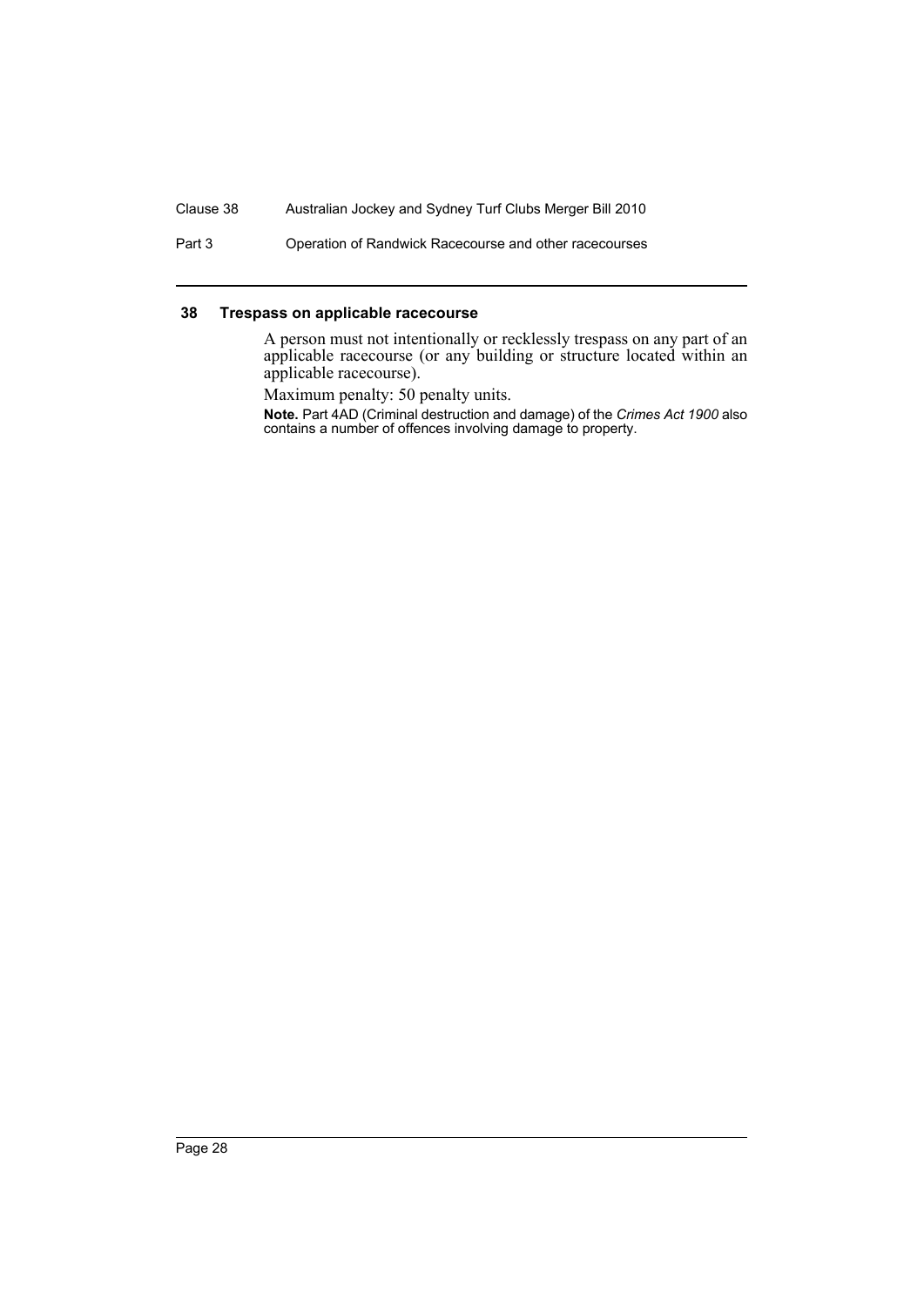Australian Jockey and Sydney Turf Clubs Merger Bill 2010 Clause 39

Miscellaneous Part 4

# <span id="page-32-0"></span>**Part 4 Miscellaneous**

#### <span id="page-32-1"></span>**39 Existing clubs legislation ceases to have effect on merger finalisation day**

- (1) The provisions of the *Australian Jockey Club Act 2008* and the *Sydney Turf Club Act 1943* cease to have effect on the merger finalisation day.
- (2) On or after the merger finalisation day, the Governor may, by proclamation published on the NSW legislation website, repeal the *Australian Jockey Club Act 2008* and the *Sydney Turf Club Act 1943*.

# <span id="page-32-2"></span>**40 Relationship of Act with other racing legislation**

Nothing in this Act limits the operation of the *Racing Administration Act 1998* or the *Thoroughbred Racing Act 1996* in their application to the conduct of racing activities by or on behalf of the merged racing club.

### <span id="page-32-3"></span>**41 Act to bind State and other jurisdictions**

- (1) This Act binds the State and, in so far as the legislative power of the Parliament of the State permits, the other States, the Territories and the Commonwealth.
- (2) Without limiting subsection (1), this Act has effect despite any privilege or immunity of the Crown in any of its capacities.
- (3) This Act does not make any State or Territory, the Commonwealth, or the Crown in any of its capacities, liable to be prosecuted for an offence.
- (4) A reference in this section to a State, Territory or the Commonwealth includes a reference to the Government of the State, Territory or Commonwealth.

# <span id="page-32-4"></span>**42 Extraterritorial operation of Act**

- (1) It is the intention of the Parliament of the State that the operation of this Act should, as far as possible, include operation in relation to the following:
	- (a) things situated in or outside the territorial limits of the State,
	- (b) acts, transactions and matters done, entered into or occurring in or outside the territorial limits of the State,
	- (c) things, acts, transactions and matters (wherever situated, done, entered into or occurring) that would, apart from this Act, be governed or otherwise affected by the law of another State, a Territory, the Commonwealth or a foreign country.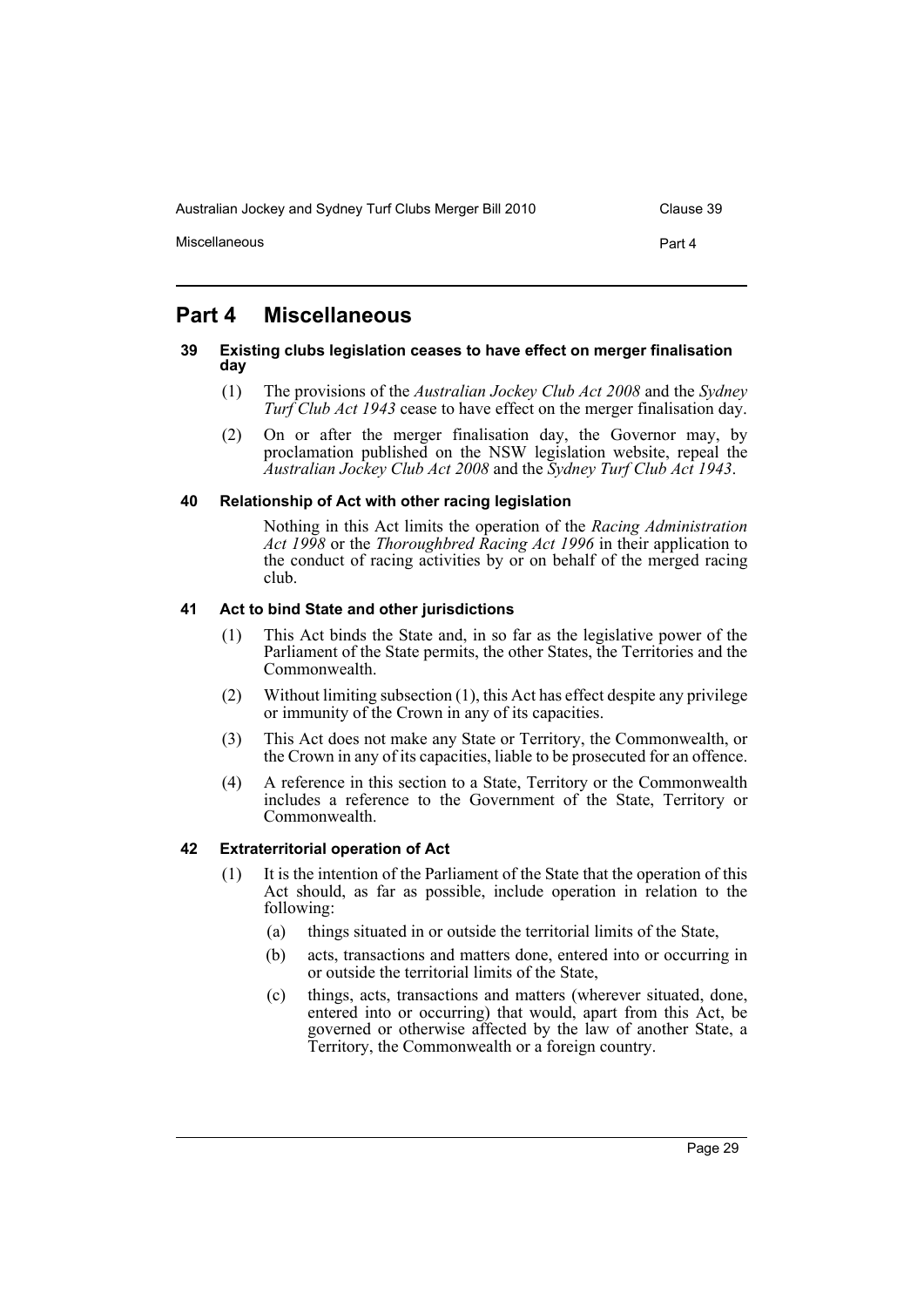#### Part 4 Miscellaneous

(2) Without limiting subsection (1), it is the intention of the Parliament of the State that the provisions of this Act have an operation in relation to the things, acts, transactions and matters referred to in that subsection even if the rules of private international law (whether at general law or as provided by legislation) would require the application of a law other than this Act instead of the provisions of this Act.

### <span id="page-33-0"></span>**43 Effect of this Act on contracts, instruments and related matters**

The operation of this Act (and, in particular, Division 2 of Part 2) is not to be regarded as:

- (a) a breach of contract, trust or confidence or otherwise as a civil wrong, or
- (b) a breach of any instrument (including, without limitation, any provision prohibiting, restricting or regulating the assignment or transfer of employees, assets, rights, liabilities or regulatory authorisations), or
- (c) an event of default under any contract or other instrument, or
- (d) giving rise to any remedy by a party to a contract or other instrument, or as causing or permitting the termination of, or exercise of rights under, any contract or other instrument.

**Note.** See section 5G of the Corporations Act and the declaration made in relation to this section by section  $44$  (1) of this Act.

#### <span id="page-33-1"></span>**44 Displacement and exclusion of Corporations legislation**

#### (1) **Corporations displacement provisions**

The following provisions of this Act are declared to be Corporations legislation displacement provisions for the purposes of section 5G of the Corporations Act in relation to the provisions of the Corporations legislation generally:

- (a) section 6,
- (b) section 9,
- (c) section 10,
- (d) Division 2 of Part 2,
- (e) section 43,
- (f) Schedule 1.

**Note.** Section 5G of the Corporations Act enables a State to displace the operation of provisions of the Corporations legislation in favour of provisions of State laws that are declared under State law to be Corporations legislation displacement provisions for the purposes of that section. See, in particular, section 5G (4), (5), (9), (10) and (11) of the Corporations Act in relation to the displacements effected by this subsection.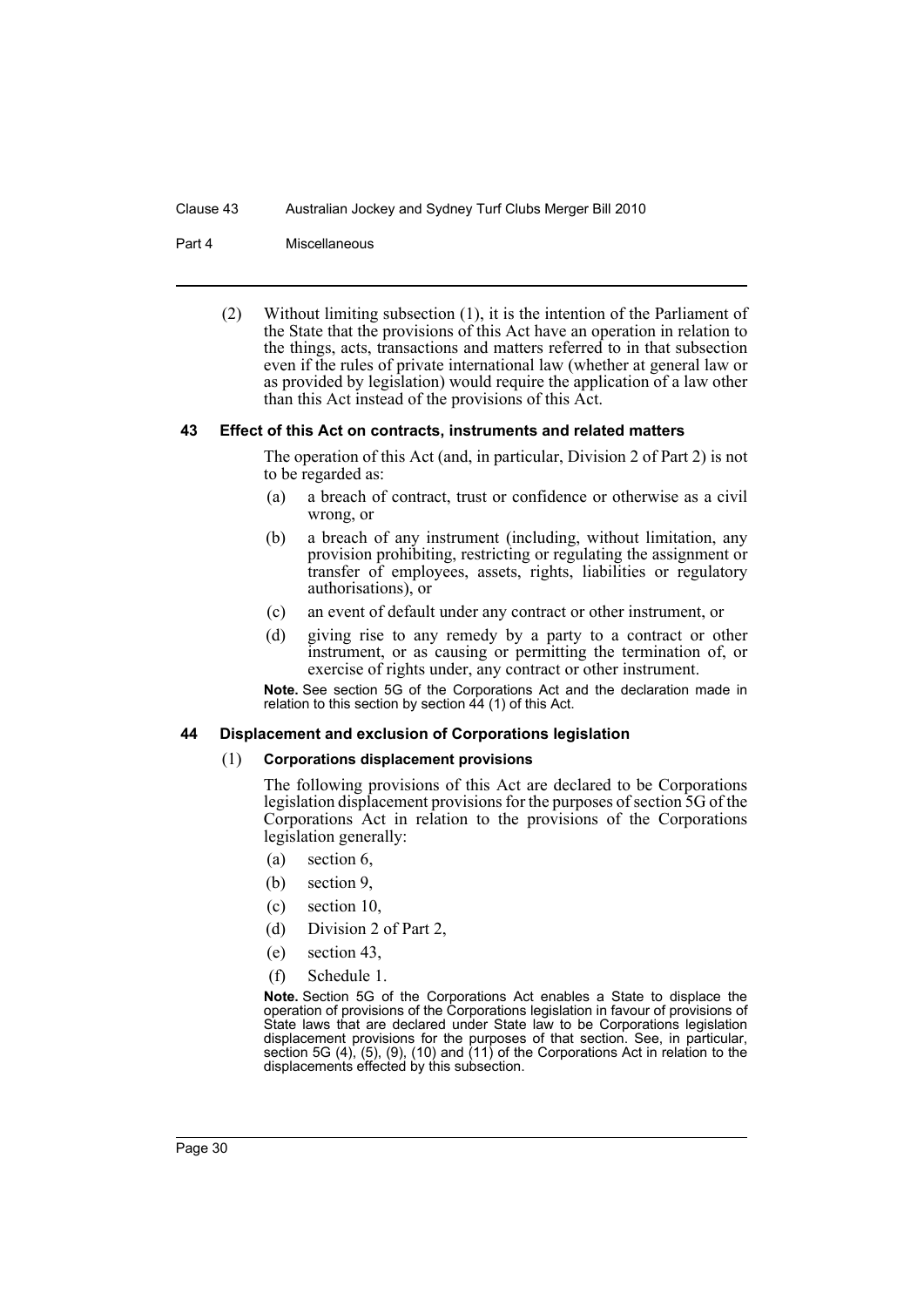| Australian Jockey and Sydney Turf Clubs Merger Bill 2010 | Clause 45 |
|----------------------------------------------------------|-----------|
| Miscellaneous                                            | Part 4    |

# (2) **Declarations under section 5F of Corporations Act**

The regulations may declare any matter referred to in, or arising under or in connection with, this Act or the regulations to be an excluded matter for the purposes of section 5F of the Corporations Act in relation to:

- (a) the whole of the Corporations legislation, or
- (b) a specified provision of that legislation, or
- (c) that legislation other than a specified provision, or
- (d) that legislation otherwise than to a specified extent.

**Note.** Section 5F of the Corporations Act provides that if a State law declares a matter to be an excluded matter for the purposes of that section in relation to all or part of the Corporations legislation, the provisions that are the subject of the declaration will not apply in relation to that matter in the State concerned.

#### (3) **Further declarations under section 5G of Corporations Act**

The regulations may declare any provision of this Act (other than a provision referred to in subsection (1)) to be a Corporations legislation displacement provision for the purposes of section 5G of the Corporations Act (either generally or specifically in relation to a provision of the Corporations legislation).

#### (4) **Definitions**

In this section:

*Corporations legislation* means the Corporations legislation to which Part 1.1A of the Corporations Act applies.

*matter* includes act, omission, body, person or thing.

#### <span id="page-34-0"></span>**45 Exemption from State tax**

(1) In this section:

*exempt matter* means any of the following:

- (a) the transfer of any employees, assets, rights, liabilities or regulatory authorisations by operation of Division 2 of Part 2 (including, without limitation, any instrument executed only for a purpose ancillary to or consequential on the operation of Division 2 of Part  $2$ ),
- (b) anything certified by the Minister in writing as having been done in consequence of such a transfer (for example, the transfer or registration of an interest in land).

*State tax* means application or registration fees, duty or any other tax, fee or charge imposed by any State legislation or other law of the State.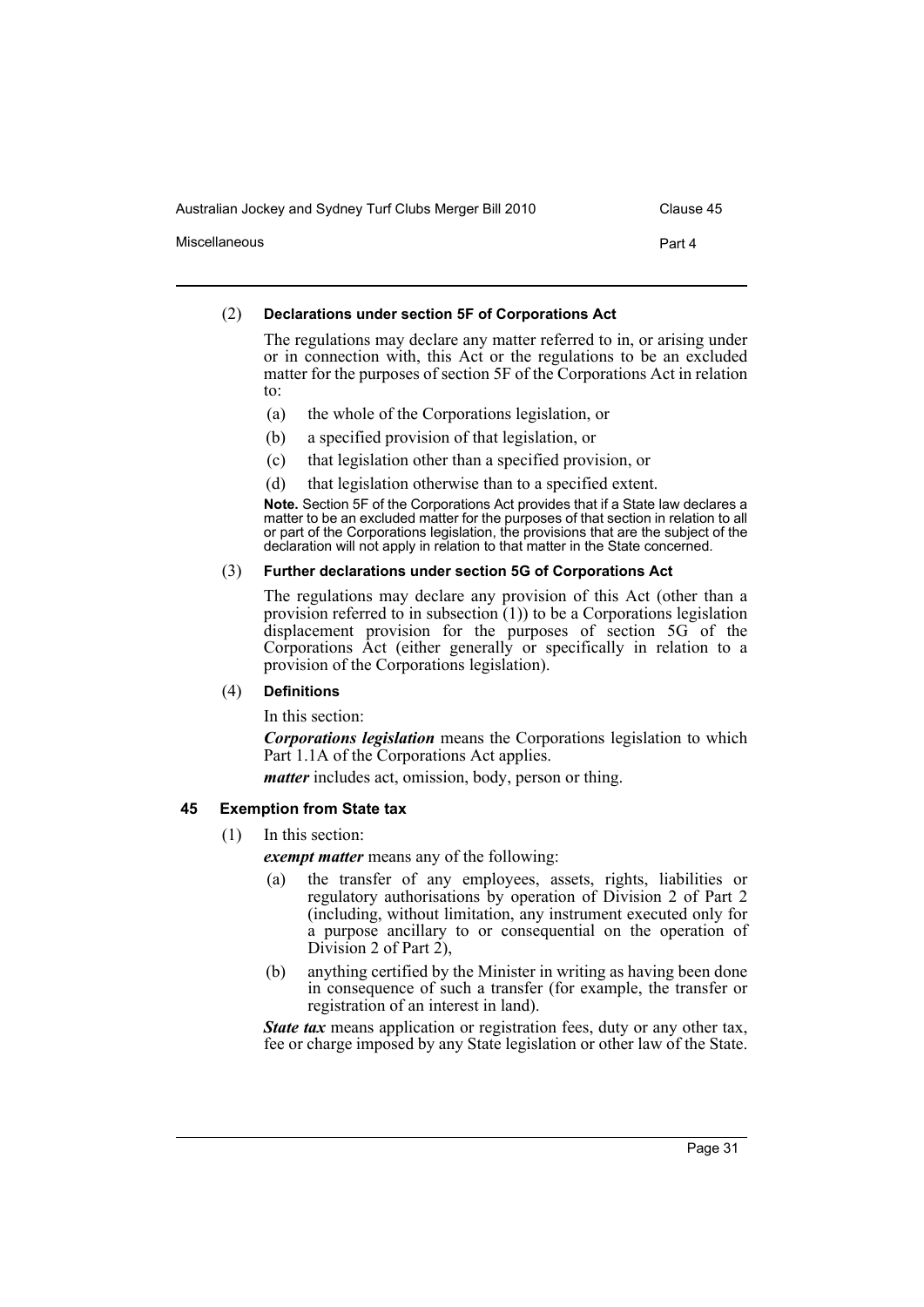Part 4 Miscellaneous

- (2) State tax is not payable in relation to:
	- (a) an exempt matter, or
	- (b) anything done because of, or for a purpose connected with or arising out of, an exempt matter.

#### <span id="page-35-0"></span>**46 Giving or service of documents**

- (1) A document that is authorised or required by this Act or the regulations to be given to or served on any person may be given or served:
	- (a) in the case of a natural person:
		- (i) by delivering it to the person personally, or
		- (ii) by sending it by post to the address specified by the person for the giving or service of documents or, if no such address is specified, the residential or business address of the person last known to the person giving or serving the document, or
		- (iii) by sending it by facsimile transmission to the facsimile number of the person, or
	- (b) in the case of a body corporate:
		- (i) by leaving it with a person apparently of or above the age of 16 years at, or by sending it by post to, the head office, a registered office or a principal office of the body corporate or to an address specified by the body corporate for the giving or service of documents, or
		- (ii) by sending it by facsimile transmission to the facsimile number of the body corporate.
- (2) Nothing in this section affects the operation of any provision of a law or of the rules of a court authorising a document to be served on a person in any other manner.

#### <span id="page-35-1"></span>**47 Regulations**

The Governor may make regulations, not inconsistent with this Act, for or with respect to any matter that by this Act is required or permitted to be prescribed or that is necessary or convenient to be prescribed for carrying out or giving effect to this Act.

#### <span id="page-35-2"></span>**48 Nature of proceedings for offences**

Proceedings for an offence against this Act or the by-laws may be dealt with summarily before the Local Court.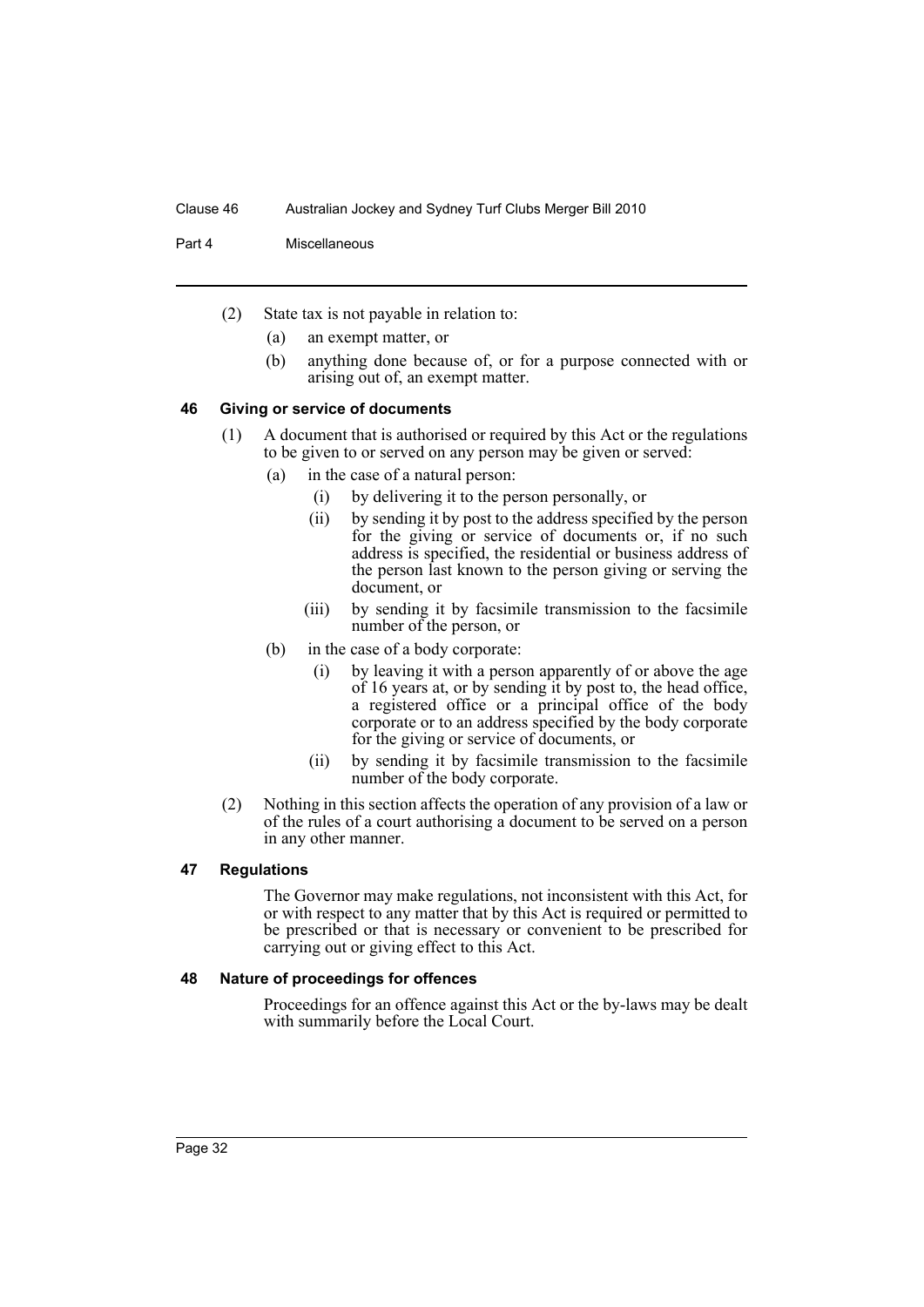| Australian Jockey and Sydney Turf Clubs Merger Bill 2010 | Clause 49 |
|----------------------------------------------------------|-----------|
| Miscellaneous                                            | Part 4    |

# <span id="page-36-0"></span>**49 Review of Act**

- (1) The Minister is to review this Act to determine whether the policy objectives of the Act remain valid and whether the terms of the Act remain appropriate for securing those objectives.
- (2) The review is to be undertaken as soon as possible after the period of 3 years from the date of assent to this Act.
- (3) A report on the outcome of the review is to be tabled in each House of Parliament within 12 months after the end of the period of 3 years.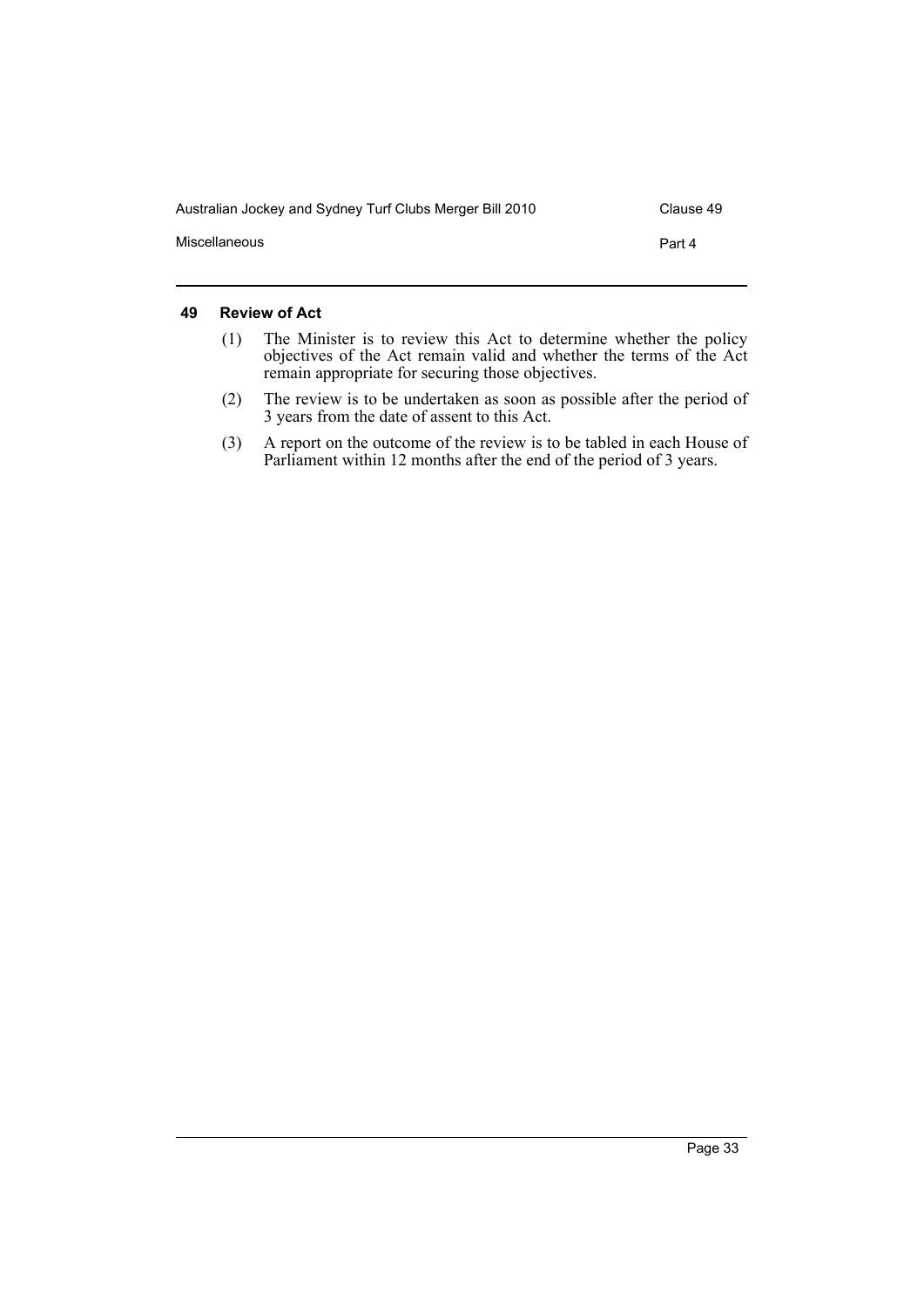Schedule 1 Mandatory corporate governance provisions

# <span id="page-37-0"></span>**Schedule 1 Mandatory corporate governance provisions**

(Section 5)

#### **1 Interpretation**

(1) The following definitions apply in this Constitution, unless the context otherwise requires:

*AJC* has the same meaning as it has in the Merger Act.

*appointments selection panel* means an appointments selection panel constituted by the Minister under section 10 of the Merger Act to recommend to the Minister a person for appointment as an Independent **Director** 

*Australian Rules of Racing* has the same meaning as it has in the *Thoroughbred Racing Act 1996* of New South Wales.

*Board* means the Directors for the time being of the Company.

*Chair* means a person elected to the office of the Chair of the Company in accordance with this Constitution.

*Chief Executive* means a person appointed as the Chief Executive in accordance with this Constitution.

*Club Appointed Director* means a Director appointed by the board of directors of the AJC or the board of directors of the STC under section 10 (1) of the Merger Act.

*Company* means \**[insert name and ACN of company]*.

**Incorporation instruction.** Insert the name and ACN of the relevant company where indicated.

*Corporations Act* means the *Corporations Act 2001* of the Commonwealth.

**Director** means a person appointed or elected to the office of director of the Company in accordance with the Merger Act and this Constitution. *Elected Director* means a Director elected to office by the Members in accordance with this Constitution.

*eligible industry body* has the same meaning as it has in the *Thoroughbred Racing Act 1996* of New South Wales.

*First Board* means the Board at the time that the initial 12-month period commences.

*Greyhound Racing Act* means the *Greyhound Racing Act 2009* of New South Wales.

*GRNSW* means Greyhound Racing New South Wales constituted under the Greyhound Racing Act.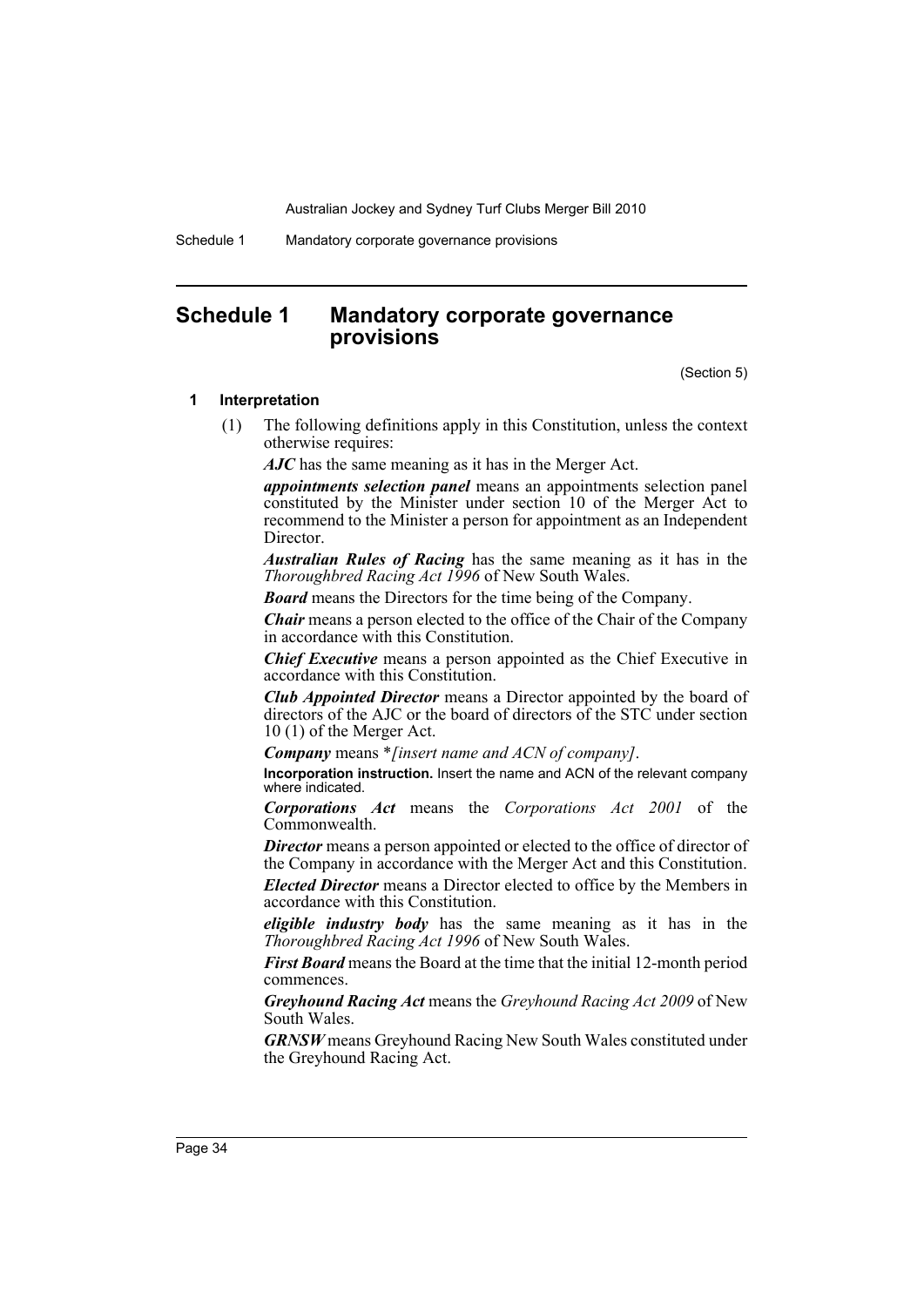Mandatory corporate governance provisions Schedule 1

*Harness Racing Act* means the *Harness Racing Act 2009* of New South Wales.

*HRNSW* means Harness Racing New South Wales constituted under the Harness Racing Act.

*Independent Director* means a Director appointed by the Minister on the recommendation of an appointments selection panel.

*initial 12-month period* means the period of 12 months commencing at the time that \*the Company is registered/\*the mandatory corporate governance provisions (within the meaning of the Merger Act) are included in this Constitution.

**Incorporation instruction.** The first alternative phrase indicated by an asterisk (\*) is to be used if the mandatory corporate governance provisions are included in the company's constitution when it is registered as a company. The second alternative phrase indicated by an asterisk is to be used if the mandatory corporate governance provisions are included in the company's constitution after the registration of the company.

*Member* means any person who is admitted to the membership of the Company and whose name is entered in the Register.

*mentally incapacitated person* means a person who is an involuntary patient or a forensic patient or a correctional patient within the meaning of the *Mental Health Act 2007* of New South Wales, or a protected person within the meaning of the *NSW Trustee and Guardian Act 2009* of New South Wales.

*Merger Act* means the *Australian Jockey and Sydney Turf Clubs Merger Act 2010* of New South Wales.

*Minister* means the Minister administering the Merger Act from time to time.

*race club* has the same meaning as it has in the *Thoroughbred Racing Act 1996* of New South Wales.

*racing association* has the same meaning as it has in the *Thoroughbred Racing Act 1996* of New South Wales.

*Racing NSW* means Racing New South Wales established by the *Thoroughbred Racing Act 1996* of New South Wales.

*Register* means the register of members maintained by the Company in accordance with the Corporations Act.

*Registered Clubs Act* means the *Registered Clubs Act 1976* of New South Wales.

*Secretary*, in relation to the Company, means any person appointed to perform the duties of secretary of the Company, and includes an assistant secretary or any person appointed to act as secretary temporarily.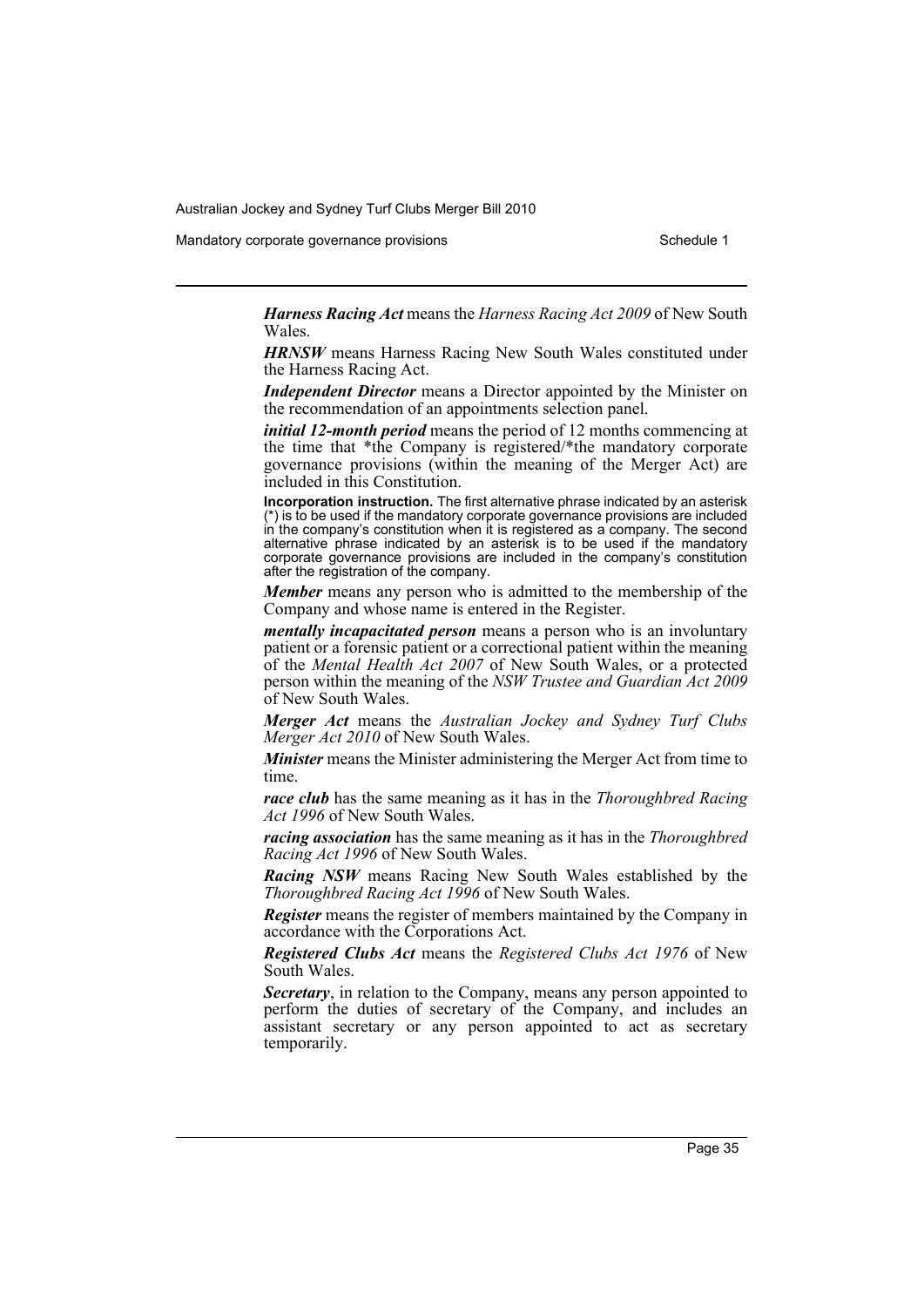Schedule 1 Mandatory corporate governance provisions

*Short-term Club Appointed Director* means a Club Appointed Director whose instrument of appointment, in accordance with section 10 (2) of the Merger Act, designates the Director to be the short-term appointment under that subsection of the board of directors of the AJC or STC.

*STC* has the same meaning as it has in the Merger Act.

*Vice-Chair* means a person elected to the office of the Vice-Chair of the Company in accordance with this Constitution.

- (2) Headings in this Constitution are for convenience only and do not affect interpretation.
- (3) The following rules of interpretation apply to this Constitution unless the context requires otherwise:
	- (a) a gender includes all genders,
	- (b) the singular includes the plural and conversely,
	- (c) if a word or phrase is defined, its other grammatical forms have a corresponding meaning,
	- (d) a reference to a person includes a reference to a corporation, trust, partnership, unincorporated body or other entity, whether or not it comprises a separate legal entity,
	- (e) a reference to a clause, subclause, paragraph or subparagraph is a reference to a clause, subclause, paragraph or subparagraph of this Constitution,
	- (f) a reference to any legislation or to any provision of any legislation includes a reference to any modification or re-enactment of it, any legislative provision substituted for it, and all regulations and statutory instruments made or issued under it,
	- (g) an expression has, in a provision of this Constitution that relates to a particular provision of the Corporations Act, the same meaning as in that provision of the Corporations Act,
	- (h) the words "includes" and "including" are not words of limitation, and do not and must not be taken as detracting from the generality of any provisions of this Constitution.

# **2 Board of Company**

- (1) The Board is to consist of:
	- (a) during the initial 12-month period—9 Directors, and
	- (b) after the expiry of that period—7 Directors.
- (2) The Directors may act as the Board despite a vacancy in their number. However, if their number is reduced below the minimum fixed for a quorum for a meeting of the Board, the continuing Directors may,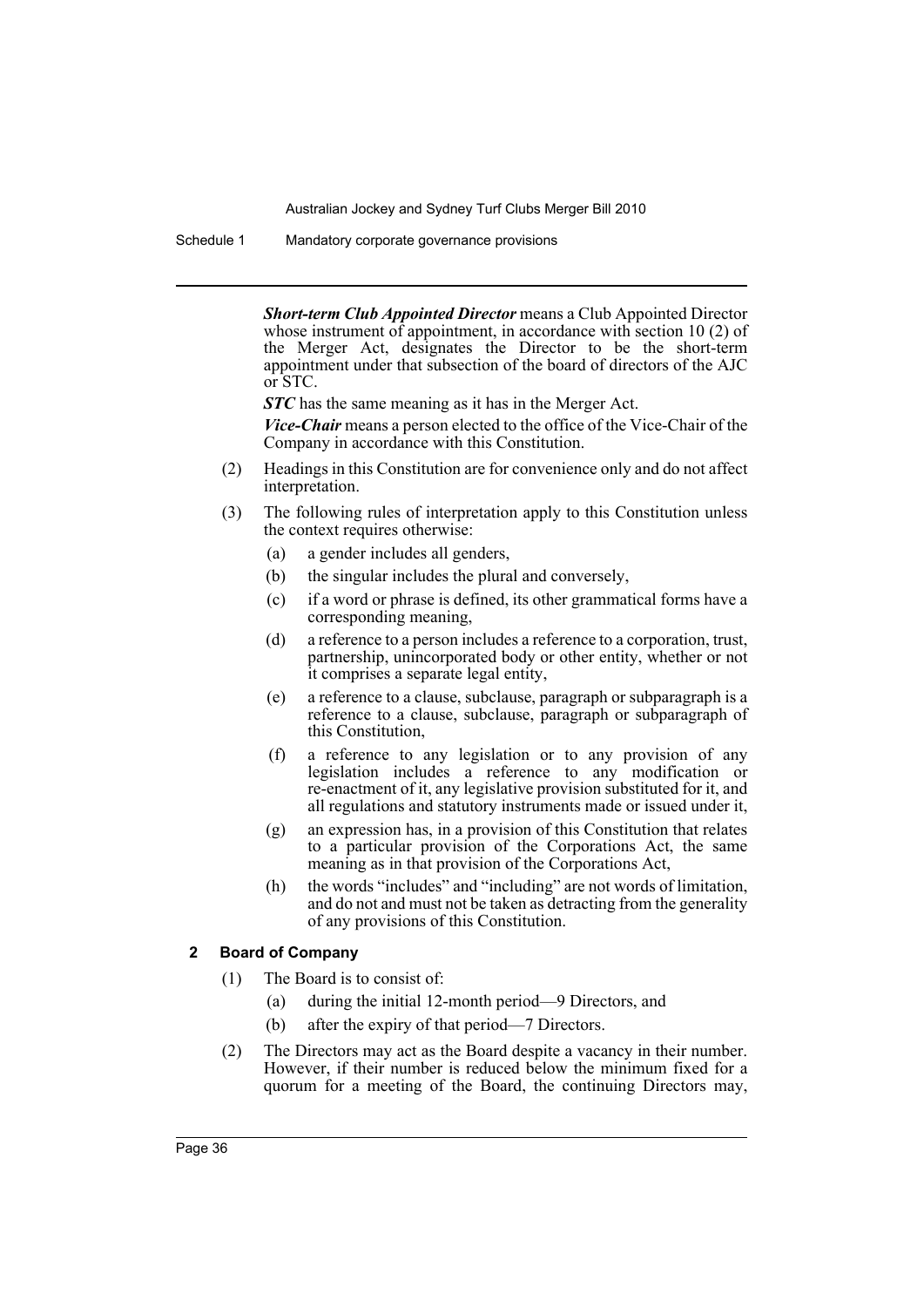Mandatory corporate governance provisions example 20 and 20 schedule 1

except in an emergency, act only for the purpose of filling vacancies to the extent necessary to bring their number up to the number required for a quorum.

# **3 Board to manage Company**

- (1) The management and control of the business and affairs of the Company are vested in the Board.
- (2) The Board may exercise all powers of the Company which are not, by the Corporations Act or this Constitution, required to be exercised by the Company in general meeting.

# **4 Constitution of First Board**

- (1) The 9 Directors of the First Board are those persons who at the time of the commencement of the initial 12-month period have:
	- (a) been appointed in accordance with section 10 (1) of the Merger Act, and
	- (b) consented in writing to be members of the Company (except in the case of persons appointed as Independent Directors), and
	- (c) consented in writing to act as Directors of the Company.
- (2) Section 10 (1) of the Merger Act provides for:
	- (a) 3 of the Directors of the First Board to be appointed by the board of directors of the AJC, and
	- (b) 3 of the Directors of the First Board to be appointed by the board of directors of the STC, and
	- (c) 3 of the Directors of the First Board to be appointed by the Minister on the recommendation of an appointments selection panel.
- (3) Each of the Directors of the First Board (other than a Short-term Club Appointed Director) holds office for a term of 4 years unless the Director vacates office before the expiry of the term.
- (4) A Short-term Club Appointed Director holds office for a term of 12 months unless the Director vacates office before the expiry of that term.
- (5) A Director of the First Board may not hold office as a Director for a term that exceeds 8 years in total.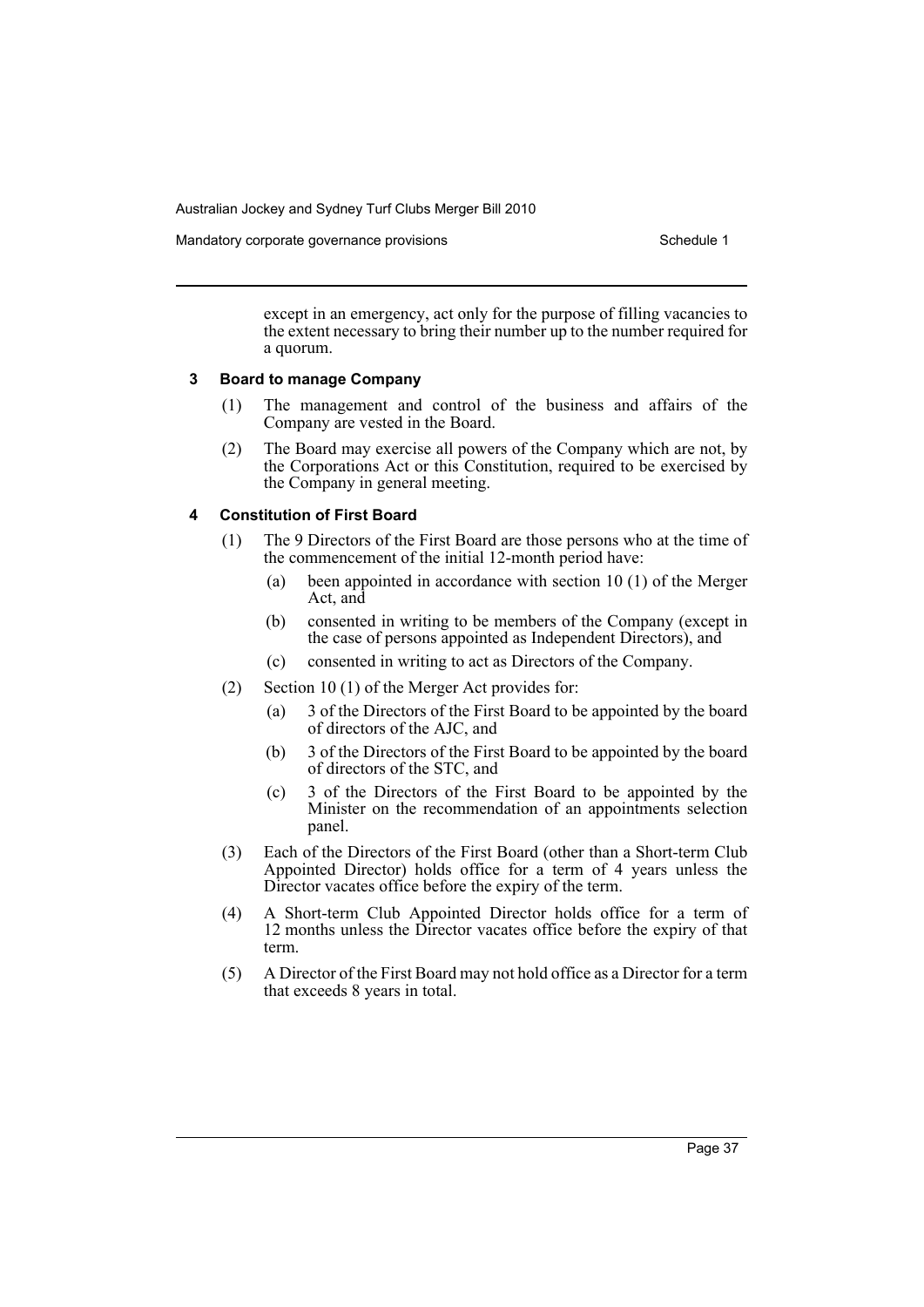#### **5 Election and appointment of Directors to subsequent Boards**

- (1) The Company may at any time by resolution passed in general meeting elect a person to be a Director to replace:
	- (a) a Club Appointed Director who has vacated office, or
	- (b) an Elected Director who has vacated office.
- (2) A person is eligible to be elected as a Director only if the person is:
	- (a) a Member, and
	- (b) not otherwise ineligible to be elected as a Director under subclause (3).
- (3) A person is not eligible to be elected as a Director if the person:
	- (a) is an employee of a race club or racing association, or
	- (b) is a member of the governing body of another race club or eligible industry body (including a director of the AJC or STC), or
	- (c) holds a licence issued by Racing NSW or by a racing association, or
	- (d) is registered by or with GRNSW under the Greyhound Racing Act or HRNSW under the Harness Racing Act, or
	- (e) is currently, or during the previous 10 years has been, warned off, disqualified or named on the Forfeit List under the Australian Rules of Racing, or
	- (f) during the previous 10 years has been convicted in New South Wales of an offence that is punishable by imprisonment for 12 months or more, or convicted elsewhere than in New South Wales of an offence that, if committed in New South Wales, would be an offence so punishable, or
	- (g) is an undischarged bankrupt or is taking advantage of the laws in force for the time being relating to bankruptcy, or
	- (h) is a mentally incapacitated person, or
	- (i) is prevented from holding office as a Director by clause 4 (5).
- (4) Subject to subclause (7), an Elected Director holds office for a term of 4 years or until the Director sooner vacates office as a Director.
- (5) Subject to clause 4 (3) and subclause (7), an Independent Director holds office for such term (not exceeding 4 years) as may be specified in the instrument of appointment for the Director unless the Director vacates office before the expiry of that term.
- (6) An Independent Director who vacates office is to be replaced by a person appointed by the Minister under section 10 of the Merger Act.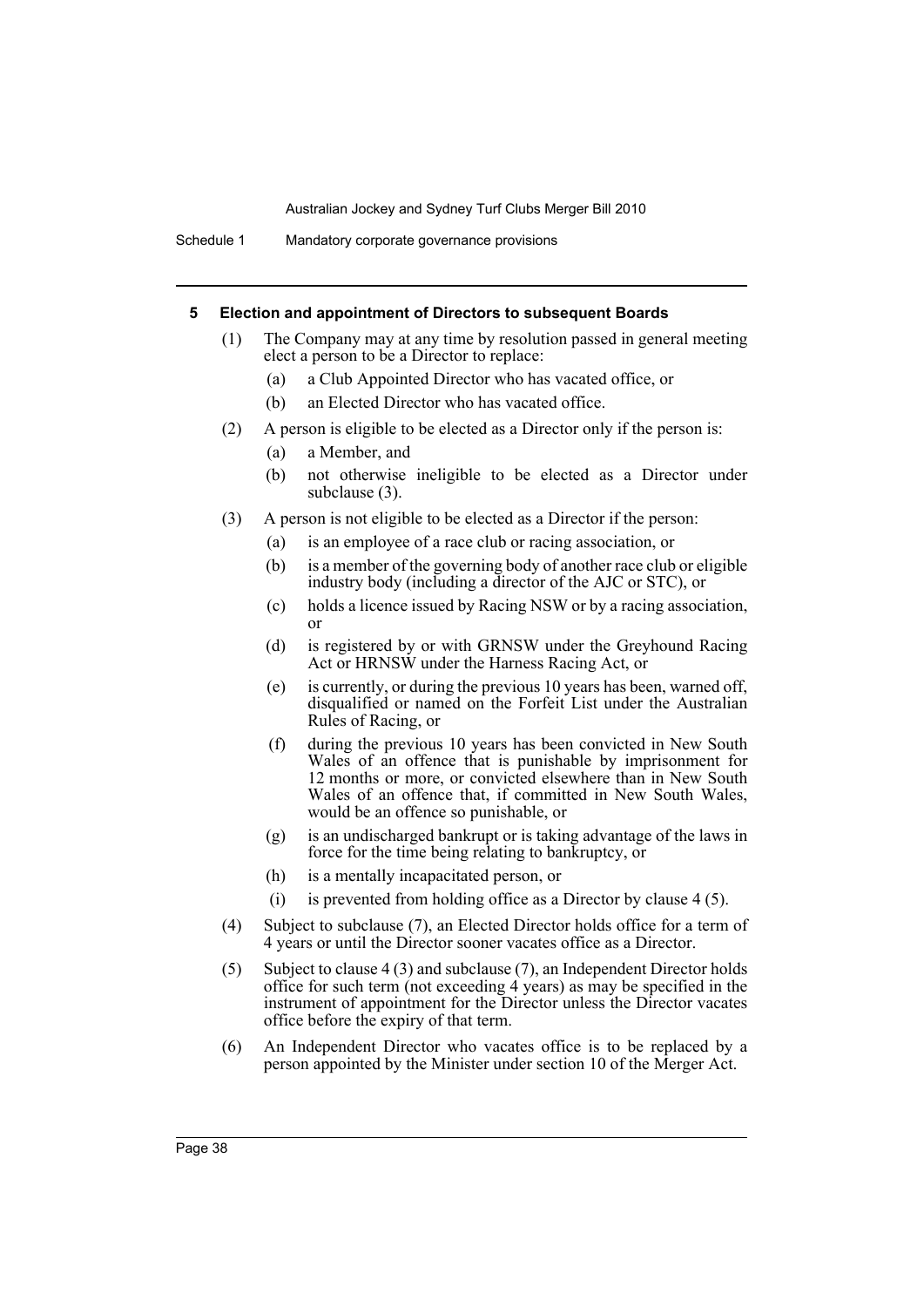Mandatory corporate governance provisions Schedule 1 and Schedule 1

(7) If a person is elected or appointed to fill a casual vacancy in the office of a Director, the person holds office as a Director for the balance of the term of the person's predecessor as Director unless the person vacates office as a Director before the expiry of the balance of that term.

### **6 Chair and Vice Chair of the Company**

- (1) The Board may elect a Director to hold office as Chair and another Director to hold office as Vice-Chair.
- (2) The Chair or, in the Chair's absence, the Vice-Chair, is to chair any meeting of the Board.
- (3) The Board may determine the period of time that a Director elected to the office of Chair or Vice-Chair may hold such office.
- (4) No Director may hold the office of Chair or Vice-Chair for longer than a total aggregate period of 4 years.
- (5) The Board may elect another Director to chair a meeting of the Board if at the time the meeting is held:
	- (a) neither a Chair nor a Vice-Chair has been elected, or
	- (b) the Chair and Vice-Chair are not present at the time appointed for the holding of the meeting.

#### **7 Vacancies in office of Director**

- (1) In addition to the circumstances in which the office of a Director becomes vacant under the Corporations Act, the office of a Director becomes vacant if:
	- (a) the Director dies, or
	- (b) the Director becomes a mentally incapacitated person, or
	- (c) the Director resigns the office by notice in writing to the Company, or
	- (d) the Director's term of office expires and the Director is not re-elected or re-appointed to the office, or
	- (e) in the case of a Director other than an Independent Director—the Director ceases to be a Member, or
	- (f) the Director is not present personally at meetings of the Board for a continuous period of 3 months without leave of absence from the Board, or
	- (g) the Director becomes an employee of another race club or racing association, or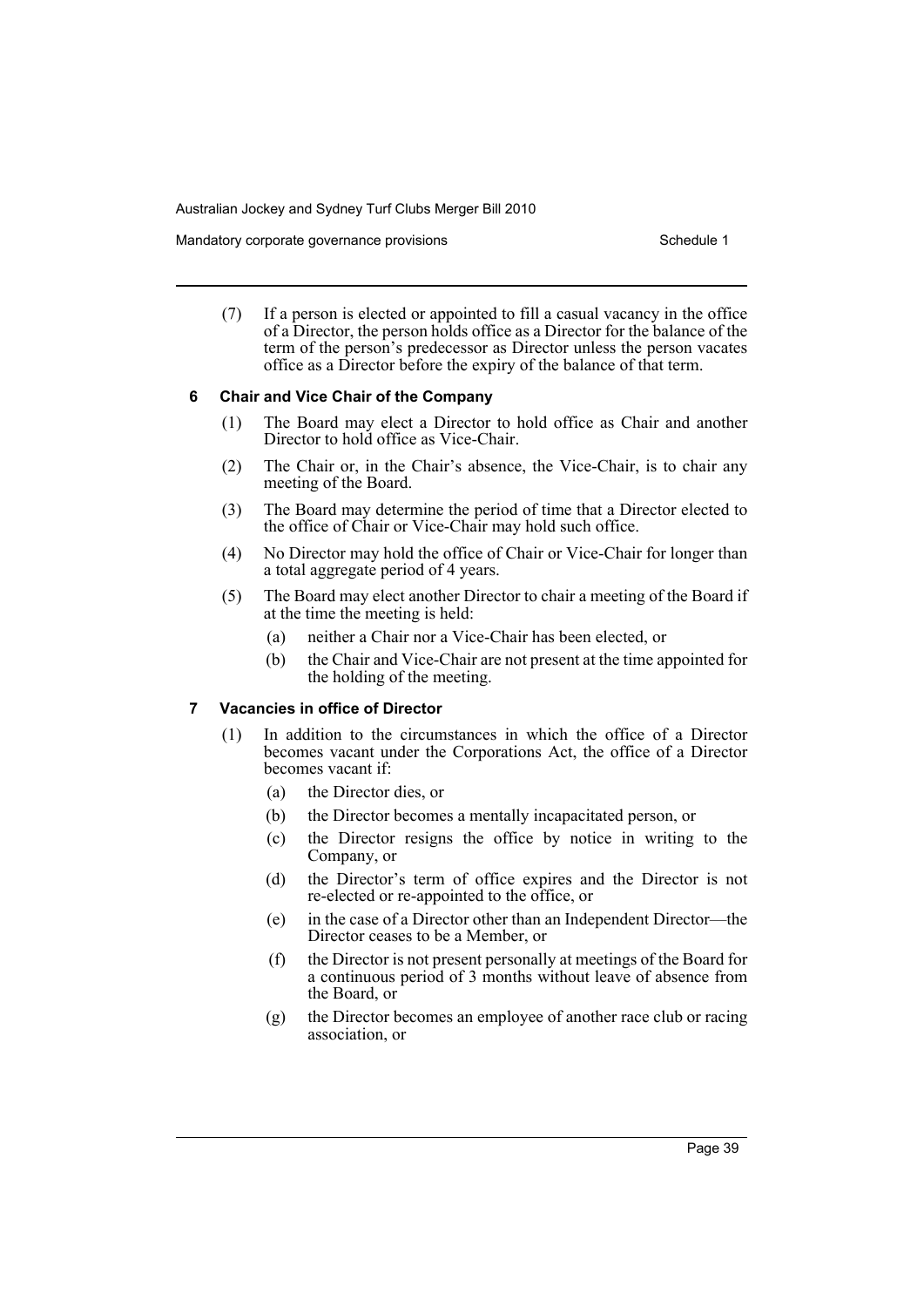- (h) the Director becomes a member of the governing body of another race club or eligible industry body (including a director of the AJC or STC), or
- (i) the Director becomes the holder of a licence issued by Racing NSW or by a racing association, or
- (j) the Director is registered by or with GRNSW under the Greyhound Racing Act or HRNSW under the Harness Racing Act, or
- (k) the Director is warned off, disqualified or named on the Forfeit List under the Australian Rules of Racing, or
- (l) the Director is convicted in New South Wales of an offence that is punishable by imprisonment for 12 months or more, or convicted elsewhere than in New South Wales of an offence that, if committed in New South Wales, would be an offence so punishable, or
- (m) the Director becomes bankrupt or insolvent or takes advantage of the laws in force for the time being relating to bankruptcy, or
- (n) the Director is removed from office under subclause (2).
- (2) The Company may at any time by resolution passed in general meeting remove any Director from office.

#### **8 Proceedings of Board**

- (1) Subject to the requirements of the Registered Clubs Act to the extent applicable to the Company, the Board may meet as often as it deems necessary.
- (2) The quorum for a meeting of the Board is:
	- (a) during the initial 12-month period—5 Directors, and
	- (b) at any time after the expiry of that period—4 Directors.
- (3) The Chief Executive may at any time, and on the request of the Chair or any 3 Directors must, convene a meeting of the Board.
- (4) Reasonable notice must be given to every Director of the place, date and time of every meeting of the Board. If any Director is for the time being outside of Australia, notice need only be given to that Director if contact details have been provided to the Secretary by the Director.
- (5) Questions arising at a meeting of the Board are decided by a majority of votes of Directors present and voting and any such decision is for all purposes taken to be a decision of the Board.
- (6) In the case of an equality of votes, the Chair of the meeting has a casting vote in addition to any deliberative vote.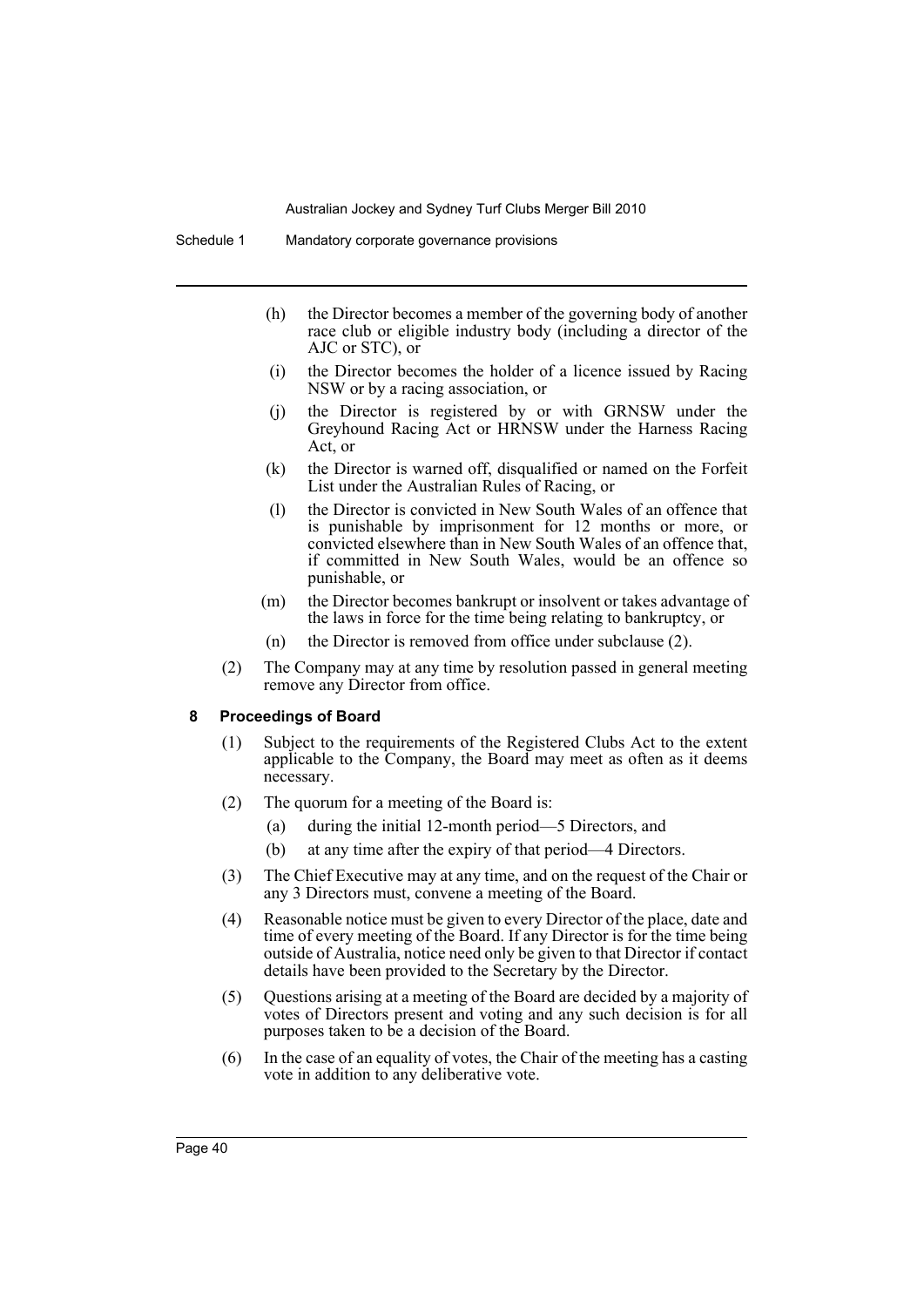Mandatory corporate governance provisions Schedule 1 and Schedule 1

- (7) For the purposes of the Corporations Act, each Director, on becoming a Director (or on the adoption of this Constitution), consents to the use of the following technology for calling or holding a meeting of the Board:
	- (a) video,
	- (b) telephone,
	- (c) electronic mail,
	- (d) any other technology that permits each Director to communicate with every other Director,
	- (e) any combination of the technologies described in the above paragraphs.
- (8) A Director may withdraw the consent given under subclause (7) in accordance with the Corporations Act.
- (9) If the Directors are not all in attendance at one place and are holding a meeting using technology that permits each Director to communicate with other Directors:
	- (a) the participating Directors are, for the purpose of every provision of this Constitution concerning meetings of Directors, taken to be assembled together at a meeting and to be present at that meeting, and
	- (b) all proceedings of those Directors conducted in that manner are as valid and effective as if conducted at a meeting at which all of them were present.

#### **9 Disclosure of interests by Directors**

- (1) A Director who has a material personal interest in a matter that relates to the affairs of the Company must give the Board notice of the interest in accordance with the Corporations Act.
- (2) A contract or arrangement made by the Company with a Director or in which a Director is in any way directly or indirectly interested is not avoided merely because the Director is a party to or interested in it.
- (3) A Director is not liable to account to the Company for any profit derived in respect of a matter in which the Director has a material interest, merely because of the Director's office or the fiduciary relationship it entails, if the Director has:
	- (a) declared the Director's interest in the matter as soon as practicable after the relevant facts have come to the Director's knowledge, and
	- (b) not contravened this Constitution or the Corporations Act in relation to the matter.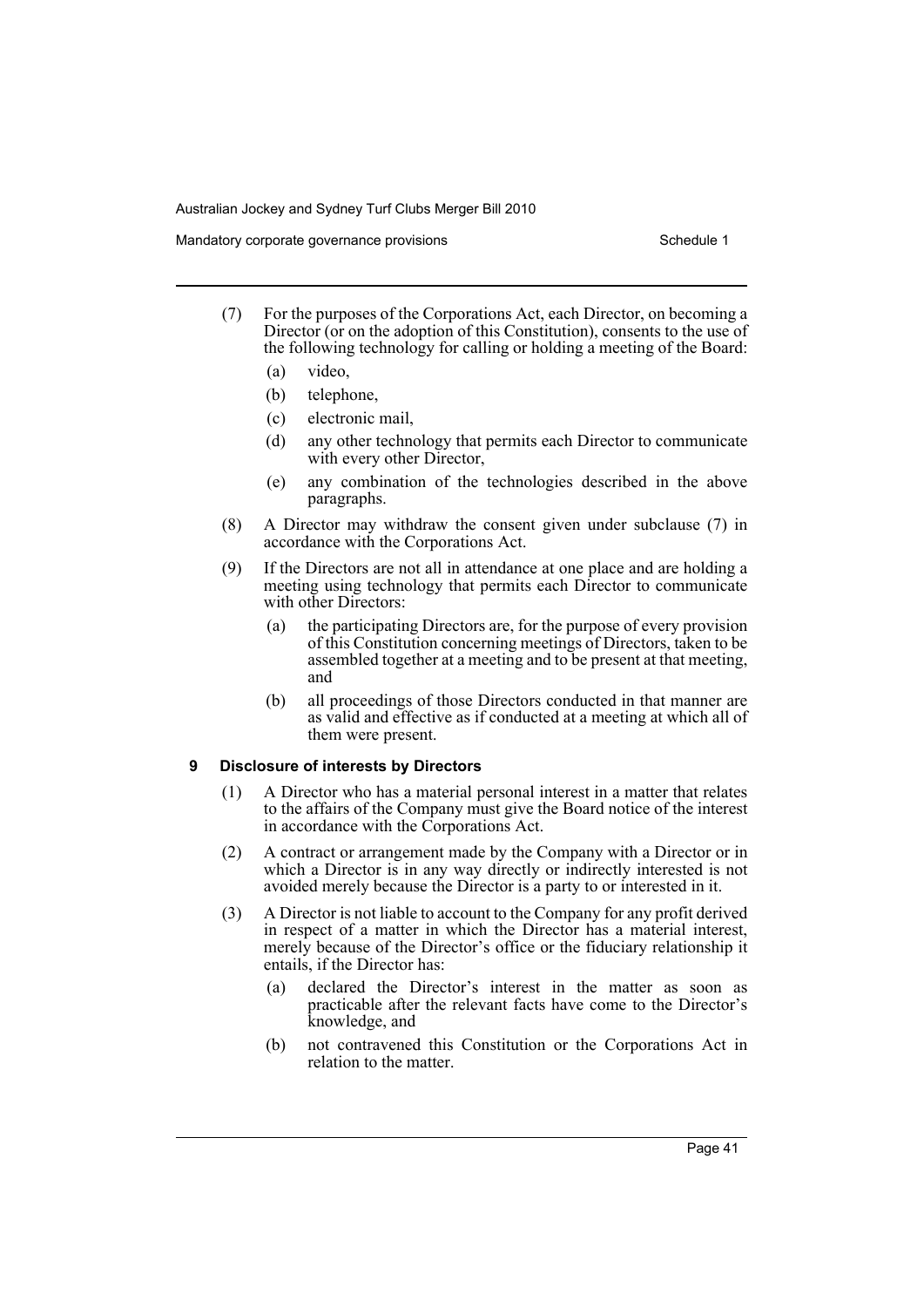Schedule 1 Mandatory corporate governance provisions

- (4) A general notice giving details of the nature and the extent of the interest and the relation of the interest to the affairs of the Company is a sufficient declaration of the Director's interest, provided the extent of that interest is no greater at the time of first consideration of the relevant matter by the Board than was stated in the notice.
- (5) A Director may not be present during deliberations or vote on a contract or matter in which the Director has a personal interest unless the Board, when considering the particular contract or matter, resolves that the interested Director may be present and may vote on that particular contract or matter because the Board is satisfied that the interest ought not disqualify the Director from being present and voting on it.
- (6) A Director must not hold any office of employment in the Company in addition to holding office as a Director.

# **10 Chief Executive**

- (1) The Board may appoint a Chief Executive on such terms and conditions, as to remuneration and otherwise, as the Board decides.
- (2) The Board may at any time terminate the appointment of the Chief Executive.
- (3) The Chief Executive must not be appointed as a Director.
- (4) The Board may, on the terms and conditions and with any restrictions as the Board thinks fit, confer on the Chief Executive any of the powers exercisable by the Board.
- (5) Any powers so conferred may be concurrent with the powers of the Board.
- (6) The Board may at any time withdraw or vary any of the powers conferred on the Chief Executive.
- (7) Unless the Board appoints a Secretary, the Chief Executive is to act as Secretary of the Company for the purposes of the Corporations Act.

# **11 Other officers**

- (1) The Board may from time to time:
	- (a) create any other position or positions in the Company with such powers and responsibilities as the Board may from time to time confer, and
	- (b) appoint any person to any position or positions so created.
- (2) Without limiting subclause (1), the Board may create any one or more of the following positions: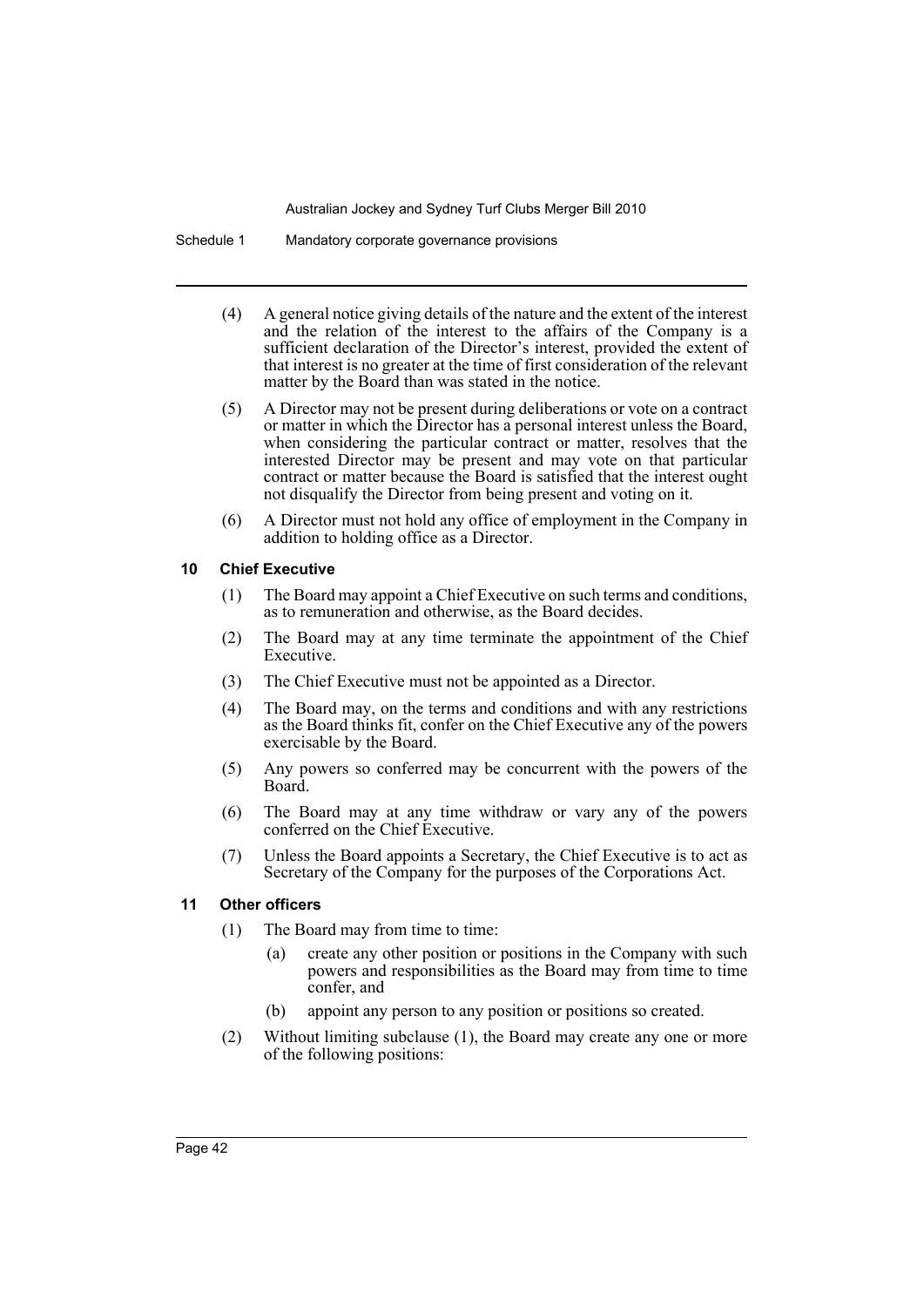Mandatory corporate governance provisions **Schedule 1** Schedule 1

- (a) a secretary (in addition to the position of Secretary of the Company) to carry out the functions of an approved secretary of a registered club under the Registered Clubs Act to the extent that Act applies to the Company,
- (b) an Honorary Race Day Committee Director for the purpose of carrying out official or representative functions on behalf of the Board.
- (3) Any person appointed to a position created under this clause must not also be a Director.
- (4) The Board may at any time terminate the appointment of a person holding a position created under this clause and may abolish the position.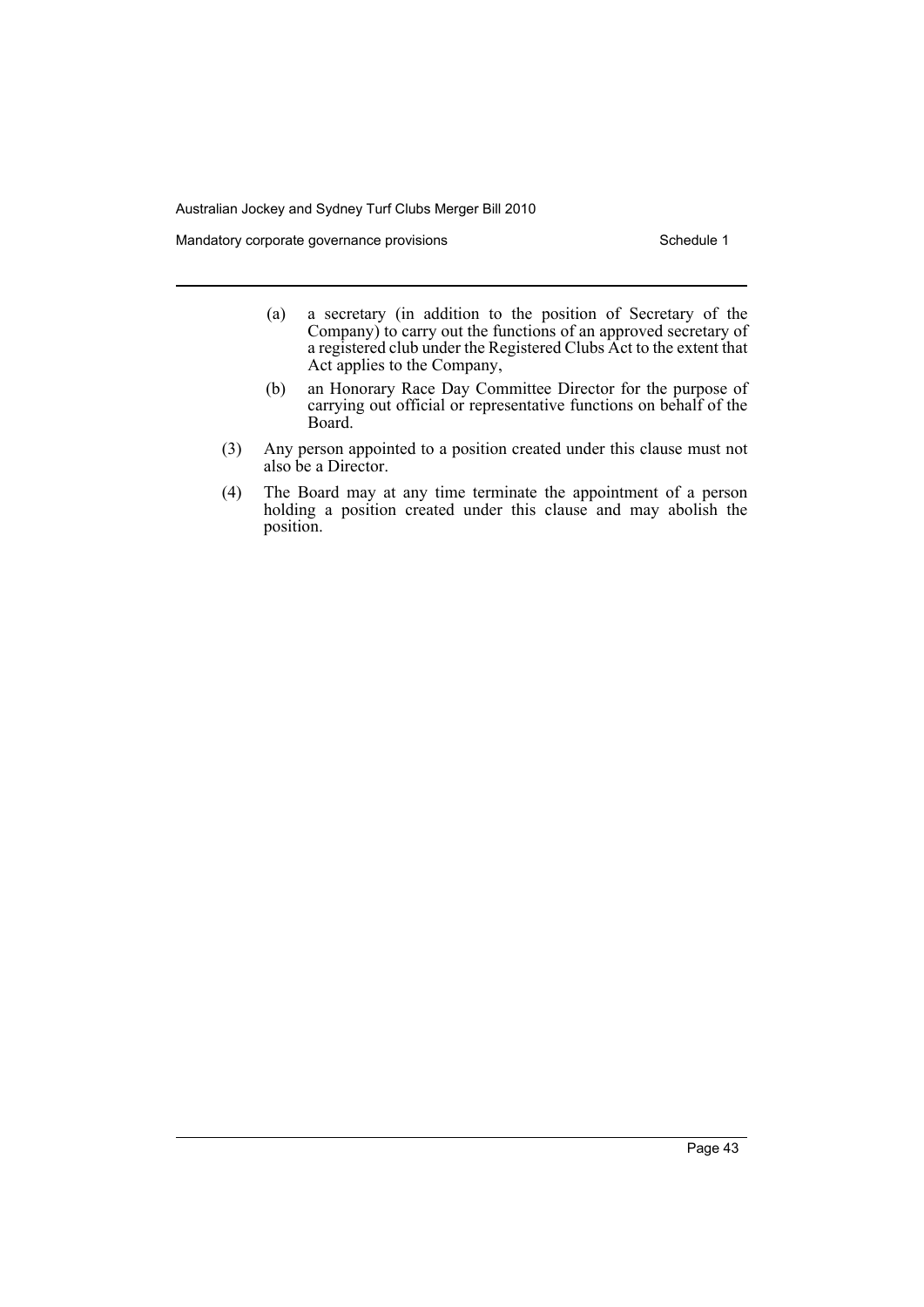Schedule 2 Savings, transitional and other provisions

# <span id="page-47-0"></span>**Schedule 2 Savings, transitional and other provisions**

# **Part 1 General**

# **1 Regulations**

- (1) The regulations may contain provisions of a savings or transitional nature consequent on the enactment of the following Acts: this Act
- (2) Any such provision may, if the regulations so provide, take effect from the date of assent to the Act concerned or a later date.
- (3) To the extent to which any such provision takes effect from a date that is earlier than the date of its publication on the NSW legislation website, the provision does not operate so as:
	- (a) to affect, in a manner prejudicial to any person (other than the State or an authority of the State), the rights of that person existing before the date of its publication, or
	- (b) to impose liabilities on any person (other than the State or an authority of the State) in respect of anything done or omitted to be done before the date of its publication.

# **Part 2 Provisions consequent on enactment of this Act**

# **2 Selection of directors for merged racing club during pre-commencement period**

- (1) The Minister, and the boards of directors of the AJC and STC, are taken to have been authorised by this Act to exercise during the pre-commencement period any of the functions that, had section 10 been in force during that period, would have been conferred or imposed on them by or under that section.
- (2) Accordingly, the following things (if done in accordance with the provisions of section 10) are taken to have been duly done for the purposes of that section and the mandatory corporate governance provisions even if they were done during the pre-commencement period:
	- (a) the selection or appointment of any director of the merged racing club by the board of directors of the AJC or STC,
	- (b) the constitution by the Minister of an appointments selection panel to make recommendations to the Minister on the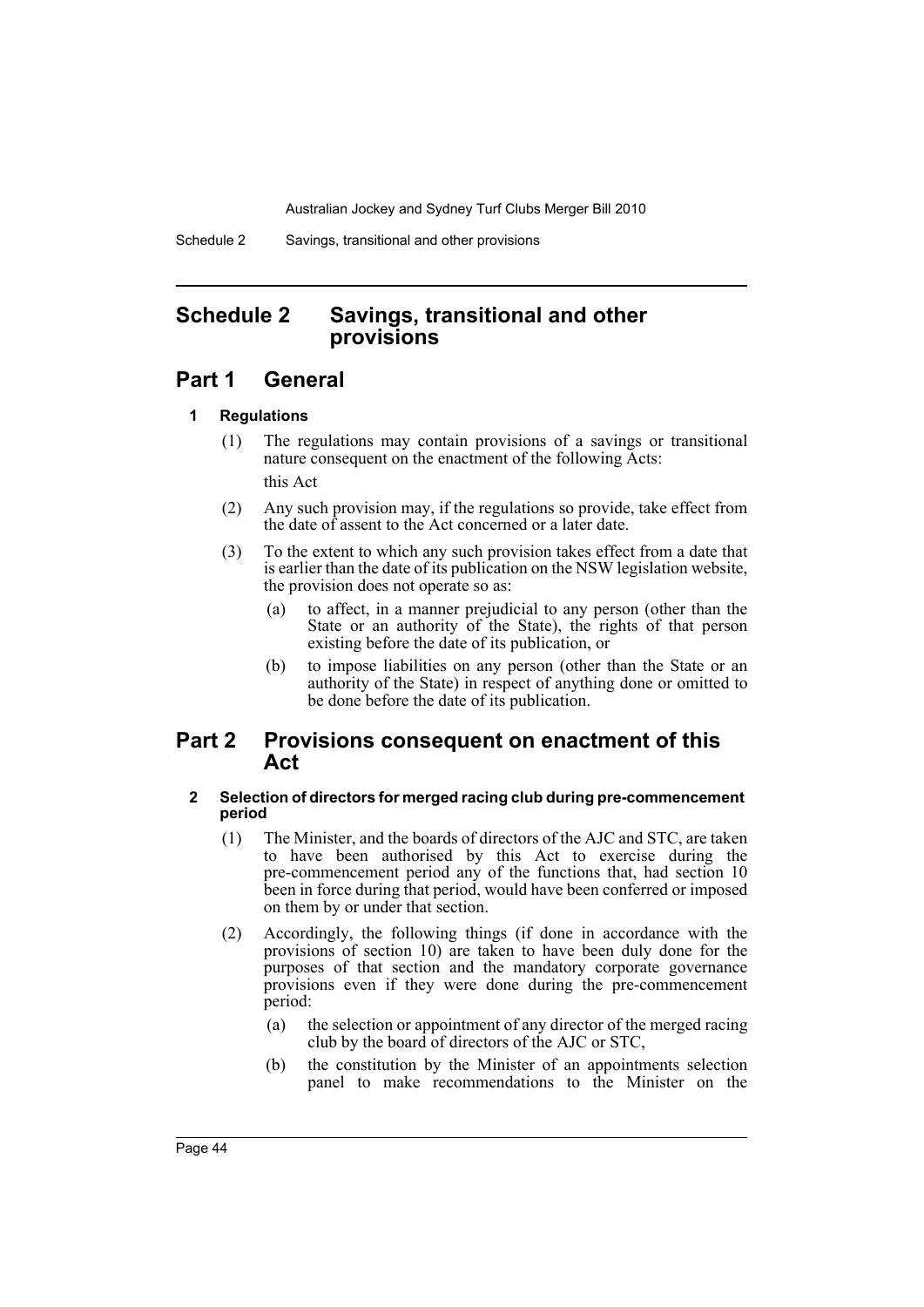Savings, transitional and other provisions Schedule 2 Schedule 2

appointment of independent directors to the first board of the merged racing club,

- (c) the appointment of a Probity Adviser by the Minister and the conduct of any probity check of a person,
- (d) the making of recommendations to the Minister by an appointments selection panel about the appointment of independent directors,
- (e) the selection or appointment by the Minister of any independent director.
- (3) In this clause:

*pre-commencement period* means the period:

- (a) commencing on the day on which the Bill for this Act was first introduced into Parliament, and
- (b) ending immediately before the commencement of section 10.

### **3 Existing by-laws taken to be by-laws made under Act**

Any by-laws in force under the *Australian Jockey Club Act 2008* or the *Sydney Turf Club Act 1943* immediately before the merger finalisation day are taken to have been made under section 36 of this Act, and may be amended and repealed accordingly.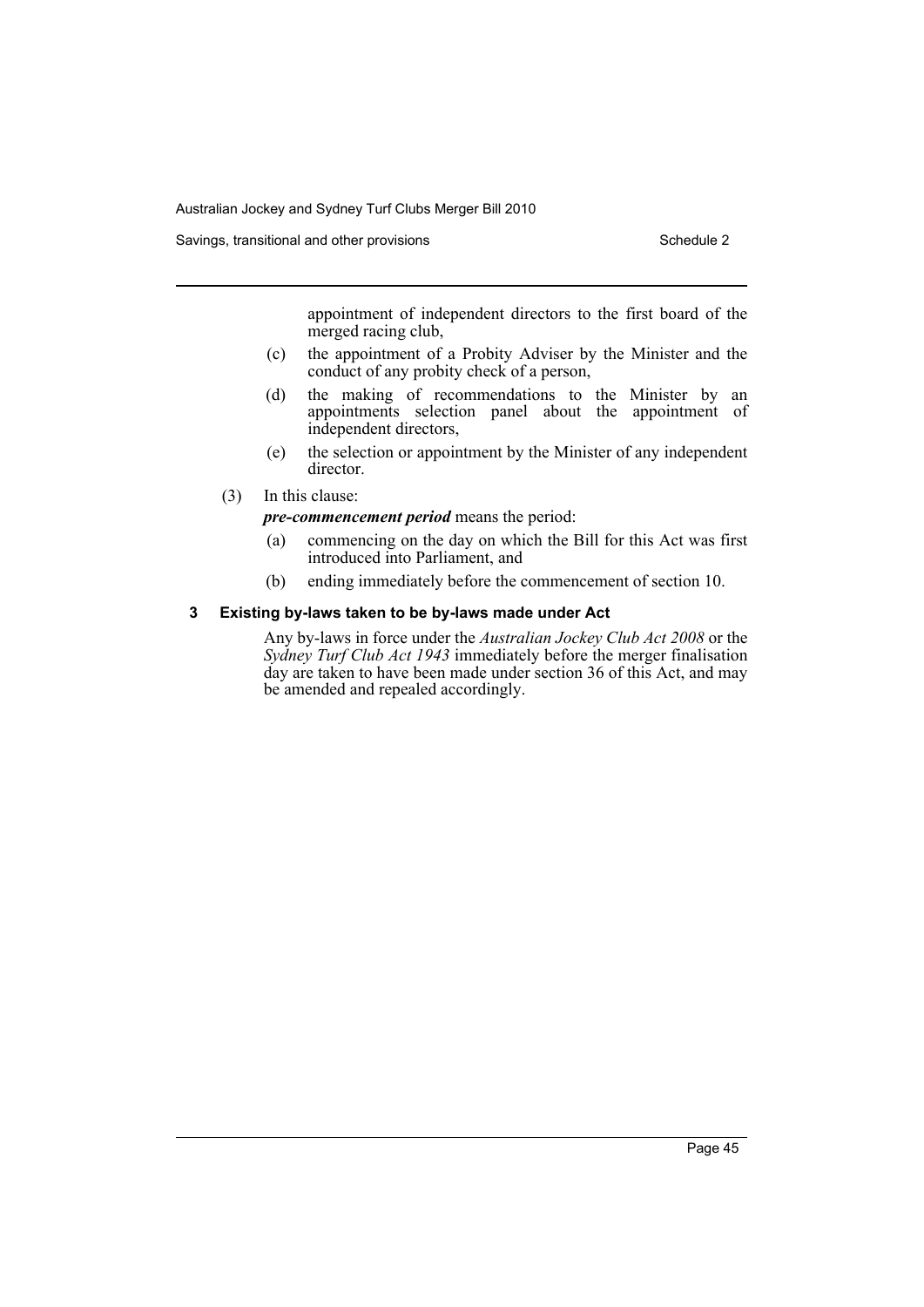# <span id="page-49-0"></span>**Schedule 3 Amendment of Acts and statutory instruments**

### **3.1 Australian Jockey Club (Randwick Racecourse) By-law 1981**

#### **[1] Clause 1**

Omit the clause. Insert instead:

### **1 Name of By-law**

This By-law is the *Randwick Racecourse By-law 1981*.

# **[2] Clauses 3 and 3A**

Omit clause 3. Insert instead:

- **3 Definitions**
	- (1) In this By-law:

*AJC* has the same meaning as it has in the Act.

*Club* means the merged racing club within the meaning of the Act.

*club rules* has the same meaning as it has in the Act.

*Curator* means the person appointed by the Club as Curator of the Racecourse or, in his or her absence, any person authorised by the Club to act as Curator of the Racecourse.

*former AJC* has the same meaning as it has in the Act.

*member*, in relation to the Club, means a person who is a member of the Club, as determined from time to time by its club rules.

*officer* means any person employed by the Club who has been issued by the Club with an official's pass.

*race day* means any day set aside for the holding of a race-meeting.

*Racecourse* has the same meaning as Randwick Racecourse has in the Act.

*race-meeting* means a meeting for horse-racing held at the Racecourse.

*Secretary/General Manager* means the Secretary/General Manager of the Club.

**STC** has the same meaning as it has in the Act.

*the Act* means the *Australian Jockey and Sydney Turf Clubs Merger Act 2010*.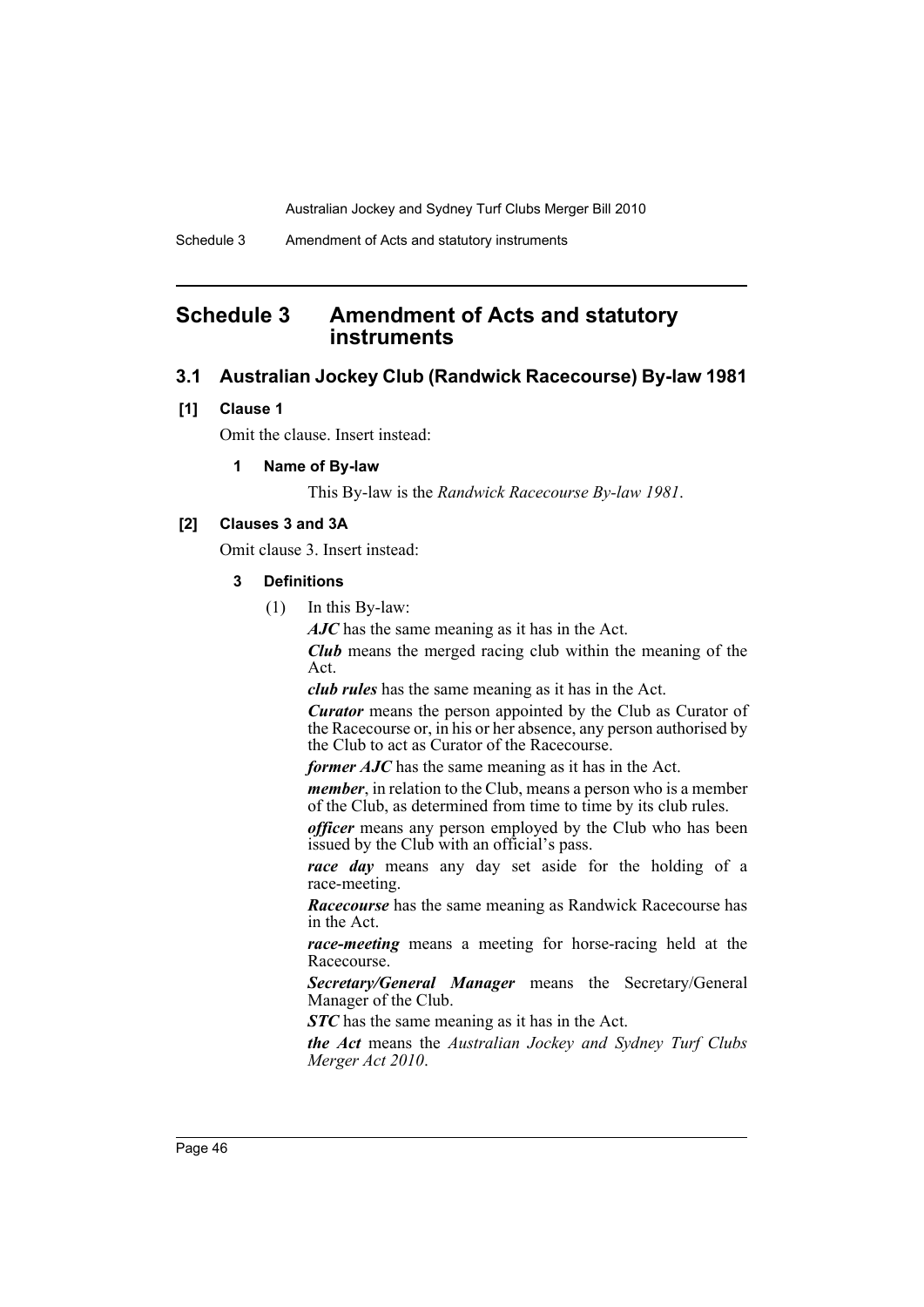Amendment of Acts and statutory instruments Schedule 3

- (2) A reference in this By-law to a member includes, for the period of 12 months commencing on the day on which this subclause commences, a reference to a person who, although not a member of the Club, was a member of the AJC or STC immediately before the merger finalisation day (within the meaning of the Act).
- (3) Notes included in this By-law do not form part of this By-law.

# **3A Relationship of By-law with Racecourses (General) By-law 1990**

The *Racecourses (General) By-law 1990* applies to the racecourses owned or controlled by the Club that were previously owned or controlled by the STC.

**Note.** The Racecourse was previously leased by the AJC.

# **[3] Clause 5 Rates, tolls and charges**

Omit "AJC Limited" from clause 5 (2). Insert instead "The Club".

# **[4] Clause 6 Entry of certain persons prohibited**

Omit "AJC Limited" wherever occurring (except clause 6 (d)). Insert instead "the Club".

# **[5] Clause 6 (d)**

Omit "the AJC or AJC Limited". Insert instead "the former AJC, the AJC, the STC or the Club".

# **[6] Clause 7 Entry on day other than race day**

Omit "AJC Limited" wherever occurring in clause 7 (1). Insert instead "the Club".

# **[7] Clause 8 Use of training grounds**

Omit "AJC Limited" wherever occurring in clause 8 (1) and (3). Insert instead "the Club".

# **[8] Clause 9 Orders of Club etc to be complied with**

Omit "AJC Limited" wherever occurring. Insert instead "the Club".

# **[9] Clause 11 Offences**

Omit "AJC Limited" wherever occurring. Insert instead "the Club".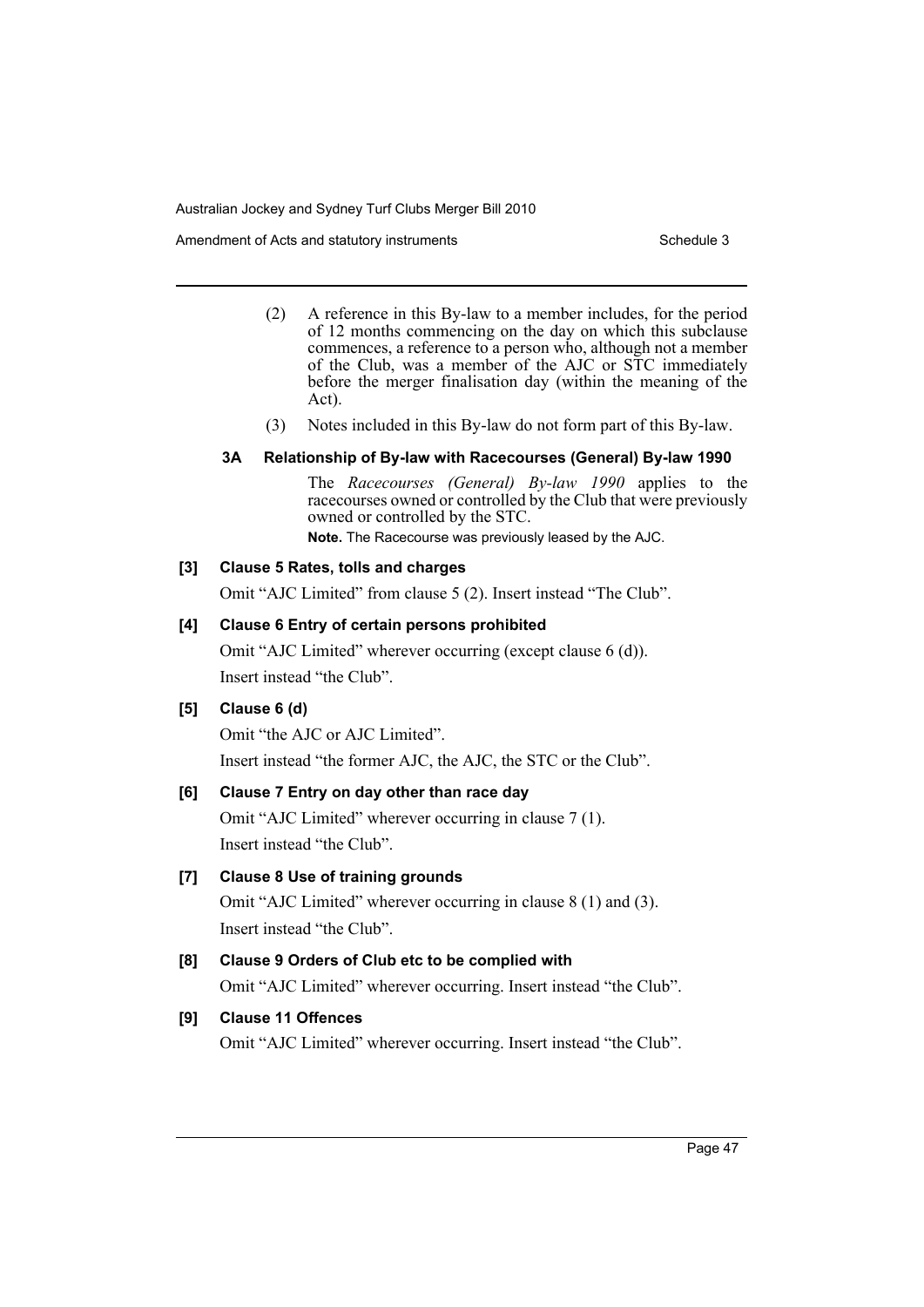Schedule 3 Amendment of Acts and statutory instruments

# **[10] Clause 13 Bookmaking**

Omit "AJC Limited" wherever occurring in clause 13 (1). Insert instead "the Club".

**[11] Clause 13 (2)**

Omit "AJC Limited". Insert instead "The Club".

# **[12] Clause 14 Speed limit for vehicles**

Omit "AJC Limited" from clause 14 (1). Insert instead "the Club".

### **[13] Clause 16 Savings and transitional provisions**

Omit "Committee of the AJC" from clause 16 (2).

Insert instead "Committee of the former AJC".

# **[14] Clause 16 (3)**

Insert after clause 16 (2):

(3) Any act, matter or thing done by the AJC that, immediately before the commencement of the amendments to this By-law made by the *Australian Jockey and Sydney Turf Clubs Merger Act 2010*, had effect under (or for the purposes of) a provision of this By-law continues to have effect under (or for the purposes of) that provision as if it had been done by the Club.

#### **[15] Schedule 1 Savings and transitional provisions**

Insert "former" before "AJC" wherever occurring in clause 2.

# **3.2 Registered Clubs Act 1976 No 31**

#### **Section 30 Rules of registered clubs**

Omit "the Australian Jockey Club Limited (ACN 130 406 852)" from section 30 (6) (a).

Insert instead "the merged racing club (within the meaning of the *Australian Jockey and Sydney Turf Clubs Merger Act 2010*)".

# **3.3 Subordinate Legislation Act 1989 No 146**

#### **[1] Schedule 4 Excluded instruments**

Omit items 6 and 14.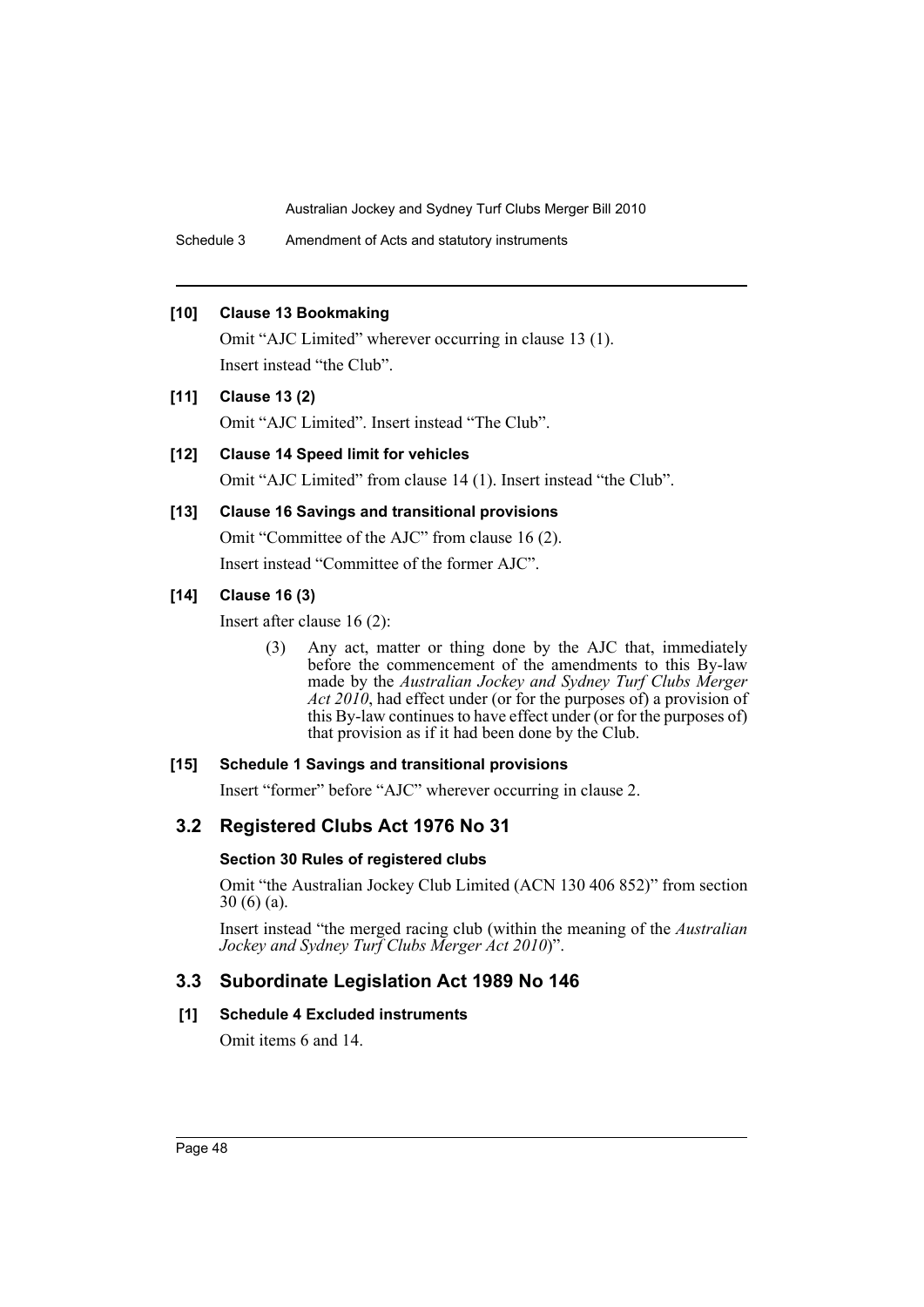### **[2] Schedule 4**

Insert at the end of the Schedule (with appropriate item number):

By-laws under the *Australian Jockey and Sydney Turf Clubs Merger Act 2010*.

# **3.4 The Sydney Turf Club By-law 1990**

# **[1] Clause 1**

Omit the clause. Insert instead:

### **1 Name of By-law**

This By-law is the *Racecourses (General) By-law 1990*.

### **[2] Clauses 2 and 2A**

Omit clause 2. Insert instead:

### **2 Definitions**

(1) In this By-law:

*AJC* has the same meaning as it has in the Act.

*bookmaker* includes any person who carries on the business of or acts as a bookmaker or turf commission agent or who gains or endeavours to gain a livelihood wholly or partly by betting or making wagers.

*Club* means the merged racing club within the meaning of the Act.

*club rules* has the same meaning as it has in the Act.

*Director* means a director of the Club.

*former AJC* has the same meaning as it has in the Act.

*member*, in relation to the Club, means a person who is a member of the Club, as determined from time to time by its club rules.

*race meeting* means a meeting for horse racing, or a meeting for pony racing, or a meeting for trotting or pacing contests.

*racecourse* means land used for race meetings and to which admission is granted by payment of money, by ticket or otherwise.

*Randwick Racecourse* has the same meaning as it has in the Act. *Secretary/General Manager* means the Secretary/General Manager of the Club.

*STC* has the same meaning as it has in the Act.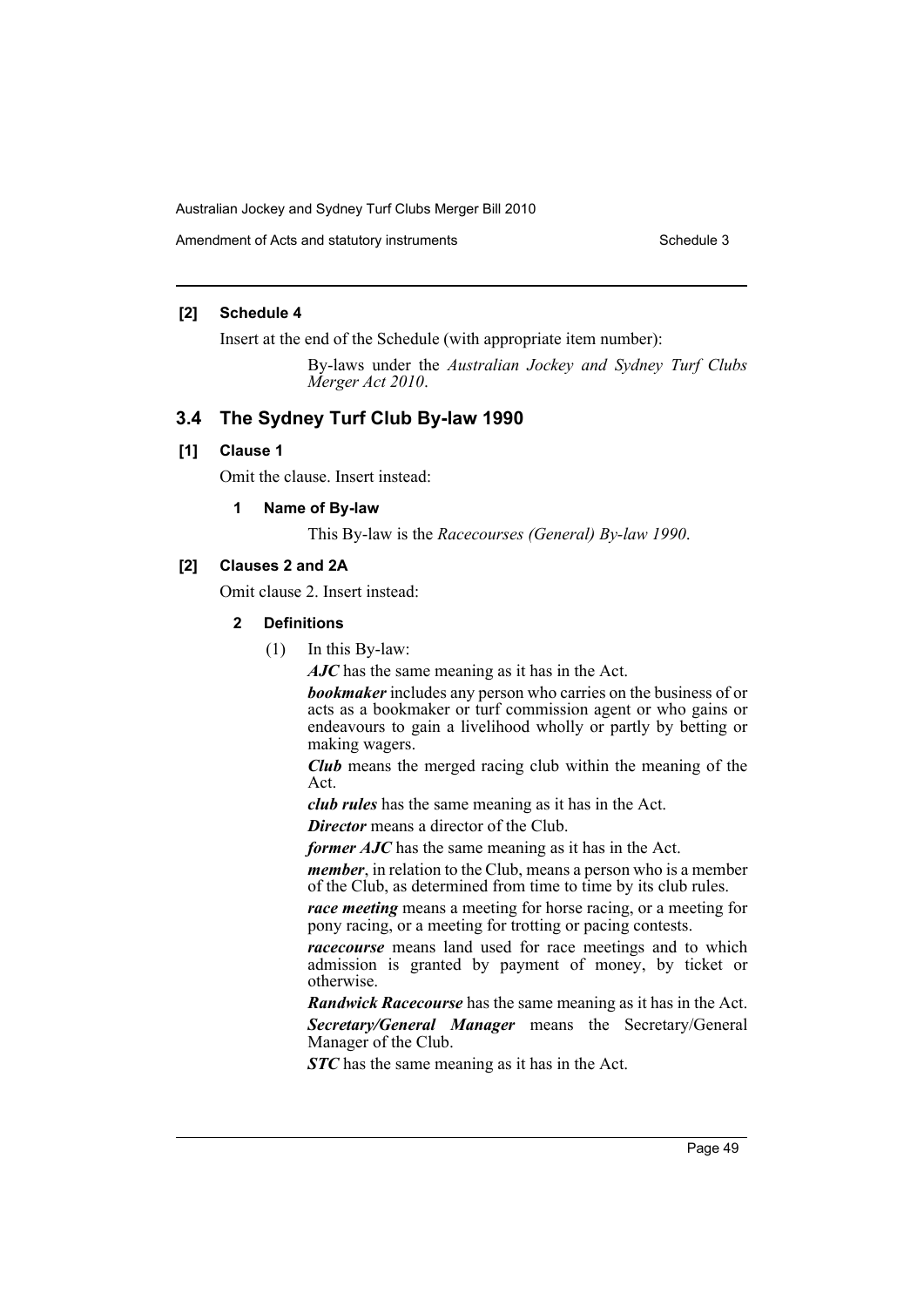Schedule 3 Amendment of Acts and statutory instruments

*the Act* means the *Australian Jockey and Sydney Turf Clubs Merger Act 2010*.

- (2) A reference in this By-law to a member of the Club includes, for the period of 12 months commencing on the day on which this subclause commences, a reference to a person who, although not a member of the Club, was a member of the AJC or STC immediately before the merger finalisation day (within the meaning of the Act).
- (3) Notes included in this By-law do not form part of this By-law.

# **2A Application of By-law**

This By-law applies to the racecourses owned or controlled by the Club that were previously owned or controlled by the STC. **Note.** The *Randwick Racecourse By-law 1981* makes provision in relation to Randwick Racecourse.

# **[3] Clauses 3 and 4**

Omit "Sydney Turf Club" wherever occurring. Insert instead "the Club".

# **[4] Clause 12 Horses stalls area**

Omit "Secretary". Insert instead "Secretary/General Manager".

# **[5] Clause 14 Persons not to be admitted**

Omit clause 14 (b) and (c). Insert instead:

- (b) Any person under disqualification by the AJC, the STC or the Club,
- (c) Any person who is disqualified or warned off under the Rules of Racing (within the meaning of the *Thoroughbred Racing Act 1996*),

# **[6] Clause 19 Offences**

Omit "\$50.00". Insert instead "1 penalty unit".

# **[7] Clause 27 Penalties relating to training grounds**

Omit "\$50.00". Insert instead "1 penalty unit".

# **[8] Clause 28 Bookmakers**

Omit "and of the Australian Jockey Club" from clause 28 (a).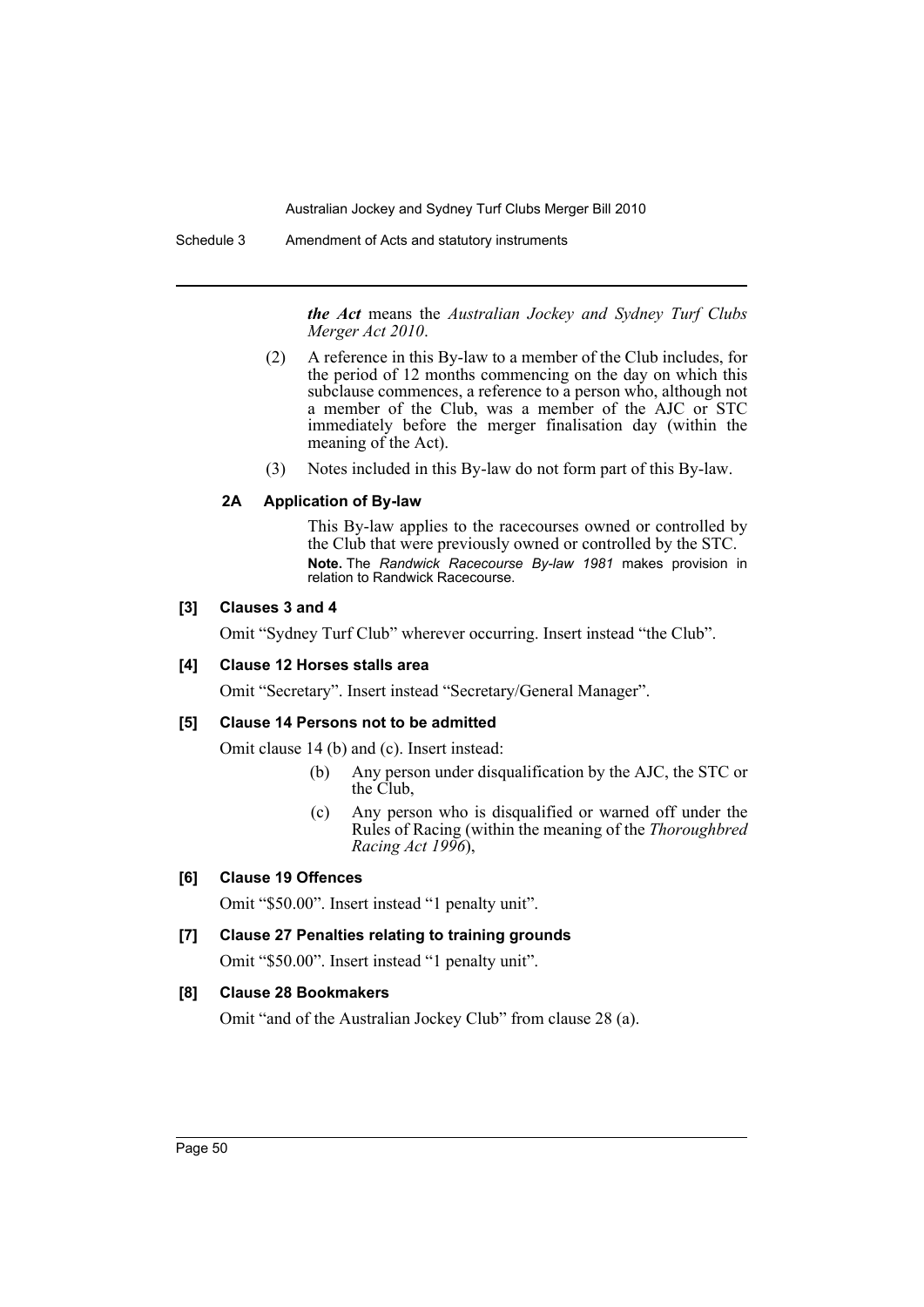Amendment of Acts and statutory instruments Schedule 3

# **[9] Clause 28**

Omit "Secretary" wherever occurring. Insert instead "Secretary/General Manager".

- **[10] Clause 28** Omit "\$50.00". Insert instead "1 penalty unit".
- **[11] Clause 29 Enquiries** Omit the clause.

**[12] Clause 31 Driving of vehicles**

Omit "\$50.00" from clause 31 (c). Insert instead "1 penalty unit".

- **[13] Clause 33 Application of rules of Australian Jockey Club** Omit the clause.
- **[14] Clause 34 Application of By-law**

Omit the clause.

# **[15] Clause 35 Penalty**

Omit "\$50.00". Insert instead "1 penalty unit".

# **[16] Clause 36**

Insert after clause 35:

# **36 Savings and transitional provision**

Any act, matter or thing done by the STC that, immediately before the commencement of the amendments to this By-law made by the *Australian Jockey and Sydney Turf Clubs Merger Act 2010*, had effect under (or for the purposes of) a provision of this By-law continues to have effect under (or for the purposes of) that provision as if it had been done by the Club.

# **3.5 Thoroughbred Racing Act 1996 No 37**

# **[1] Section 3 Definitions**

Omit the definition of *AJC* from section 3 (1).

# **[2] Section 29H Definition of "Intra-Code agreement"**

Omit "AJC" from paragraph (a) of the definition of *Intra-Code agreement*. Insert instead "Australian Jockey Club".